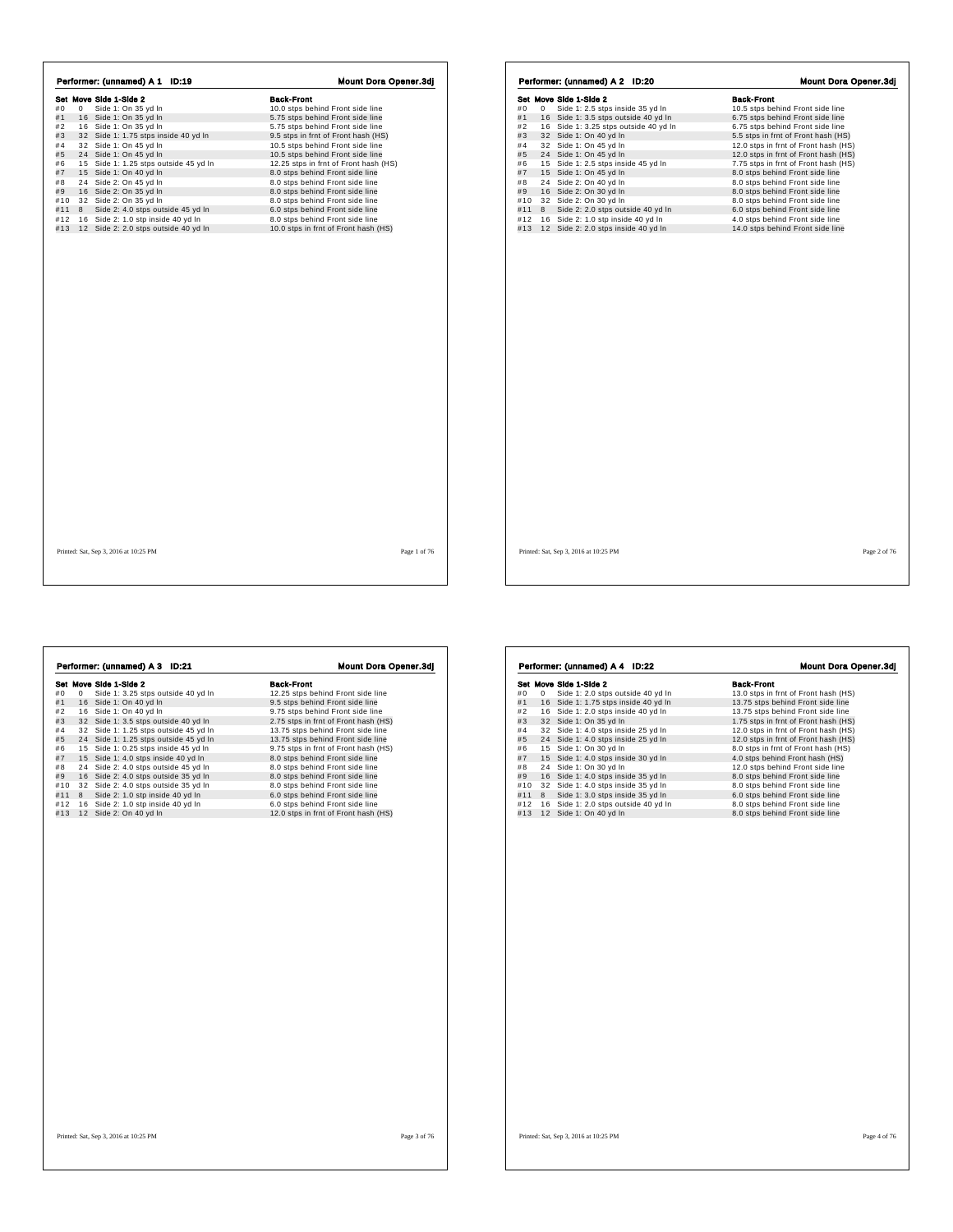|     |   | Performer: (unnamed) A 5 ID:23       | <b>Mount Dora Opener.3dj</b>         |  |
|-----|---|--------------------------------------|--------------------------------------|--|
|     |   | Set Move Side 1-Side 2               | <b>Back-Front</b>                    |  |
| #0  | 0 | Side 1: 2.0 stps outside 40 yd In    | 10.5 stps in frnt of Front hash (HS) |  |
| #1  |   | 16 Side 1: 1.75 stps inside 40 yd In | 9.5 stps in frnt of Front hash (HS)  |  |
| #2  |   | 16 Side 1: 1.75 stps inside 40 yd In | 9.5 stps in frnt of Front hash (HS)  |  |
| #3  |   | 32 Side 1: 3.5 stps inside 30 yd In  | 2.75 stps in frnt of Front hash (HS) |  |
| #4  |   | 32 Side 1: On 25 yd In               | 12.0 stps in frnt of Front hash (HS) |  |
| #5  |   | 24 Side 1: On 25 vd In               | 12.0 stps in frnt of Front hash (HS) |  |
| #6  |   | 15 Side 1: 1.5 stps inside 30 yd In  | 11.5 stps in frnt of Front hash (HS) |  |
| #7  |   | 15 Side 1: On 30 yd In               | 4.0 stps behind Front hash (HS)      |  |
| #8  |   | 24 Side 1: On 30 yd In               | 8.0 stps behind Front side line      |  |
| #9  |   | 16 Side 1: On 40 yd In               | 8.0 stps behind Front side line      |  |
| #10 |   | 32 Side 1: On 40 yd In               | 8.0 stps behind Front side line      |  |
| #11 | 8 | Side 1: 2.0 stps outside 40 yd In    | 6.0 stps behind Front side line      |  |
| #12 |   | 16 Side 1: 2.0 stps outside 40 yd In | 6.0 stps behind Front side line      |  |
| #13 |   | 12 Side 1: 4.0 stps inside 35 yd In  | 8.0 stps behind Front side line      |  |
|     |   |                                      |                                      |  |
|     |   |                                      |                                      |  |

|     |   | Set Move Side 1-Side 2               | <b>Back-Front</b>                    |
|-----|---|--------------------------------------|--------------------------------------|
| #0  | 0 | Side 1: 3.25 stps outside 40 yd In   | 8.0 stps in frnt of Front hash (HS)  |
| #1  |   | 16 Side 1: On 40 yd In               | 5.5 stps in frnt of Front hash (HS)  |
| #2  |   | 16 Side 1: On 40 yd In               | 5.25 stps in frnt of Front hash (HS) |
| #3  |   | 32 Side 1: On 30 yd In               | 5.5 stps in frnt of Front hash (HS)  |
| #4  |   | 32 Side 1: 1.75 stps inside 25 yd In | 12.5 stps behind Front side line     |
| #5  |   | 24 Side 1: 1.75 stps inside 25 yd In | 12.5 stps behind Front side line     |
| #6  |   | 15 Side 1: 3.5 stps inside 30 yd In  | 13.0 stps behind Front side line     |
| #7  |   | 15 Side 1: On 30 yd In               | on Front hash (HS)                   |
| #8  |   | 24 Side 1: 4.0 stps inside 30 yd In  | 8.0 stps behind Front side line      |
| #9  |   | 16 Side 1: 4.0 stps inside 40 yd In  | 8.0 stps behind Front side line      |
| #10 |   | 32 Side 1: 4.0 stps inside 40 yd In  | 8.0 stps behind Front side line      |
| #11 | 8 | Side 1: 1.0 stp inside 40 yd In      | 6.0 stps behind Front side line      |
| #12 |   | 16 Side 1: 2.0 stps outside 40 yd In | 4.0 stps behind Front side line      |
| #13 |   | 12 Side 1: On 35 yd In               | 8.0 stps behind Front side line      |
|     |   |                                      |                                      |
|     |   |                                      |                                      |
|     |   |                                      |                                      |

|     |    | Performer: (unnamed) A 7<br><b>ID:25</b> | <b>Mount Dora Opener.3dj</b>         |
|-----|----|------------------------------------------|--------------------------------------|
|     |    | Set Move Side 1-Side 2                   | <b>Back-Front</b>                    |
| #0  | 0  | Side 1: 2.5 stps inside 35 yd In         | 6.5 stps in frnt of Front hash (HS)  |
| #1  | 16 | Side 1: 3.5 stps outside 40 yd In        | 2.75 stps in frnt of Front hash (HS) |
| #2  |    | 16 Side 1: 3.5 stps outside 40 yd In     | 2.5 stps in frnt of Front hash (HS)  |
| #3  |    | 32 Side 1: 1.75 stps outside 30 yd In    | 9.5 stps in frnt of Front hash (HS)  |
| #4  |    | 32 Side 1: 3.75 stps outside 30 yd In    | 9.5 stps behind Front side line      |
| #5  |    | 24 Side 1: 3.75 stps outside 30 yd In    | 9.5 stps behind Front side line      |
| #6  |    | 15 Side 1: 1.75 stps outside 35 yd In    | 10.25 stps behind Front side line    |
| #7  | 15 | Side 1: On 30 yd In                      | 4.0 stps in frnt of Front hash (HS)  |
| #8  | 24 | Side 1: On 35 yd In                      | 8.0 stps behind Front side line      |
| #9  |    | 16 Side 1: On 45 yd In                   | 8.0 stps behind Front side line      |
| #10 |    | 32 Side 1: On 45 yd In                   | 8.0 stps behind Front side line      |
| #11 | 8  | Side 1: 4.0 stps inside 40 yd In         | 6.0 stps behind Front side line      |
| #12 |    | 16 Side 1: 1.0 stp outside 45 yd In      | 8.0 stps behind Front side line      |
| #13 |    | 12 Side 1: 4.0 stps inside 45 yd In      | 8.0 stps behind Front side line      |
|     |    |                                          |                                      |
|     |    |                                          |                                      |
|     |    | Printed: Sat, Sep 3, 2016 at 10:25 PM    | Page 7 of 76                         |

|     |   | Set Move Side 1-Side 2                | <b>Back-Front</b>                    |
|-----|---|---------------------------------------|--------------------------------------|
| #0  | 0 | Side 1: On 35 yd In                   | 6.0 stps in frnt of Front hash (HS)  |
| #1  |   | 16 Side 1: On 35 yd In                | 1.75 stps in frnt of Front hash (HS) |
| #2  |   | 16 Side 1: On 35 yd In                | 1.75 stps in frnt of Front hash (HS) |
| #3  |   | 32 Side 1: 1.75 stps outside 30 yd In | 13.5 stps behind Front side line     |
| #4  |   | 32 Side 1: 0.5 stps outside 30 yd In  | 7.0 stps behind Front side line      |
| #5  |   | 24 Side 1: 0.5 stps outside 30 yd In  | 7.0 stps behind Front side line      |
| #6  |   | 15 Side 1: 1.0 stp inside 35 yd In    | 7.75 stps behind Front side line     |
| #7  |   | 15 Side 1: On 30 yd In                | 8.0 stps in frnt of Front hash (HS)  |
| #8  |   | 24 Side 1: 4.0 stps inside 35 yd In   | 8.0 stps behind Front side line      |
| #9  |   | 16 Side 1: 4.0 stps inside 45 yd In   | 8.0 stps behind Front side line      |
| #10 |   | 32 Side 1: 4.0 stps inside 45 yd In   | 8.0 stps behind Front side line      |
| #11 | 8 | Side 1: 1.0 stp outside 45 yd In      | 6.0 stps behind Front side line      |
| #12 |   | 16 Side 1: 1.0 stp outside 45 yd In   | 6.0 stps behind Front side line      |
| #13 |   | 12 Side 1: On 45 yd In                | 8.0 stps behind Front side line      |
|     |   |                                       |                                      |
|     |   |                                       |                                      |
|     |   |                                       |                                      |
|     |   |                                       |                                      |
|     |   |                                       |                                      |
|     |   |                                       |                                      |
|     |   |                                       |                                      |
|     |   |                                       |                                      |

 $\Gamma$ 

٦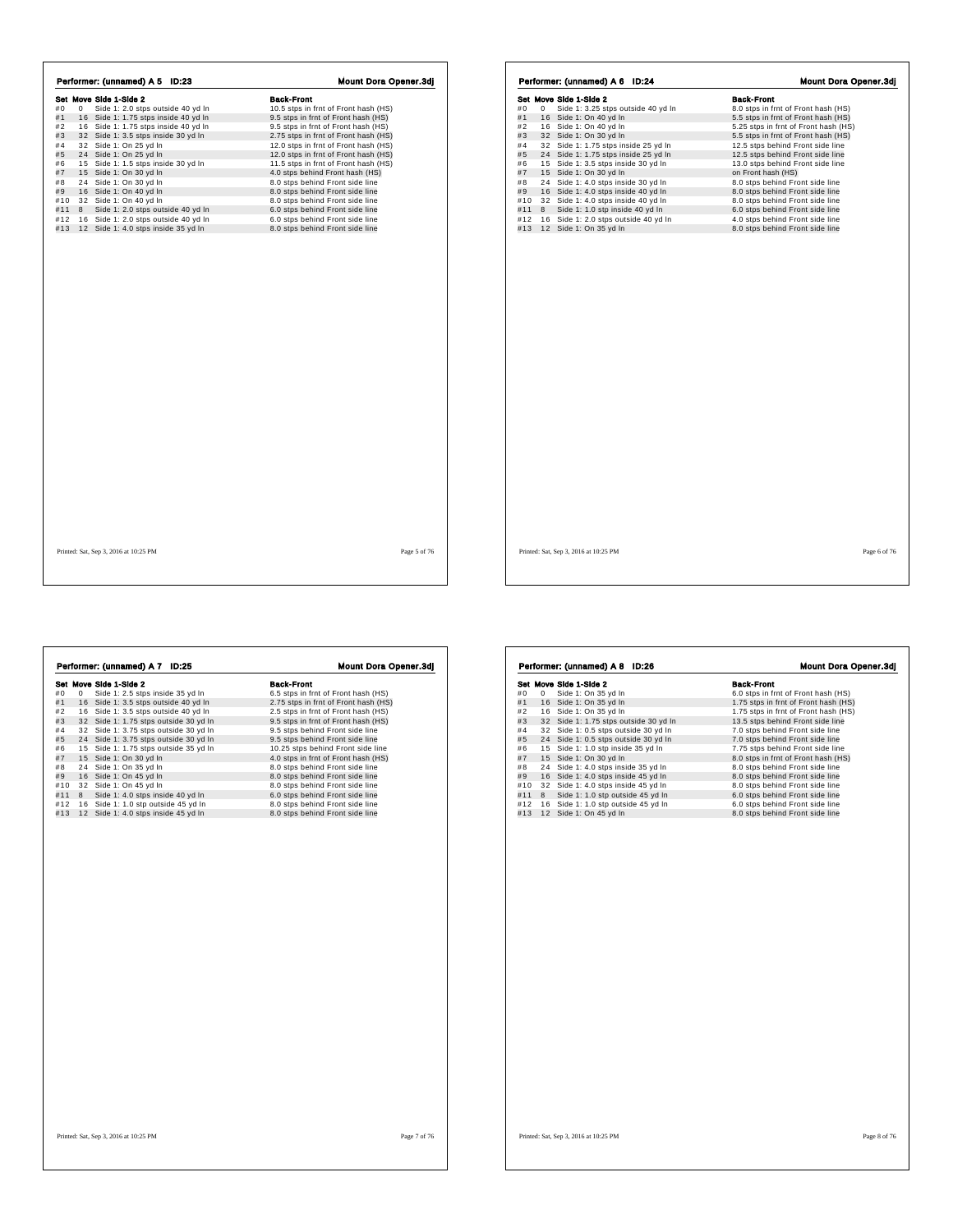|     |   | Performer: (unnamed) A 9 ID:27        | <b>Mount Dora Opener.3dj</b>         |
|-----|---|---------------------------------------|--------------------------------------|
|     |   | Set Move Side 1-Side 2                | <b>Back-Front</b>                    |
| #0  | 0 | Side 1: 2.5 stps outside 35 yd In     | 6.5 stps in frnt of Front hash (HS)  |
| #1  |   | 16 Side 1: 3.5 stps inside 30 yd In   | 2.75 stps in frnt of Front hash (HS) |
| #2  |   | 16 Side 1: 3.25 stps inside 30 yd In  | 2.75 stps in frnt of Front hash (HS) |
| #3  |   | 32 Side 1: On 30 yd In                | 9.5 stps behind Front side line      |
| #4  |   | 32 Side 1: 2.5 stps inside 30 yd In   | 5.25 stps behind Front side line     |
| #5  |   | 24 Side 1: 2.5 stps inside 30 yd In   | 5.25 stps behind Front side line     |
| #6  |   | 15 Side 1: 3.25 stps outside 40 yd In | 6.0 stps behind Front side line      |
| #7  |   | 15 Side 1: On 30 yd In                | 12.0 stps in frnt of Front hash (HS) |
| #8  |   | 24 Side 1: On 40 yd In                | 8.0 stps behind Front side line      |
| #9  |   | 16 On 50 yd In                        | 8.0 stps behind Front side line      |
| #10 |   | 32 On 50 yd In                        | 8.0 stps behind Front side line      |
| #11 | 8 | Side 1: 2.0 stps inside 45 yd In      | 6.0 stps behind Front side line      |
| #12 |   | 16 Side 1: 1.0 stp outside 45 yd In   | 4.0 stps behind Front side line      |
| #13 |   | 12 Side 1: 4.0 stps inside 40 yd In   | 8.0 stps behind Front side line      |
|     |   |                                       |                                      |
|     |   |                                       |                                      |

|            |   | Set Move Side 1-Side 2                  | <b>Back-Front</b>                    |
|------------|---|-----------------------------------------|--------------------------------------|
| #0         | 0 | Side 1: 3.25 stps inside 30 yd In       | 8.25 stps in frnt of Front hash (HS) |
| #1         |   | 16 Side 1: On 30 yd In                  | 5.5 stps in frnt of Front hash (HS)  |
| #2         |   | 16 Side 1: On 30 yd In                  | 5.5 stps in frnt of Front hash (HS)  |
| #3         |   | 32 Side 1: 3.5 stps inside 30 yd In     | 6.75 stps behind Front side line     |
| #4         |   | 32 Side 1: 1.5 stps outside 35 yd In    | 4.25 stps behind Front side line     |
| #5         |   | 24 Side 1: 1.5 stps outside 35 vd In    | 4.25 stps behind Front side line     |
| #6         |   | 15 Side 1: On 40 yd In                  | 4.5 stps behind Front side line      |
| #7         |   | 15 Side 1: On 30 yd In                  | 12.0 stps behind Front side line     |
| #8         |   | 24 Side 1: 4.0 stps inside 40 yd In     | 8.0 stps behind Front side line      |
| #9         |   | 16 Side 2: 4.0 stps outside of 50 yd In | 8.0 stps behind Front side line      |
| #10        |   | 32 Side 2: 4.0 stps outside of 50 yd In | 8.0 stps behind Front side line      |
| #11<br>#12 | 8 | Side 1: 3.0 stps outside of 50 yd In    | 6.0 stps behind Front side line      |
|            |   | 16 Side 1: 1.0 stp outside of 50 yd In  | 7.0 stps behind Front side line      |
| #13        |   | 12 Side 2: 4.0 stps outside of 50 yd In | 8.0 stps behind Front side line      |
|            |   |                                         |                                      |
|            |   |                                         |                                      |

|     |   | Performer: (unnamed) A 11 ID:29        |                                       |
|-----|---|----------------------------------------|---------------------------------------|
|     |   | Set Move Side 1-Side 2                 | <b>Back-Front</b>                     |
| #0  | 0 | Side 1: 2.0 stps inside 30 yd In       | 10.75 stps in frnt of Front hash (HS) |
| #1  |   | 16 Side 1: 1.75 stps outside 30 yd In  | 9.5 stps in frnt of Front hash (HS)   |
| #2  |   | 16 Side 1: 2.0 stps outside 30 yd In   | 9.75 stps in frnt of Front hash (HS)  |
| #3  |   | 32 Side 1: On 35 yd In                 | 5.75 stps behind Front side line      |
| #4  |   | 32 Side 1: 2.25 stps inside 35 yd In   | 4.0 stps behind Front side line       |
| #5  |   | 24 Side 1: 2.25 stps inside 35 yd In   | 4.0 stps behind Front side line       |
| #6  |   | 15 Side 1: 4.0 stps inside 40 yd In    | 4.0 stps behind Front side line       |
| #7  |   | 15 Side 1: On 30 yd In                 | 8.0 stps behind Front side line       |
| #8  |   | 24 Side 1: On 45 yd In                 | 8.0 stps behind Front side line       |
| #9  |   | 16 Side 2: On 45 vd In                 | 8.0 stps behind Front side line       |
| #10 |   | 32 Side 2: On 45 yd In                 | 8.0 stps behind Front side line       |
| #11 | 8 | On 50 yd In                            | 6.0 stps behind Front side line       |
| #12 |   | 16 Side 1: 1.0 stp outside of 50 yd In | 5.0 stps behind Front side line       |
| #13 |   | 12 On 50 yd In                         | 8.0 stps behind Front side line       |
|     |   |                                        |                                       |
|     |   |                                        |                                       |
|     |   |                                        |                                       |
|     |   |                                        |                                       |
|     |   |                                        |                                       |
|     |   |                                        |                                       |

|     |    | Set Move Side 1-Side 2                  | <b>Back-Front</b>                    |
|-----|----|-----------------------------------------|--------------------------------------|
| #0  | 0  | Side 2: On 45 yd In                     | 12.0 stps in frnt of Front hash (HS) |
| #1  |    | 16 Side 2: 1.0 stp outside 40 yd In     | 12.0 stps in frnt of Front hash (HS) |
| #2  |    | 16 Side 2: 3.0 stps outside 40 vd In    | 12.0 stps behind Front side line     |
| #3  |    | 32 Side 2: 3.0 stps outside 40 vd In    | 12.0 stps behind Front side line     |
| #4  | 32 | Side 2: 2.0 stps inside 30 yd In        | 12.0 stps behind Front side line     |
| #5  |    | 24 Side 2: 2.0 stps inside 30 yd In     | 12.0 stps behind Front side line     |
| #6  |    | 15 Side 2: On 45 yd In                  | 14.0 stps behind Front side line     |
| #7  |    | 15 Side 2: 4.0 stps outside 45 yd In    | 12.0 stps in frnt of Front hash (HS) |
| #8  |    | 24 Side 2: 4.0 stps outside 45 yd In    | 8.0 stps in frnt of Front hash (HS)  |
| #9  |    | 16 Side 2: 4.0 stps outside 45 yd In    | 8.0 stps in frnt of Front hash (HS)  |
| #10 |    | 32 Side 2: 4.0 stps outside 45 yd In    | 8.0 stps in frnt of Front hash (HS)  |
| #11 | 8  | Side 2: On 45 yd In                     | 4.0 stps in frnt of Front hash (HS)  |
| #12 |    | 16 Side 2: 4.0 stps outside of 50 yd In | 8.0 stps in frnt of Front hash (HS)  |
| #13 |    | 12 Side 2: 2.0 stps inside 45 yd In     | 10.0 stps in frnt of Front hash (HS) |
|     |    |                                         |                                      |
|     |    |                                         |                                      |
|     |    |                                         |                                      |
|     |    |                                         |                                      |
|     |    |                                         |                                      |
|     |    |                                         |                                      |

٦

 $\Gamma$ 

 $\overline{1}$ 

Printed: Sat, Sep 3, 2016 at 10:25 PM Page 12 of 76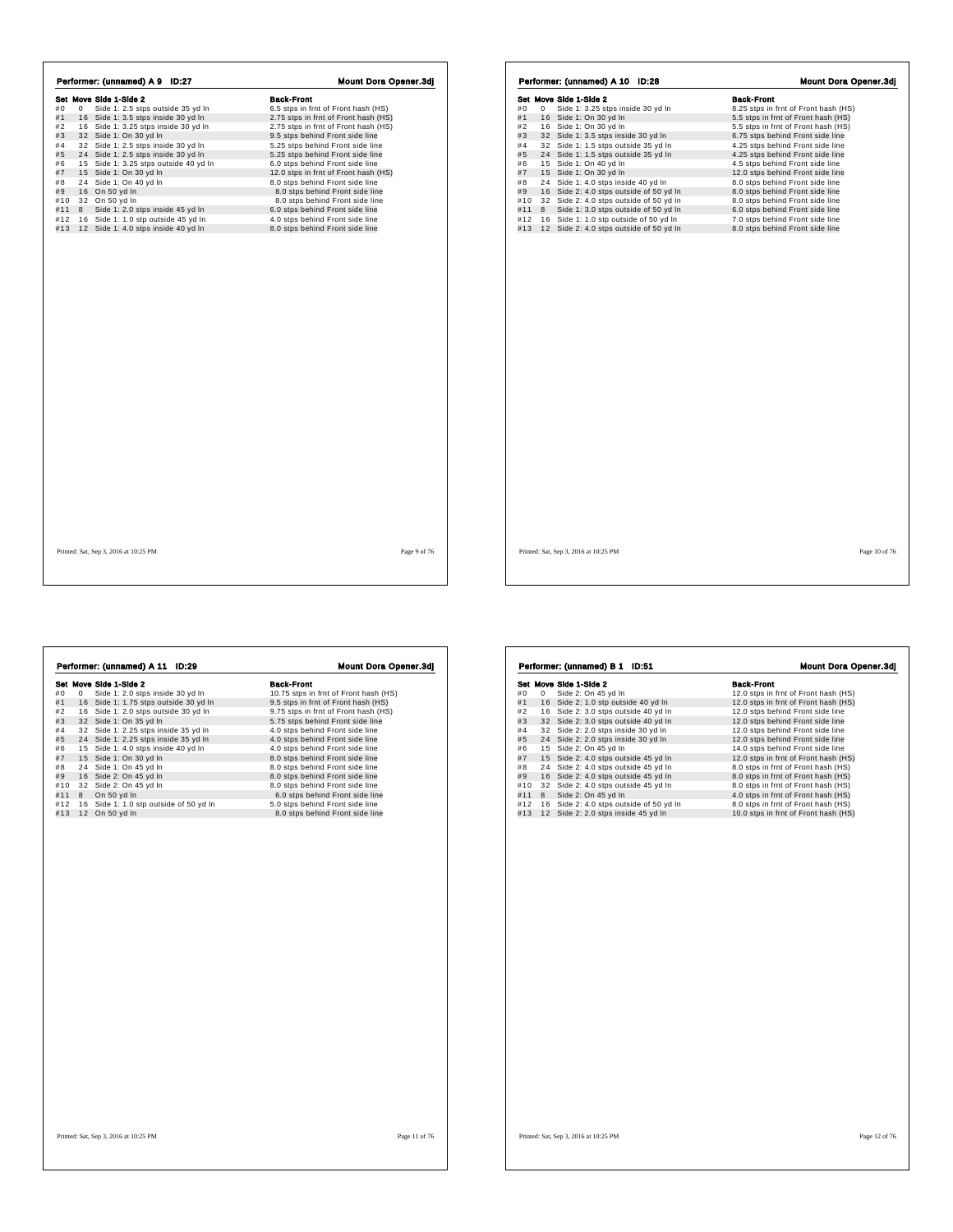|     |   | Performer: (unnamed) B 2 ID:52       | <b>Mount Dora Opener.3dj</b>         |
|-----|---|--------------------------------------|--------------------------------------|
|     |   | Set Move Side 1-Side 2               | Back-Front                           |
| #0  | 0 | Side 2: 2.0 stps outside 45 yd In    | 12.0 stps in frnt of Front hash (HS) |
| #1  |   | 16 Side 2: 1.0 stp outside 40 yd In  | 13.0 stps behind Front side line     |
| #2  |   | 16 Side 2: On 40 yd In               | 12.0 stps behind Front side line     |
| #3  |   | 32 Side 2: On 40 yd In               | 12.0 stps behind Front side line     |
| #4  |   | 32 Side 2: 2.0 stps outside 35 yd In | 12.0 stps behind Front side line     |
| #5  |   | 24 Side 2: 2.0 stps outside 35 yd In | 12.0 stps behind Front side line     |
| #6  |   | 15 Side 2: On 45 yd In               | 11.0 stps behind Front side line     |
| #7  |   | 15 Side 2: On 40 yd In               | 12.0 stps in frnt of Front hash (HS) |
| #8  |   | 24 Side 2: 2.0 stps inside 35 yd In  | 6.0 stps in frnt of Front hash (HS)  |
| #9  |   | 16 Side 2: 2.0 stps inside 35 yd In  | 10.0 stps in frnt of Front hash (HS) |
| #10 |   | 32 Side 2: 2.0 stps inside 35 yd In  | 10.0 stps in frnt of Front hash (HS) |
| #11 | 8 | Side 2: 4.0 stps outside 45 vd In    | 12.0 stps behind Front side line     |
| #12 |   | 16 Side 2: On 40 yd In               | 4.0 stps in frnt of Front hash (HS)  |
| #13 |   | 12 Side 2: 2.0 stps outside 45 yd In | 2.0 stps in frnt of Front hash (HS)  |
|     |   |                                      |                                      |
|     |   |                                      |                                      |
|     |   |                                      |                                      |

|     |    | Set Move Side 1-Side 2                  | <b>Back-Front</b>                    |
|-----|----|-----------------------------------------|--------------------------------------|
| #0  | 0  | Side 2: 4.0 stps outside 45 yd In       | 12.0 stps in frnt of Front hash (HS) |
| #1  |    | 16 Side 2: 1.0 stp outside 40 yd In     | 10.0 stps behind Front side line     |
| #2  |    | 16 Side 2: 3.0 stps inside 40 yd In     | 12.0 stps behind Front side line     |
| #3  |    | 32 Side 2: 3.0 stps inside 40 yd In     | 12.0 stps behind Front side line     |
| #4  |    | 32 Side 2: 2.0 stps inside 35 yd In     | 12.0 stps behind Front side line     |
| #5  |    | 24 Side 2: 2.0 stps inside 35 yd In     | 12.0 stps behind Front side line     |
| #6  |    | 15 Side 2: On 45 yd In                  | 8.0 stps behind Front side line      |
| #7  |    | 15 Side 2: 4.0 stps outside 40 yd In    | 12.0 stps in frnt of Front hash (HS) |
| #8  | 24 | Side 2: 4.0 stps outside 35 yd In       | 8.0 stps in frnt of Front hash (HS)  |
| #9  |    | 16 Side 2: 4.0 stps outside 35 yd In    | 8.0 stps in frnt of Front hash (HS)  |
| #10 |    | 32 Side 2: 4.0 stps outside 35 yd In    | 8.0 stps in frnt of Front hash (HS)  |
| #11 | 8  | Side 2: On 40 yd In                     | 8.0 stps in frnt of Front hash (HS)  |
| #12 |    | 16 Side 2: On 45 yd In                  | on Front hash (HS)                   |
| #13 |    | 12 Side 2: 4.0 stps outside of 50 yd In | 4.0 stps in frnt of Front hash (HS)  |
|     |    |                                         |                                      |
|     |    |                                         |                                      |
|     |    |                                         |                                      |

|     |   | Performer: (unnamed) C 1<br>ID:9     | <b>Mount Dora Opener.3dj</b>         |
|-----|---|--------------------------------------|--------------------------------------|
|     |   | Set Move Side 1-Side 2               | <b>Back-Front</b>                    |
| #0  | 0 | Side 1: 3.75 stps outside 35 yd In   | 12.5 stps in frnt of Front hash (HS) |
| #1  |   | 16 Side 1: 0.75 stps inside 30 yd In | 13.0 stps in frnt of Front hash (HS) |
| #2  |   | 16 Side 1: 0.75 stps inside 30 yd In | 13.0 stps in frnt of Front hash (HS) |
| #3  |   | 32 Side 1: 2.25 stps inside 35 vd In | 5.0 stps in frnt of Front hash (HS)  |
| #4  |   | 32 Side 1: 4.0 stps inside 35 yd In  | 12.0 stps in frnt of Front hash (HS) |
| #5  |   | 24 Side 1: 4.0 stps inside 35 yd In  | 12.0 stps in frnt of Front hash (HS) |
| #6  |   | 15 Side 1: 4.0 stps inside 35 yd In  | on Front hash (HS)                   |
| #7  |   | 15 Side 1: 4.0 stps inside 35 yd In  | 8.0 stps in frnt of Front hash (HS)  |
| #8  |   | 24 Side 1: 4.0 stps inside 35 yd In  | 3.0 stps in frnt of Front hash (HS)  |
| #9  |   | 16 Side 1: 4.0 stps inside 30 yd In  | 4.0 stps in frnt of Front hash (HS)  |
| #10 |   | 32 Side 1: 4.0 stps inside 30 yd In  | 4.0 stps in frnt of Front hash (HS)  |
| #11 | 8 | Side 1: 4.0 stps inside 35 yd In     | on Front hash (HS)                   |
| #12 |   | 16 Side 1: 4.0 stps inside 45 yd In  | on Front hash (HS)                   |
| #13 |   | 12 Side 1: On 45 yd In               | on Front hash (HS)                   |
|     |   |                                      |                                      |
|     |   |                                      |                                      |
|     |   |                                      |                                      |
|     |   |                                      |                                      |
|     |   |                                      |                                      |
|     |   |                                      |                                      |

|          | Set Move Side 1-Side 2                | <b>Back-Front</b>                    |
|----------|---------------------------------------|--------------------------------------|
| #0<br>0  | Side 1: 3.25 stps outside 35 yd In    | 10.0 stps in frnt of Front hash (HS) |
| #1       | 16 Side 1: 1.75 stps inside 30 yd In  | 8.25 stps in frnt of Front hash (HS) |
| #2       | 16 Side 1: 1.75 stps inside 30 yd In  | 8.25 stps in frnt of Front hash (HS) |
| #3       | 32 Side 1: 1.75 stps outside 40 vd In | 8.25 stps in frnt of Front hash (HS) |
| #4       | 32 Side 1: 4.0 stps inside 40 yd In   | 12.0 stps in frnt of Front hash (HS) |
| #5       | 24 Side 1: 4.0 stps inside 40 yd In   | 12.0 stps in frnt of Front hash (HS) |
| #6       | 15 Side 1: 4.0 stps inside 40 yd In   | on Front hash (HS)                   |
| #7       | 15 Side 1: 4.0 stps inside 35 yd In   | 12.0 stps behind Front side line     |
| #8       | 24 Side 1: 4.0 stps inside 35 yd In   | 12.0 stps in frnt of Front hash (HS) |
| #9       | 16 Side 1: 4.0 stps inside 30 vd In   | 8.0 stps behind Front side line      |
| #10      | 32 Side 1: 4.0 stps inside 30 yd In   | 8.0 stps behind Front side line      |
| #11<br>8 | Side 1: 4.0 stps inside 35 yd In      | 12.0 stps behind Front side line     |
| #12      | 16 Side 1: 4.0 stps inside 35 yd In   | on Front hash (HS)                   |
| #13      | 12 Side 1: On 35 yd In                | on Front hash (HS)                   |
|          |                                       |                                      |
|          |                                       |                                      |
|          |                                       |                                      |
|          |                                       |                                      |

h,

 $\overline{1}$ 

 $\mathbf{r}$ 

Printed: Sat, Sep 3, 2016 at 10:25 PM Page 16 of 76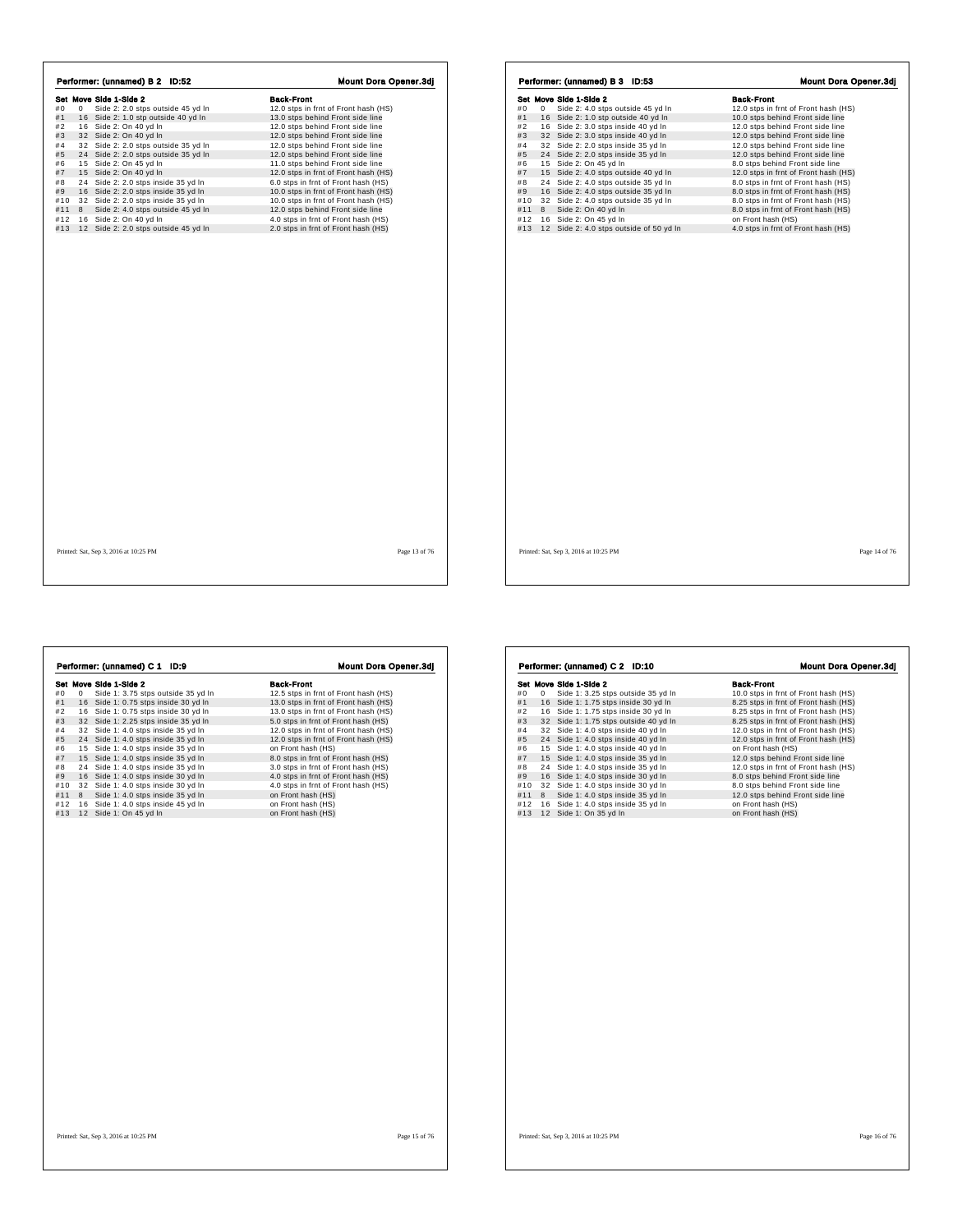|     |    | Set Move Side 1-Side 2                | <b>Back-Front</b>                    |
|-----|----|---------------------------------------|--------------------------------------|
| #0  | 0  | Side 1: 1.25 stps outside 35 yd In    | 8.0 stps in frnt of Front hash (HS)  |
| #1  | 16 | Side 1: 2.25 stps outside 35 yd In    | 5.0 stps in frnt of Front hash (HS)  |
| #2  |    | 16 Side 1: 2.25 stps outside 35 yd In | 5.0 stps in frnt of Front hash (HS)  |
| #3  |    | 32 Side 1: 1.0 stp outside 40 yd In   | 13.0 stps in frnt of Front hash (HS) |
| #4  |    | 32 Side 1: 2.5 stps inside 40 yd In   | 10.25 stps behind Front side line    |
| #5  |    | 24 Side 1: 2.5 stps inside 40 yd In   | 10.25 stps behind Front side line    |
| #6  |    | 15 Side 1: 4.0 stps inside 40 yd In   | 8.0 stps in frnt of Front hash (HS)  |
| #7  |    | 15 Side 1: 4.0 stps inside 30 yd In   | 12.0 stps behind Front side line     |
| #8  |    | 24 Side 1: 1.0 stp inside 35 yd In    | 12.0 stps in frnt of Front hash (HS) |
| #9  |    | 16 Side 1: 4.0 stps inside 30 yd In   | 10.0 stps behind Front side line     |
| #10 |    | 32 Side 1: 4.0 stps inside 30 yd In   | 10.0 stps behind Front side line     |
| #11 | 8  | Side 1: 2.0 stps outside 40 vd In     | 14.0 stps behind Front side line     |
| #12 |    | 16 Side 1: 2.0 stps outside 40 yd In  | 2.0 stps in frnt of Front hash (HS)  |
| #13 |    | 12 Side 1: On 35 yd In                | 4.0 stps in frnt of Front hash (HS)  |
|     |    |                                       |                                      |
|     |    |                                       |                                      |

|     | Performer: (unnamed) C 4 ID:12 |                        |                        |                                       |  |                                      |  | <b>Mount Dora Opener.3dj</b> |  |
|-----|--------------------------------|------------------------|------------------------|---------------------------------------|--|--------------------------------------|--|------------------------------|--|
|     |                                | Set Move Side 1-Side 2 |                        |                                       |  | <b>Back-Front</b>                    |  |                              |  |
| #0  | 0                              |                        |                        | Side 1: 1.25 stps inside 35 yd In     |  | 8.0 stps in frnt of Front hash (HS)  |  |                              |  |
| #1  |                                |                        |                        | 16 Side 1: 2.25 stps inside 35 yd In  |  | 5.0 stps in frnt of Front hash (HS)  |  |                              |  |
| #2  |                                |                        |                        | 16 Side 1: 2.25 stps inside 35 yd In  |  | 5.0 stps in frnt of Front hash (HS)  |  |                              |  |
| #3  |                                |                        |                        | 32 Side 1: 3.25 stps outside 40 yd In |  | 10.5 stps behind Front side line     |  |                              |  |
| #4  |                                |                        |                        | 32 Side 1: 2.0 stps outside 40 yd In  |  | 8.25 stps behind Front side line     |  |                              |  |
| #5  |                                |                        |                        | 24 Side 1: 2.0 stps outside 40 vd In  |  | 8.25 stps behind Front side line     |  |                              |  |
| #6  |                                | 15 Side 1: On 40 yd In |                        |                                       |  | 8.0 stps in frnt of Front hash (HS)  |  |                              |  |
| #7  |                                |                        |                        | 15 Side 1: 4.0 stps inside 30 yd In   |  | 12.0 stps in frnt of Front hash (HS) |  |                              |  |
| #8  |                                |                        |                        | 24 Side 1: 2.0 stps outside 35 yd In  |  | 12.0 stps in frnt of Front hash (HS) |  |                              |  |
| #9  |                                |                        |                        | 16 Side 1: 4.0 stps inside 30 yd In   |  | 12.0 stps behind Front side line     |  |                              |  |
| #10 |                                |                        |                        | 32 Side 1: 4.0 stps inside 30 yd In   |  | 12.0 stps behind Front side line     |  |                              |  |
| #11 | 8                              |                        | Side 1: On 40 yd In    |                                       |  | 12.0 stps in frnt of Front hash (HS) |  |                              |  |
| #12 |                                |                        | 16 Side 1: On 40 yd In |                                       |  | 4.0 stps in frnt of Front hash (HS)  |  |                              |  |
| #13 |                                | 12 Side 1: On 35 yd In |                        |                                       |  | 8.0 stps in frnt of Front hash (HS)  |  |                              |  |
|     |                                |                        |                        |                                       |  |                                      |  |                              |  |
|     |                                |                        |                        |                                       |  |                                      |  |                              |  |
|     |                                |                        |                        |                                       |  |                                      |  |                              |  |

 $\lceil$ 

**Set Move Side 1:** 3.25 stps inside 35 yd In **Back-Front**<br>
#1 0 Side 1: 3.25 stps inside 35 yd In 1 8.25 stps in fmt of Front hash (HS)<br>
#1 1 6 Side 1: 1.75 stps outside 40 yd In 8.25 stps in fmt of Front hash (HS)<br>
#3 3 2 **Performer: (unnamed) C 5 ID:13** Mount Dora Opener.3dj<br> **Set Move Side 1:** 3.25 stps inside 35 yd In 10.0 stps in fmt of Front hash (HS)<br>
#1 1 6 Side 1: 3.75 stps outside 40 yd In 8.25 stps in fmt of Front hash (HS)<br>
#2 1

| Set Move Side 1-Side 2 |   |  |                                      |  |  | <b>Back-Front</b>                    |  |  |  |
|------------------------|---|--|--------------------------------------|--|--|--------------------------------------|--|--|--|
| #0                     | 0 |  | Side 1: 3.75 stps inside 35 yd In    |  |  | 12.5 stps in frnt of Front hash (HS) |  |  |  |
| #1                     |   |  | 16 Side 1: 1.0 stp outside 40 yd In  |  |  | 13.0 stps in frnt of Front hash (HS) |  |  |  |
| #2                     |   |  | 16 Side 1: 1.0 stp outside 40 yd In  |  |  | 13.0 stps in frnt of Front hash (HS) |  |  |  |
| #3                     |   |  | 32 Side 1: 3.25 stps inside 30 yd In |  |  | 10.5 stps behind Front side line     |  |  |  |
| #4                     |   |  | 32 Side 1: 3.5 stps inside 30 yd In  |  |  | 9.25 stps behind Front side line     |  |  |  |
| #5                     |   |  | 24 Side 1: 3.5 stps inside 30 yd In  |  |  | 9.25 stps behind Front side line     |  |  |  |
| #6                     |   |  | 15 Side 1: On 35 yd In               |  |  | 8.0 stps in frnt of Front hash (HS)  |  |  |  |
| #7                     |   |  | 15 Side 1: 4.0 stps inside 30 yd In  |  |  | 4.0 stps in frnt of Front hash (HS)  |  |  |  |
| #8                     |   |  | 24 Side 1: On 30 yd In               |  |  | 12.0 stps in frnt of Front hash (HS) |  |  |  |
| #9                     |   |  | 16 Side 1: 4.0 stps inside 30 yd In  |  |  | 12.0 stps in frnt of Front hash (HS) |  |  |  |
| #10                    |   |  | 32 Side 1: 4.0 stps inside 30 yd In  |  |  | 12.0 stps in frnt of Front hash (HS) |  |  |  |
| #11                    | 8 |  | Side 1: 4.0 stps inside 40 yd In     |  |  | 8.0 stps in frnt of Front hash (HS)  |  |  |  |
| #12                    |   |  | 16 Side 1: 4.0 stps inside 40 yd In  |  |  | 8.0 stps in frnt of Front hash (HS)  |  |  |  |
| #13                    |   |  | 12 Side 1: On 35 yd In               |  |  | 12.0 stps behind Front side line     |  |  |  |
|                        |   |  |                                      |  |  |                                      |  |  |  |
|                        |   |  |                                      |  |  |                                      |  |  |  |

Performer: (unnamed) C 6 ID:14 Mount Dora Opener.3dj

Printed: Sat, Sep 3, 2016 at 10:25 PM Page 19 of 76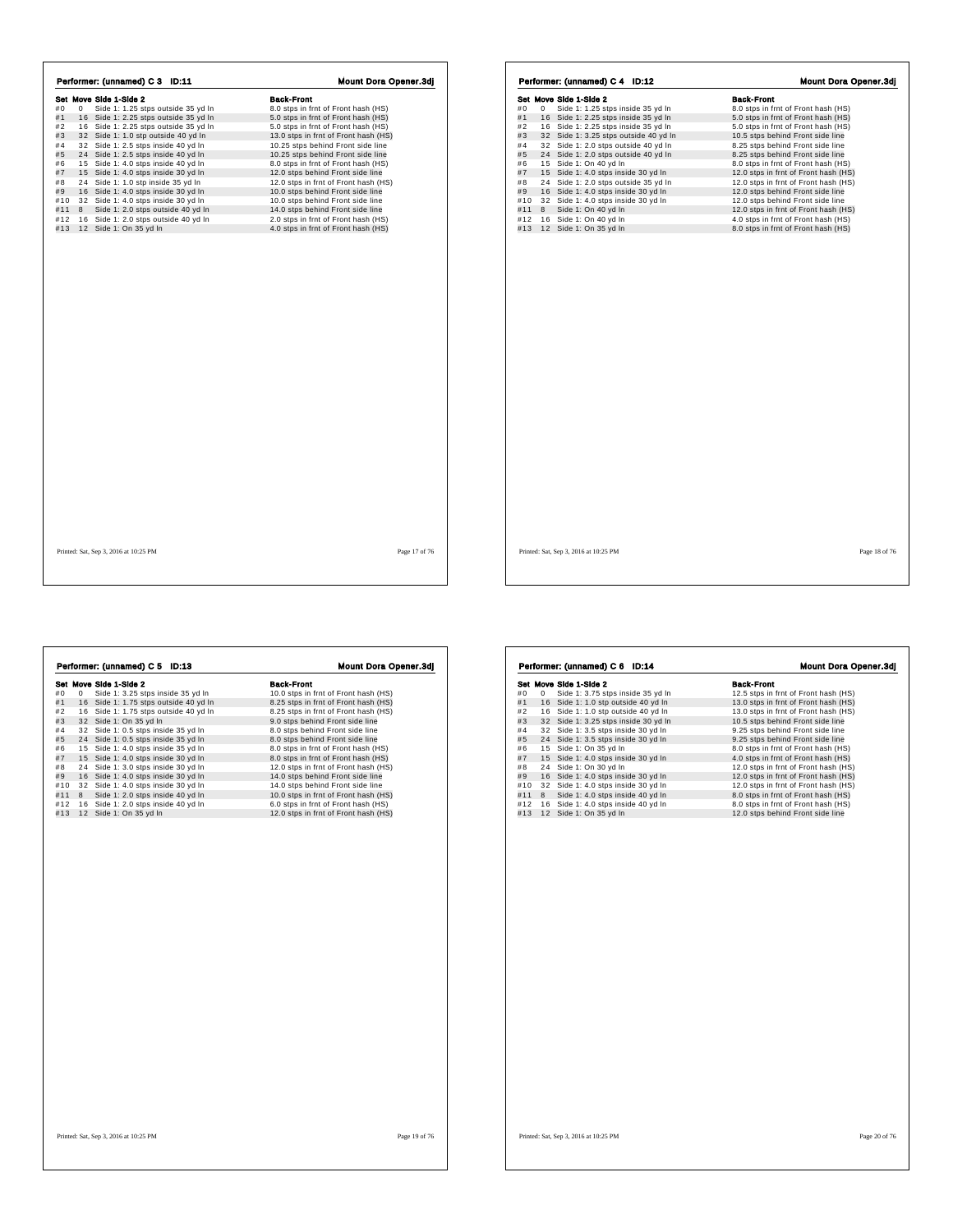|     |   | Set Move Side 1-Side 2                | <b>Back-Front</b>                    |
|-----|---|---------------------------------------|--------------------------------------|
| #0  | 0 | Side 1: 2.5 stps inside 35 yd In      | 12.75 stps behind Front side line    |
| #1  |   | 16 Side 1: 3.25 stps outside 40 yd In | 10.5 stps behind Front side line     |
| #2  |   | 16 Side 1: 3.25 stps outside 40 yd In | 10.5 stps behind Front side line     |
| #3  |   | 32 Side 1: 0.75 stps inside 30 yd In  | 13.0 stps in frnt of Front hash (HS) |
| #4  |   | 32 Side 1: On 30 yd In                | 12.0 stps in frnt of Front hash (HS) |
| #5  |   | 24 Side 1: On 30 yd In                | 12.0 stps in frnt of Front hash (HS) |
| #6  |   | 15 Side 1: On 30 yd In                | on Front hash (HS)                   |
| #7  |   | 15 Side 1: 4.0 stps inside 35 yd In   | 4.0 stps behind Front hash (HS)      |
| #8  |   | 24 Side 1: On 30 yd In                | 3.0 stps in frnt of Front hash (HS)  |
| #9  |   | 16 Side 1: 4.0 stps inside 30 yd In   | 10.0 stps in frnt of Front hash (HS) |
| #10 |   | 32 Side 1: 4.0 stps inside 30 vd In   | 10.0 stps in frnt of Front hash (HS) |
| #11 | 8 | Side 1: 2.0 stps inside 40 yd In      | 6.0 stps in frnt of Front hash (HS)  |
| #12 |   | 16 Side 1: 2.0 stps outside 45 yd In  | 6.0 stps in frnt of Front hash (HS)  |
| #13 |   | 12 Side 1: 4.0 stps inside 35 yd In   | on Front hash (HS)                   |
|     |   |                                       |                                      |
|     |   |                                       |                                      |

|     |   | Set Move Side 1-Side 2               | <b>Back-Front</b>                    |
|-----|---|--------------------------------------|--------------------------------------|
| #0  | 0 | Side 1: On 35 yd In                  | 12.0 stps behind Front side line     |
| #1  |   | 16 Side 1: On 35 yd In               | 8.75 stps behind Front side line     |
| #2  |   | 16 Side 1: On 35 yd In               | 8.75 stps behind Front side line     |
| #3  |   | 32 Side 1: 1.75 stps inside 30 yd In | 8.25 stps in frnt of Front hash (HS) |
| #4  |   | 32 Side 1: 4.0 stps inside 30 yd In  | 12.0 stps in frnt of Front hash (HS) |
| #5  |   | 24 Side 1: 4.0 stps inside 30 vd In  | 12.0 stps in frnt of Front hash (HS) |
| #6  |   | 15 Side 1: 4.0 stps inside 30 yd In  | on Front hash (HS)                   |
| #7  |   | 15 Side 1: 4.0 stps inside 35 yd In  | on Front hash (HS)                   |
| #8  |   | 24 Side 1: 4.0 stps inside 30 yd In  | 3.0 stps in frnt of Front hash (HS)  |
| #9  |   | 16 Side 1: 4.0 stps inside 30 yd In  | 8.0 stps in frnt of Front hash (HS)  |
| #10 |   | 32 Side 1: 4.0 stps inside 30 yd In  | 8.0 stps in frnt of Front hash (HS)  |
| #11 |   | 8 Side 1: On 40 vd In                | 4.0 stps in frnt of Front hash (HS)  |
| #12 |   | 16 Side 1: On 45 yd In               | 4.0 stps in frnt of Front hash (HS)  |
| #13 |   | 12 Side 1: On 40 yd In               | on Front hash (HS)                   |
|     |   |                                      |                                      |
|     |   |                                      |                                      |

**Set Mave Side 1-Side 2**<br> **Set Mave Side 1:** 2.5 stps outside 35 yd In **12.75 stps behind Front side line**<br>
#1 16 Side 1: 3.25 stps inside 30 yd In 10.5 stps behind Front side line<br>
#3 32 Side 1: 3.25 stps inside 30 yd In **Performer: (unnamed) C 9 ID:17 Mount Dora Opener.3dj**<br> **Set Move Side 1:** 3.6 go ustide 35 yd In 10.5 stps behind Front side line<br>
#1 16 Side 1: 3.25 stps inside 30 yd In 10.5 stps behind Front side line<br>
#2 16 Side 1: 3

|     |   | Set Move Side 1-Side 2                  | <b>Back-Front</b>                   |
|-----|---|-----------------------------------------|-------------------------------------|
| #0  | 0 | Side 1: 3.0 stps outside of 50 yd In    | 4.0 stps behind Front hash (HS)     |
| #1  |   | 16 On 50 yd In                          | 4.0 stps behind Front hash (HS)     |
| #2  |   | 16 Side 1: 2.0 stps outside of 50 yd In | 8.0 stps behind Front hash (HS)     |
| #3  |   | 32 Side 1: 2.0 stps outside of 50 vd In | 8.0 stps behind Front hash (HS)     |
| #4  |   | 32 Side 1: 2.0 stps inside 30 yd In     | 10.0 stps behind Front hash (HS)    |
| #5  |   | 24 Side 1: 2.0 stps inside 30 yd In     | 10.0 stps behind Front hash (HS)    |
| #6  |   | 15 Side 1: On 35 yd In                  | 8.0 stps in frnt of Back hash (HS)  |
| #7  |   | 15 Side 1: 2.0 stps outside 45 yd In    | 12.0 stps in frnt of Back hash (HS) |
| #8  |   | 24 Side 2: 1.0 stp inside 45 yd In      | 10.0 stps behind Front hash (HS)    |
| #9  |   | 16 Side 2: 1.0 stp inside 45 yd In      | 10.0 stps behind Front hash (HS)    |
| #10 |   | 32 Side 2: 1.0 stp inside 45 yd In      | 10.0 stps behind Front hash (HS)    |
| #11 | 8 | Side 2: On 45 yd In                     | 9.0 stps behind Front hash (HS)     |
| #12 |   | 16 Side 2: 1.0 stp inside 45 yd In      | 8.0 stps behind Front hash (HS)     |
| #13 |   | 12 Side 2: 3.0 stps outside of 50 yd In | 5.0 stps behind Front hash (HS)     |
|     |   |                                         |                                     |
|     |   |                                         |                                     |
|     |   |                                         |                                     |
|     |   |                                         |                                     |
|     |   |                                         |                                     |
|     |   |                                         |                                     |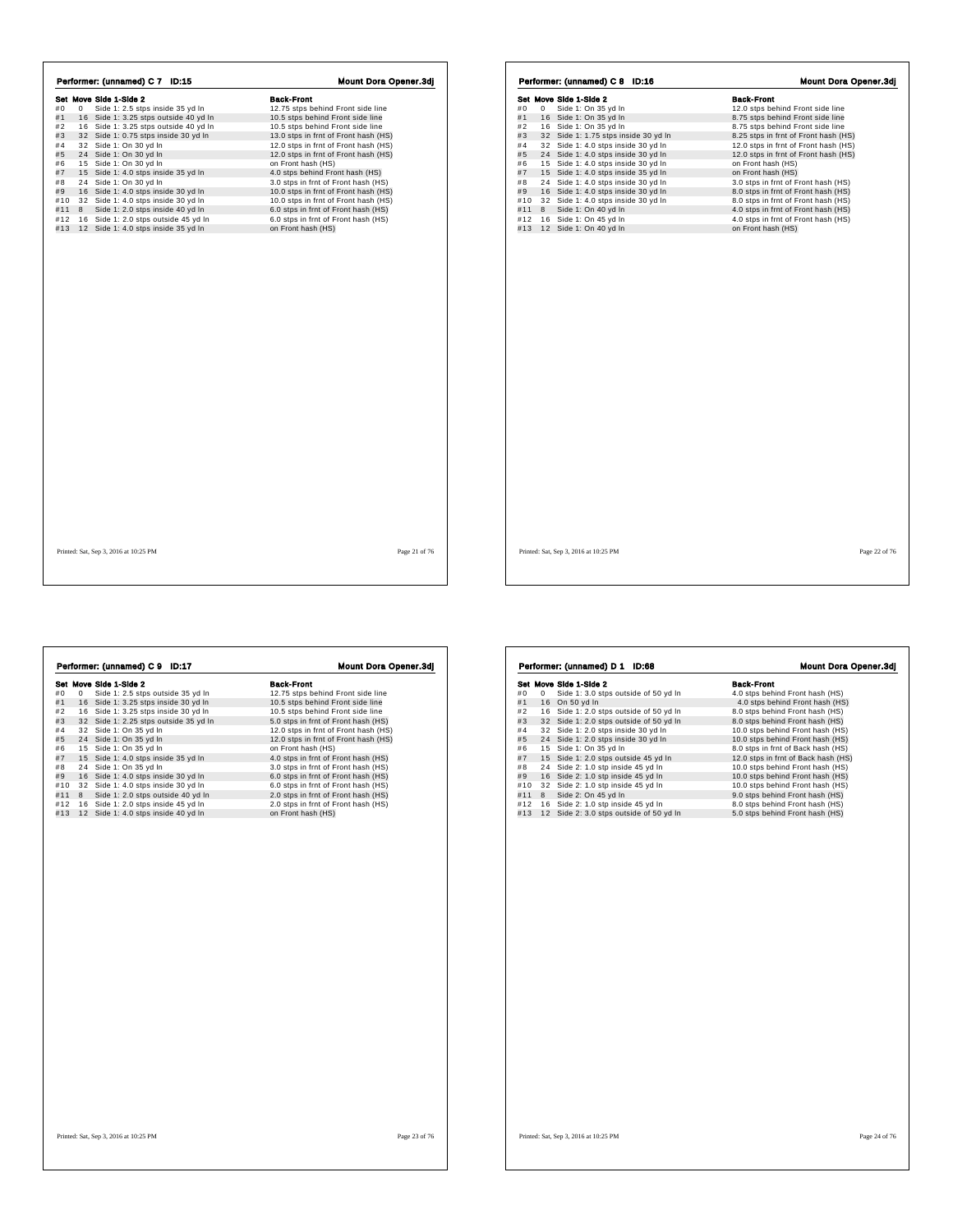|     |    | Performer: (unnamed) D 2 ID:69         | <b>Mount Dora Opener.3dj</b>        |               |
|-----|----|----------------------------------------|-------------------------------------|---------------|
|     |    | Set Move Side 1-Side 2                 | <b>Back-Front</b>                   |               |
| #0  | 0  | On 50 yd In                            | 4.0 stps behind Front hash (HS)     |               |
| #1  | 16 | Side 2: 3.0 stps outside of 50 yd In   | 4.0 stps behind Front hash (HS)     |               |
| #2  |    | 16 Side 2: 1.0 stp outside of 50 yd In | 8.0 stps behind Front hash (HS)     |               |
| #3  |    | 32 Side 2: 1.0 stp outside of 50 yd In | 8.0 stps behind Front hash (HS)     |               |
| #4  |    | 32 Side 1: 0.5 stps outside 35 yd In   | 10.75 stps behind Front hash (HS)   |               |
| #5  |    | 24 Side 1: 0.5 stps outside 35 vd In   | 10.75 stps behind Front hash (HS)   |               |
| #6  |    | 15 Side 1: 4.0 stps inside 35 yd In    | 8.0 stps in frnt of Back hash (HS)  |               |
| #7  |    | 15 Side 1: 2.0 stps inside 45 yd In    | 12.0 stps in frnt of Back hash (HS) |               |
| #8  |    | 24 Side 2: 3.0 stps outside 45 yd In   | 10.0 stps behind Front hash (HS)    |               |
| #9  |    | 16 Side 2: 3.0 stps outside 45 yd In   | 10.0 stps behind Front hash (HS)    |               |
| #10 |    | 32 Side 2: 3.0 stps outside 45 yd In   | 10.0 stps behind Front hash (HS)    |               |
| #11 | 8  | Side 2: On 45 yd In                    | 6.0 stps behind Front hash (HS)     |               |
| #12 |    | 16 Side 2: 2.0 stps outside 45 yd In   | 8.0 stps behind Front hash (HS)     |               |
| #13 |    | 12 Side 2: 2.0 stps inside 45 yd In    | 5.0 stps behind Front hash (HS)     |               |
|     |    |                                        |                                     |               |
|     |    | Printed: Sat, Sep 3, 2016 at 10:25 PM  |                                     | Page 25 of 76 |

Ē,

 $\sqrt{ }$ 

|            |   | Performer: (unnamed) D 3 ID:70          | Mount Dora Opener.3dj               |
|------------|---|-----------------------------------------|-------------------------------------|
|            |   | Set Move Side 1-Side 2                  | <b>Back-Front</b>                   |
| #0         | 0 | Side 2: 3.0 stps outside of 50 yd In    | 4.0 stps behind Front hash (HS)     |
| #1         |   | 16 Side 2: 2.0 stps inside 45 yd In     | 4.0 stps behind Front hash (HS)     |
| #2         |   | 16 Side 2: 4.0 stps outside of 50 yd In | 8.0 stps behind Front hash (HS)     |
| #3         |   | 32 Side 2: 4.0 stps outside of 50 yd In | 8.0 stps behind Front hash (HS)     |
| #4         |   | 32 Side 1: 3.25 stps outside 40 yd In   | 10.75 stps behind Front hash (HS)   |
| #5         |   | 24 Side 1: 3.25 stps outside 40 yd In   | 10.75 stps behind Front hash (HS)   |
| #6         |   | 15 Side 1: On 40 yd In                  | 8.0 stps in frnt of Back hash (HS)  |
| #7         |   | 15 Side 1: 2.0 stps outside of 50 yd In | 12.0 stps in frnt of Back hash (HS) |
| #8         |   | 24 Side 2: 1.0 stp inside 40 yd In      | 10.0 stps behind Front hash (HS)    |
| #9         |   | 16 Side 2: 1.0 stp inside 40 yd In      | 10.0 stps behind Front hash (HS)    |
| #10        |   | 32 Side 2: 1.0 stp inside 40 yd In      | 10.0 stps behind Front hash (HS)    |
|            | 8 | Side 2: On 40 yd In                     | 9.0 stps behind Front hash (HS)     |
| #11<br>#12 |   |                                         |                                     |
|            |   | 16 Side 2: 3.0 stps inside 40 yd In     | 8.0 stps behind Front hash (HS)     |
| #13        |   | 12 Side 2: 1.0 stp outside 45 yd In     | 5.0 stps behind Front hash (HS)     |
|            |   |                                         |                                     |
|            |   |                                         |                                     |

|     |   | Performer: (unnamed) D 4 ID:71          | Mount Dora Opener.3dj               |
|-----|---|-----------------------------------------|-------------------------------------|
|     |   | Set Move Side 1-Side 2                  | <b>Back-Front</b>                   |
| #0  | 0 | Side 2: 2.0 stps inside 45 yd In        | 4.0 stps behind Front hash (HS)     |
| #1  |   | 16 Side 2: 1.0 stp outside 45 yd In     | 4.0 stps behind Front hash (HS)     |
| #2  |   | 16 Side 2: 1.0 stp inside 45 yd In      | 8.0 stps behind Front hash (HS)     |
| #3  |   | 32 Side 2: 1.0 stp inside 45 yd In      | 8.0 stps behind Front hash (HS)     |
| #4  |   | 32 Side 1: 2.0 stps inside 40 yd In     | 9.5 stps behind Front hash (HS)     |
| #5  |   | 24 Side 1: 2.0 stps inside 40 yd In     | 9.5 stps behind Front hash (HS)     |
| #6  |   | 15 Side 1: 4.0 stps inside 40 yd In     | 8.0 stps in frnt of Back hash (HS)  |
| #7  |   | 15 Side 2: 2.0 stps outside of 50 yd In | 12.0 stps in frnt of Back hash (HS) |
| #8  |   | 24 Side 2: 3.0 stps outside 40 yd In    | 10.0 stps behind Front hash (HS)    |
| #9  |   | 16 Side 2: 3.0 stps outside 40 yd In    | 10.0 stps behind Front hash (HS)    |
| #10 |   | 32 Side 2: 3.0 stps outside 40 yd In    | 10.0 stps behind Front hash (HS)    |
| #11 | 8 | Side 2: On 40 yd In                     | 6.0 stps behind Front hash (HS)     |
| #12 |   | 16 Side 2: On 40 yd In                  | 8.0 stps behind Front hash (HS)     |
| #13 |   | 12 Side 2: 4.0 stps outside 45 yd In    | 5.0 stps behind Front hash (HS)     |
|     |   |                                         |                                     |
|     |   |                                         |                                     |
|     |   |                                         |                                     |
|     |   |                                         |                                     |

|     |   | Performer: (unnamed) F 1<br>ID:1     | <b>Mount Dora Opener.3dj</b>          |
|-----|---|--------------------------------------|---------------------------------------|
|     |   | Set Move Side 1-Side 2               | <b>Back-Front</b>                     |
| #0  | 0 | Side 1: 2.0 stps inside 35 yd In     | 12.0 stps in frnt of Front hash (HS)  |
| #1  |   | 16 Side 1: 4.0 stps inside 35 yd In  | 12.0 stps in frnt of Front hash (HS)  |
| #2  |   | 16 Side 1: 4.0 stps inside 35 yd In  | 12.0 stps in frnt of Front hash (HS)  |
| #3  |   | 32 Side 1: 3.75 stps inside 30 vd In | 11.75 stps in frnt of Front hash (HS) |
| #4  |   | 32 Side 1: 2.5 stps outside 30 yd In | 13.75 stps behind Front side line     |
| #5  |   | 24 Side 1: 2.5 stps outside 30 yd In | 13.75 stps behind Front side line     |
| #6  |   | 15 Side 1: On 30 yd In               | 4.0 stps in frnt of Front hash (HS)   |
| #7  |   | 15 Side 1: On 35 yd In               | 4.0 stps behind Front hash (HS)       |
| #8  |   | 24 Side 1: On 30 yd In               | 6.0 stps in frnt of Front hash (HS)   |
| #9  |   | 16 Side 1: On 35 yd In               | 12.0 stps in frnt of Front hash (HS)  |
| #10 |   | 32 Side 1: On 35 yd In               | 12.0 stps in frnt of Front hash (HS)  |
| #11 | 8 | Side 1: 2.0 stps outside 45 yd In    | 6.0 stps in frnt of Front hash (HS)   |
| #12 |   | 16 Side 1: 2.0 stps outside 45 yd In | 10.0 stps in frnt of Front hash (HS)  |
| #13 |   | 12 Side 1: 4.0 stps inside 45 yd In  | 4.0 stps in frnt of Front hash (HS)   |
|     |   |                                      |                                       |
|     |   |                                      |                                       |
|     |   |                                      |                                       |
|     |   |                                      |                                       |
|     |   |                                      |                                       |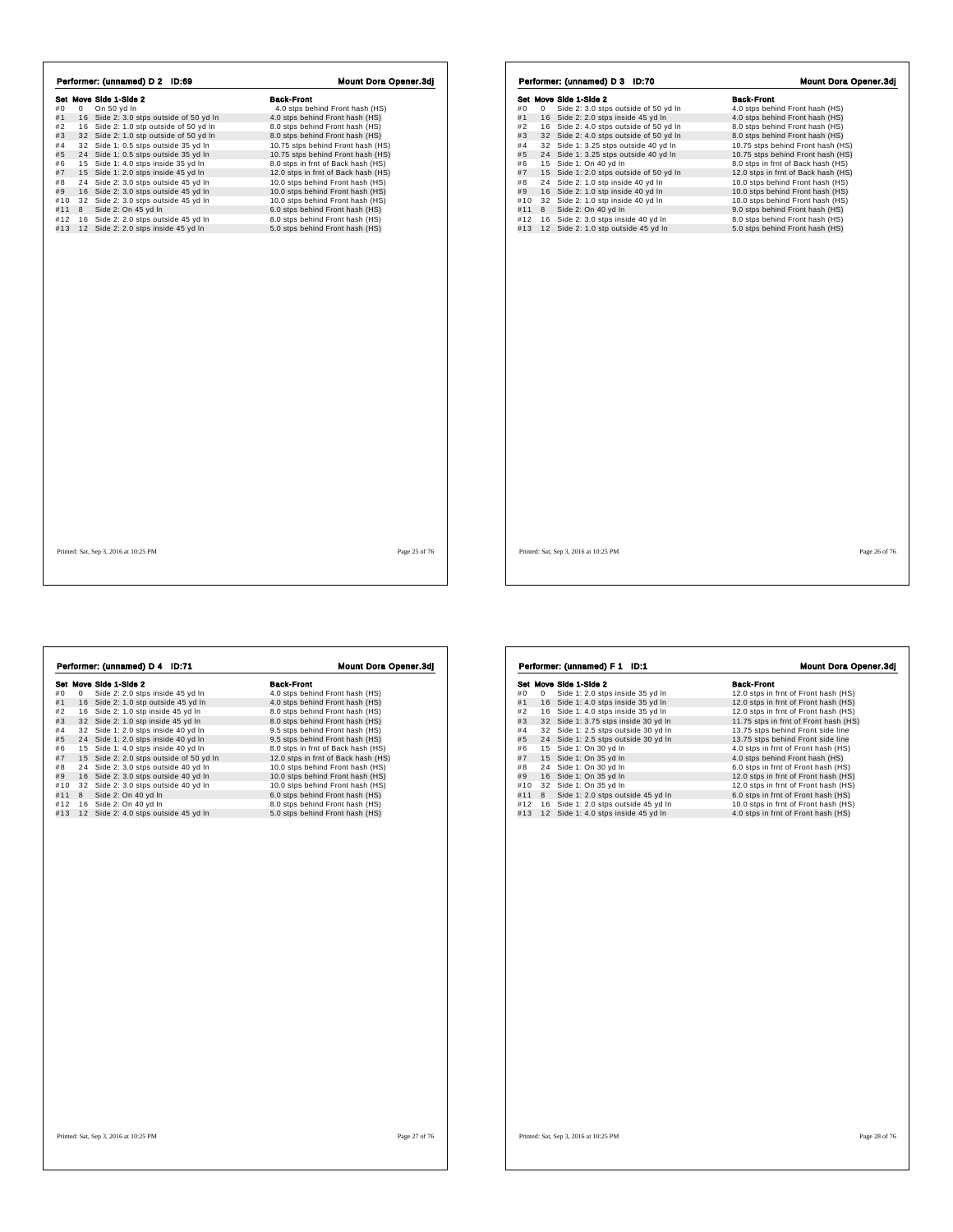|     |   | Performer: (unnamed) F 2 ID:2         | <b>Mount Dora Opener.3dj</b>         |               |
|-----|---|---------------------------------------|--------------------------------------|---------------|
|     |   | Set Move Side 1-Side 2                | <b>Back-Front</b>                    |               |
| #0  | 0 | Side 1: 1.25 stps inside 35 yd In     | 10.5 stps in frnt of Front hash (HS) |               |
| #1  |   | 16 Side 1: 2.75 stps inside 35 yd In  | 9.0 stps in frnt of Front hash (HS)  |               |
| #2  |   | 16 Side 1: 2.75 stps inside 35 yd In  | 9.0 stps in frnt of Front hash (HS)  |               |
| #3  |   | 32 Side 1: 2.75 stps outside 35 yd In | 13.0 stps behind Front side line     |               |
| #4  |   | 32 Side 1: 1.25 stps inside 30 yd In  | 10.25 stps behind Front side line    |               |
| #5  |   | 24 Side 1: 1.25 stps inside 30 vd In  | 10.25 stps behind Front side line    |               |
| #6  |   | 15 Side 1: 4.0 stps inside 30 yd In   | 4.0 stps in frnt of Front hash (HS)  |               |
| #7  |   | 15 Side 1: On 35 yd In                | on Front hash (HS)                   |               |
| #8  |   | 24 Side 1: On 35 yd In                | 6.0 stps in frnt of Front hash (HS)  |               |
| #9  |   | 16 Side 1: On 35 yd In                | 8.0 stps in frnt of Front hash (HS)  |               |
| #10 |   | 32 Side 1: On 35 vd In                | 8.0 stps in frnt of Front hash (HS)  |               |
| #11 | 8 | Side 1: 2.0 stps inside 45 yd In      | 2.0 stps in frnt of Front hash (HS)  |               |
| #12 |   | 16 Side 1: 2.0 stps inside 45 yd In   | 14.0 stps behind Front side line     |               |
| #13 |   | 12 Side 1: 4.0 stps inside 45 yd In   | 12.0 stps in frnt of Front hash (HS) |               |
|     |   |                                       |                                      |               |
|     |   | Printed: Sat, Sep 3, 2016 at 10:25 PM |                                      | Page 29 of 76 |

h,

 $\sqrt{ }$ 

| Performer: (unnamed) F 3 ID:3 |   |                        |                                       |  |  |                                      |  |  | <b>Mount Dora Opener.3dj</b> |  |
|-------------------------------|---|------------------------|---------------------------------------|--|--|--------------------------------------|--|--|------------------------------|--|
|                               |   | Set Move Side 1-Side 2 |                                       |  |  | <b>Back-Front</b>                    |  |  |                              |  |
| #0                            | 0 |                        | Side 1: On 35 yd In                   |  |  | 10.0 stps in frnt of Front hash (HS) |  |  |                              |  |
| #1                            |   |                        | 16 Side 1: On 35 yd In                |  |  | 8.0 stps in frnt of Front hash (HS)  |  |  |                              |  |
| #2                            |   |                        | 16 Side 1: On 35 yd In                |  |  | 8.0 stps in frnt of Front hash (HS)  |  |  |                              |  |
| #3                            |   |                        | 32 Side 1: On 35 yd In                |  |  | 12.0 stps behind Front side line     |  |  |                              |  |
| #4                            |   |                        | 32 Side 1: 1.75 stps outside 35 yd In |  |  | 8.25 stps behind Front side line     |  |  |                              |  |
| #5                            |   |                        | 24 Side 1: 1.75 stps outside 35 yd In |  |  | 8.25 stps behind Front side line     |  |  |                              |  |
| #6                            |   |                        | 15 Side 1: On 35 yd In                |  |  | 4.0 stps in frnt of Front hash (HS)  |  |  |                              |  |
| #7                            |   |                        | 15 Side 1: On 35 yd In                |  |  | 4.0 stps in frnt of Front hash (HS)  |  |  |                              |  |
| #8                            |   |                        | 24 Side 1: 4.0 stps inside 35 yd In   |  |  | 6.0 stps in frnt of Front hash (HS)  |  |  |                              |  |
| #9                            |   |                        | 16 Side 1: On 35 yd In                |  |  | 6.0 stps in frnt of Front hash (HS)  |  |  |                              |  |
| #10                           |   |                        | 32 Side 1: On 35 yd In                |  |  | 6.0 stps in frnt of Front hash (HS)  |  |  |                              |  |
| #11                           | 8 |                        | Side 1: 4.0 stps inside 45 yd In      |  |  | on Front hash (HS)                   |  |  |                              |  |
| #12                           |   |                        | 16 Side 1: 4.0 stps inside 45 yd In   |  |  | 12.0 stps behind Front side line     |  |  |                              |  |
| #13                           |   |                        | 12 Side 1: 4.0 stps inside 45 yd In   |  |  | 12.0 stps behind Front side line     |  |  |                              |  |
|                               |   |                        |                                       |  |  |                                      |  |  |                              |  |
|                               |   |                        |                                       |  |  |                                      |  |  |                              |  |

| Performer: (unnamed) F 4 ID:4 |   |                                       |                                      |
|-------------------------------|---|---------------------------------------|--------------------------------------|
|                               |   | Set Move Side 1-Side 2                | <b>Back-Front</b>                    |
| #0                            | 0 | Side 1: 1.25 stps outside 35 yd In    | 10.5 stps in frnt of Front hash (HS) |
| #1                            |   | 16 Side 1: 2.75 stps outside 35 yd In | 9.0 stps in frnt of Front hash (HS)  |
| #2                            |   | 16 Side 1: 2.75 stps outside 35 yd In | 9.0 stps in frnt of Front hash (HS)  |
| #3                            |   | 32 Side 1: 2.75 stps inside 35 vd In  | 13.0 stps behind Front side line     |
| #4                            |   | 32 Side 1: 3.25 stps inside 35 yd In  | 8.0 stps behind Front side line      |
| #5                            |   | 24 Side 1: 3.25 stps inside 35 yd In  | 8.0 stps behind Front side line      |
| #6                            |   | 15 Side 1: 4.0 stps inside 35 yd In   | 4.0 stps in frnt of Front hash (HS)  |
| #7                            |   | 15 Side 1: On 35 yd In                | 8.0 stps in frnt of Front hash (HS)  |
| #8                            |   | 24 Side 1: On 30 yd In                | 9.0 stps in frnt of Front hash (HS)  |
| #9                            |   | 16 Side 1: On 35 vd In                | 14.0 stps behind Front side line     |
| #10                           |   | 32 Side 1: On 35 yd In                | 14.0 stps behind Front side line     |
| #11                           | 8 | Side 1: 2.0 stps outside 45 yd In     | 10.0 stps in frnt of Front hash (HS) |
| #12                           |   | 16 Side 1: 2.0 stps inside 40 yd In   | 10.0 stps in frnt of Front hash (HS) |
| #13                           |   | 12 Side 1: On 45 yd In                | 12.0 stps behind Front side line     |
|                               |   |                                       |                                      |
|                               |   |                                       |                                      |

| #0  | 0 | Set Move Side 1-Side 2<br>Side 1: 2.0 stps outside 35 yd In | <b>Back-Front</b><br>12.0 stps in frnt of Front hash (HS) |
|-----|---|-------------------------------------------------------------|-----------------------------------------------------------|
| #1  |   | 16 Side 1: 4.0 stps inside 30 yd In                         | 12.0 stps in frnt of Front hash (HS)                      |
| #2  |   | 16 Side 1: 4.0 stps inside 30 yd In                         | 12.0 stps in frnt of Front hash (HS)                      |
| #3  |   | 32 Side 1: 3.75 stps inside 35 yd In                        | 11.75 stps in frnt of Front hash (HS)                     |
| #4  |   | 32 Side 1: 3.25 stps outside 45 yd In                       | 12.0 stps behind Front side line                          |
| #5  |   | 24 Side 1: 3.25 stps outside 45 yd In                       | 12.0 stps behind Front side line                          |
| #6  |   | 15 Side 1: 4.0 stps inside 40 yd In                         | 4.0 stps in frnt of Front hash (HS)                       |
| #7  |   | 15 Side 1: On 35 yd In                                      | 12.0 stps behind Front side line                          |
| #8  |   | 24 Side 1: 4.0 stps inside 35 yd In                         | 9.0 stps in frnt of Front hash (HS)                       |
| #9  |   | 16 Side 1: On 35 yd In                                      | 8.0 stps behind Front side line                           |
| #10 |   | 32 Side 1: On 35 yd In                                      | 8.0 stps behind Front side line                           |
| #11 | 8 | Side 1: 4.0 stps inside 45 yd In                            | 12.0 stps behind Front side line                          |
| #12 |   | 16 Side 1: 4.0 stps inside 35 yd In                         | 12.0 stps behind Front side line                          |
| #13 |   | 12 Side 1: 4.0 stps inside 35 yd In                         | 12.0 stps behind Front side line                          |
|     |   |                                                             |                                                           |
|     |   |                                                             |                                                           |
|     |   |                                                             |                                                           |
|     |   |                                                             |                                                           |
|     |   |                                                             |                                                           |
|     |   |                                                             |                                                           |
|     |   |                                                             |                                                           |
|     |   |                                                             |                                                           |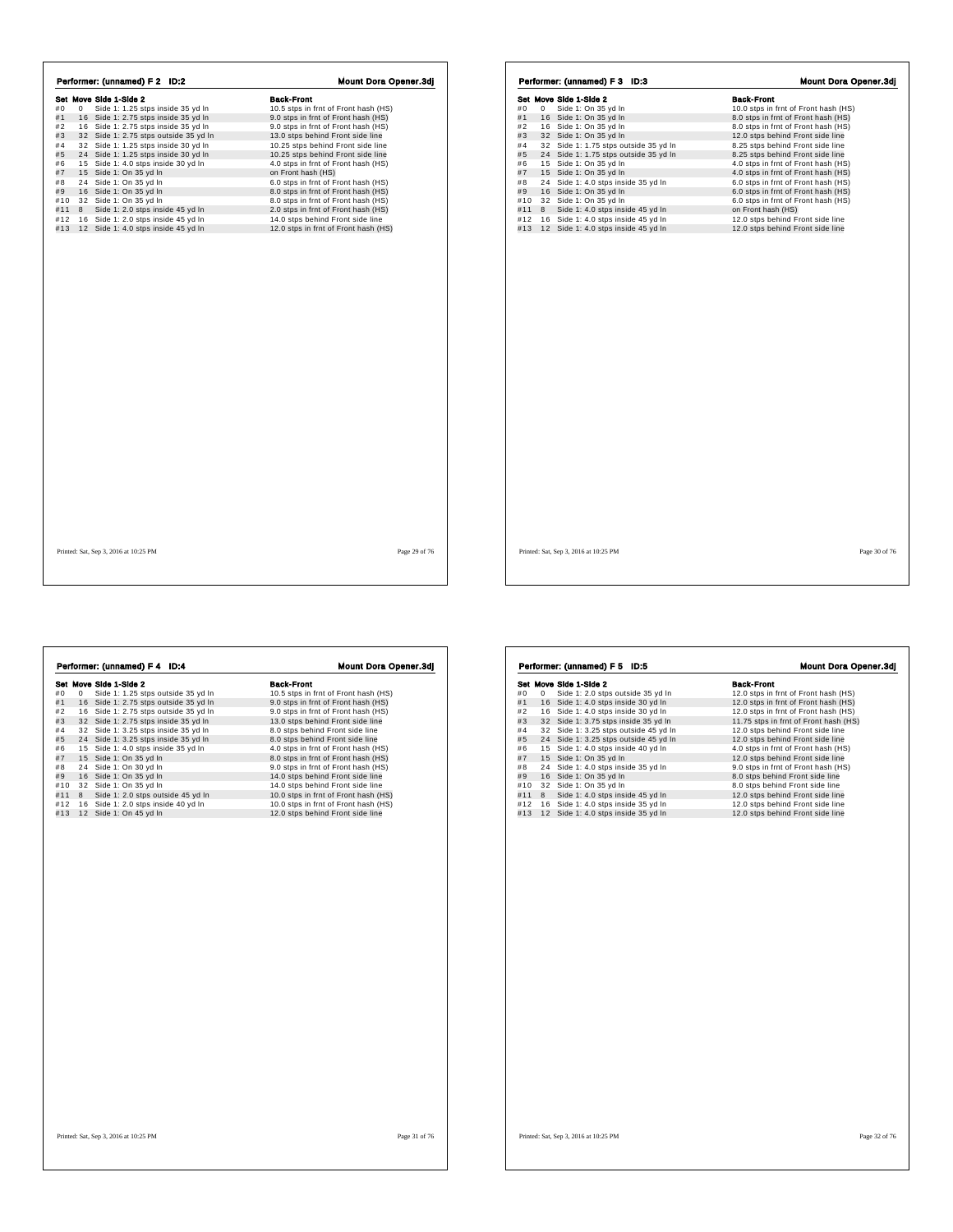|     |   | Set Move Side 1-Side 2                | <b>Back-Front</b>                     |
|-----|---|---------------------------------------|---------------------------------------|
| #0  | 0 | Side 1: 1.25 stps outside 35 yd In    | 13.25 stps in frnt of Front hash (HS) |
| #1  |   | 16 Side 1: 2.75 stps outside 35 yd In | 13.0 stps behind Front side line      |
| #2  |   | 16 Side 1: 2.75 stps outside 35 yd In | 13.0 stps behind Front side line      |
| #3  |   | 32 Side 1: 2.75 stps inside 35 yd In  | 9.0 stps in frnt of Front hash (HS)   |
| #4  |   | 32 Side 1: On 40 yd In                | 12.0 stps in frnt of Front hash (HS)  |
| #5  |   | 24 Side 1: On 40 yd In                | 12.0 stps in frnt of Front hash (HS)  |
| #6  |   | 15 Side 1: On 40 yd In                | on Front hash (HS)                    |
| #7  |   | 15 Side 1: 4.0 stps inside 35 yd In   | 12.0 stps in frnt of Front hash (HS)  |
| #8  |   | 24 Side 1: On 35 yd In                | 9.0 stps in frnt of Front hash (HS)   |
| #9  |   | 16 Side 1: On 35 yd In                | 10.0 stps behind Front side line      |
| #10 |   | 32 Side 1: On 35 yd In                | 10.0 stps behind Front side line      |
| #11 | 8 | Side 1: 2.0 stps inside 45 yd In      | 14.0 stps behind Front side line      |
| #12 |   | 16 Side 1: 2.0 stps outside 40 yd In  | 14.0 stps behind Front side line      |
| #13 |   | 12 Side 1: 0.25 stps inside 40 yd In  | 12.0 stps behind Front side line      |
|     |   |                                       |                                       |
|     |   |                                       |                                       |

| Set Move Side 1-Side 2<br><b>Back-Front</b><br>14.0 stps behind Front side line<br>#0<br>0<br>Side 1: On 35 yd In<br>16 Side 1: On 35 yd In<br>12.0 stps behind Front side line<br>16 Side 1: On 35 yd In<br>12.0 stps behind Front side line<br>32 Side 1: On 35 yd In<br>7.75 stps in frnt of Front hash (HS)<br>32 Side 1: 0.25 stps inside 40 yd In<br>9.25 stps behind Front side line<br>Side 1: 0.25 stps inside 40 yd In<br>24<br>9.25 stps behind Front side line<br>15 Side 1: On 40 yd In<br>4.0 stps in frnt of Front hash (HS)<br>12.0 stps in frnt of Front hash (HS)<br>15 Side 1: On 35 yd In<br>24<br>Side 1: 4.0 stps inside 30 yd In<br>9.0 stps in frnt of Front hash (HS)<br>16 Side 1: On 35 yd In<br>12.0 stps behind Front side line<br>32 Side 1: On 35 yd In<br>12.0 stps behind Front side line<br>8<br>Side 1: On 45 vd In<br>12.0 stps in frnt of Front hash (HS)<br>16 Side 1: On 40 yd In<br>12.0 stps in frnt of Front hash (HS)<br>12 Side 1: 3.5 stps inside 40 yd In<br>12.0 stps behind Front side line |  |  |
|---------------------------------------------------------------------------------------------------------------------------------------------------------------------------------------------------------------------------------------------------------------------------------------------------------------------------------------------------------------------------------------------------------------------------------------------------------------------------------------------------------------------------------------------------------------------------------------------------------------------------------------------------------------------------------------------------------------------------------------------------------------------------------------------------------------------------------------------------------------------------------------------------------------------------------------------------------------------------------------------------------------------------------------------|--|--|
| #1<br>#2<br>#3<br>#4<br>#5<br>#6<br>#7<br>#8<br>#9<br>#11<br>#13                                                                                                                                                                                                                                                                                                                                                                                                                                                                                                                                                                                                                                                                                                                                                                                                                                                                                                                                                                            |  |  |
| #10<br>#12                                                                                                                                                                                                                                                                                                                                                                                                                                                                                                                                                                                                                                                                                                                                                                                                                                                                                                                                                                                                                                  |  |  |
|                                                                                                                                                                                                                                                                                                                                                                                                                                                                                                                                                                                                                                                                                                                                                                                                                                                                                                                                                                                                                                             |  |  |
|                                                                                                                                                                                                                                                                                                                                                                                                                                                                                                                                                                                                                                                                                                                                                                                                                                                                                                                                                                                                                                             |  |  |
|                                                                                                                                                                                                                                                                                                                                                                                                                                                                                                                                                                                                                                                                                                                                                                                                                                                                                                                                                                                                                                             |  |  |
|                                                                                                                                                                                                                                                                                                                                                                                                                                                                                                                                                                                                                                                                                                                                                                                                                                                                                                                                                                                                                                             |  |  |
|                                                                                                                                                                                                                                                                                                                                                                                                                                                                                                                                                                                                                                                                                                                                                                                                                                                                                                                                                                                                                                             |  |  |
|                                                                                                                                                                                                                                                                                                                                                                                                                                                                                                                                                                                                                                                                                                                                                                                                                                                                                                                                                                                                                                             |  |  |
|                                                                                                                                                                                                                                                                                                                                                                                                                                                                                                                                                                                                                                                                                                                                                                                                                                                                                                                                                                                                                                             |  |  |
|                                                                                                                                                                                                                                                                                                                                                                                                                                                                                                                                                                                                                                                                                                                                                                                                                                                                                                                                                                                                                                             |  |  |
|                                                                                                                                                                                                                                                                                                                                                                                                                                                                                                                                                                                                                                                                                                                                                                                                                                                                                                                                                                                                                                             |  |  |
|                                                                                                                                                                                                                                                                                                                                                                                                                                                                                                                                                                                                                                                                                                                                                                                                                                                                                                                                                                                                                                             |  |  |
|                                                                                                                                                                                                                                                                                                                                                                                                                                                                                                                                                                                                                                                                                                                                                                                                                                                                                                                                                                                                                                             |  |  |
|                                                                                                                                                                                                                                                                                                                                                                                                                                                                                                                                                                                                                                                                                                                                                                                                                                                                                                                                                                                                                                             |  |  |
|                                                                                                                                                                                                                                                                                                                                                                                                                                                                                                                                                                                                                                                                                                                                                                                                                                                                                                                                                                                                                                             |  |  |
|                                                                                                                                                                                                                                                                                                                                                                                                                                                                                                                                                                                                                                                                                                                                                                                                                                                                                                                                                                                                                                             |  |  |
|                                                                                                                                                                                                                                                                                                                                                                                                                                                                                                                                                                                                                                                                                                                                                                                                                                                                                                                                                                                                                                             |  |  |
|                                                                                                                                                                                                                                                                                                                                                                                                                                                                                                                                                                                                                                                                                                                                                                                                                                                                                                                                                                                                                                             |  |  |
|                                                                                                                                                                                                                                                                                                                                                                                                                                                                                                                                                                                                                                                                                                                                                                                                                                                                                                                                                                                                                                             |  |  |
|                                                                                                                                                                                                                                                                                                                                                                                                                                                                                                                                                                                                                                                                                                                                                                                                                                                                                                                                                                                                                                             |  |  |
| Printed: Sat, Sep 3, 2016 at 10:25 PM<br>Page 34 of 76                                                                                                                                                                                                                                                                                                                                                                                                                                                                                                                                                                                                                                                                                                                                                                                                                                                                                                                                                                                      |  |  |

**Set Move Side 1 - Slots 2**<br> **Set Move Side 1 - 1.25** stps inside 35 yd In<br> **Set Move Side 1:** 2.75 stps inside 35 yd In<br>
13.0 stps behind Front hash (HS)<br>
14 1 6 Side 1: 2.75 stps inside 35 yd In<br>
13.0 stps behind Front s **Performer: (unnamed) F 8 ID:8 Mount Dora Opener.3dj**<br> **Set Move Side 1: 9:25** stps inside 35 yd In 13.25 stps in frit of Front hash (HS)<br>
#1 16 Side 1: 2.75 stps inside 35 yd In 13.0 stps behind Front isde line<br>
#2 16 Sid

| #0  |             |                                     |                                      |
|-----|-------------|-------------------------------------|--------------------------------------|
|     |             | Set Move Side 1-Side 2              | <b>Back-Front</b>                    |
|     | $\mathbf 0$ | Side 1: On 35 yd In                 | 12.0 stps in frnt of Front hash (HS) |
| #1  |             | 16 Side 1: On 35 yd In              | 12.0 stps in frnt of Front hash (HS) |
| #2  |             | 16 Side 1: On 35 yd In              | 12.0 stps in frnt of Front hash (HS) |
| #3  |             | 32 Side 1: On 35 yd In              | 12.0 stps in frnt of Front hash (HS) |
| #4  |             | 32 Side 1: On 30 yd In              | 4.0 stps in frnt of Front hash (HS)  |
| #5  |             | 24 Side 1: On 30 yd In              | 4.0 stps in frnt of Front hash (HS)  |
| #6  |             | 15 Side 1: On 30 yd In              | 6.0 stps behind Front hash (HS)      |
| #7  |             | 15 Side 1: 4.0 stps inside 40 yd In | 4.0 stps behind Front hash (HS)      |
| #8  |             | 24 Side 1: On 40 yd In              | 2.0 stps behind Front hash (HS)      |
| #9  |             | 16 Side 1: On 40 yd In              | 2.0 stps behind Front hash (HS)      |
| #10 |             | 32 Side 1: On 40 yd In              | 2.0 stps behind Front hash (HS)      |
| #11 | 8           | Side 1: 2.0 stps inside 35 yd In    | 8.0 stps in frnt of Back hash (HS)   |
| #12 |             | 16 Side 1: 4.0 stps inside 35 yd In | 12.0 stps in frnt of Back hash (HS)  |
| #13 |             | 12 Side 1: 4.0 stps inside 35 yd In | 14.0 stps in frnt of Back hash (HS)  |
|     |             |                                     |                                      |
|     |             |                                     |                                      |
|     |             |                                     |                                      |

 $\sqrt{ }$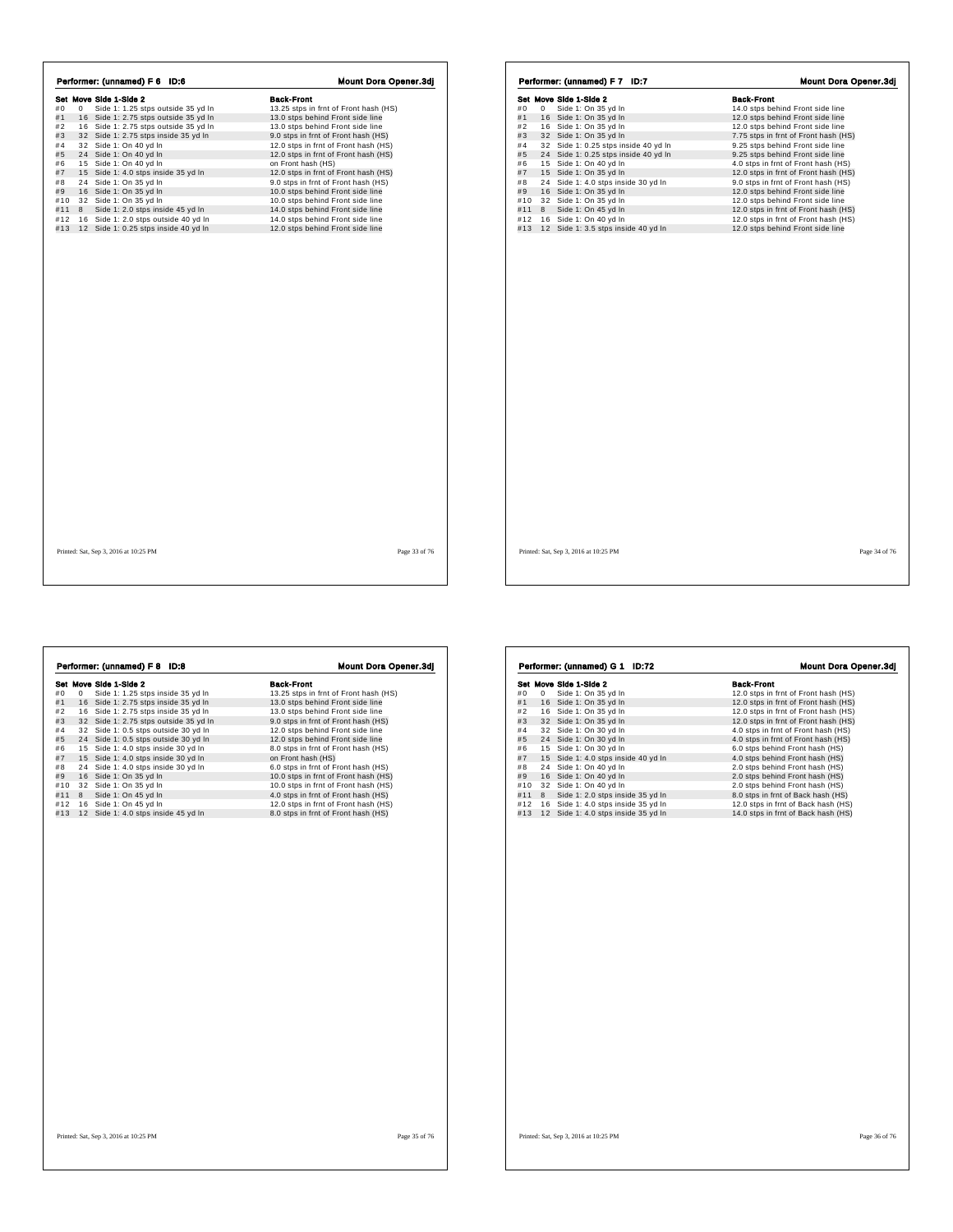|     |   | Performer: (unnamed) G 2 ID:73        | Mount Dora Opener.3dj               |  |
|-----|---|---------------------------------------|-------------------------------------|--|
|     |   | Set Move Side 1-Side 2                | <b>Back-Front</b>                   |  |
| #0  | 0 | Side 1: 3.0 stps inside 45 yd In      | 4.0 stps in frnt of Front hash (HS) |  |
| #1  |   | 16 Side 1: 3.0 stps inside 45 yd In   | 4.0 stps in frnt of Front hash (HS) |  |
| #2  |   | 16 Side 1: 3.0 stps inside 45 yd In   | 6.0 stps in frnt of Front hash (HS) |  |
| #3  |   | 32 Side 1: 3.0 stps inside 45 yd In   | 6.0 stps in frnt of Front hash (HS) |  |
| #4  |   | 32 Side 1: 2.0 stps outside 35 yd In  | on Front hash (HS)                  |  |
| #5  |   | 24 Side 1: 2.0 stps outside 35 vd In  | on Front hash (HS)                  |  |
| #6  |   | 15 Side 1: On 35 yd In                | 6.0 stps behind Front hash (HS)     |  |
| #7  |   | 15 Side 1: 4.0 stps inside 45 yd In   | 4.0 stps behind Front hash (HS)     |  |
| #8  |   | 24 Side 1: On 45 yd In                | 2.0 stps behind Front hash (HS)     |  |
| #9  |   | 16 Side 1: On 45 yd In                | 2.0 stps behind Front hash (HS)     |  |
| #10 |   | 32 Side 1: On 45 vd In                | 2.0 stps behind Front hash (HS)     |  |
| #11 | 8 | Side 1: 1.25 stps inside 40 yd In     | 3.5 stps in frnt of Back hash (HS)  |  |
| #12 |   | 16 Side 1: 3.25 stps outside 45 yd In | 8.25 stps in frnt of Back hash (HS) |  |
| #13 |   | 12 Side 1: 4.0 stps inside 40 yd In   | 14.0 stps in frnt of Back hash (HS) |  |
|     |   |                                       |                                     |  |
|     |   |                                       |                                     |  |

 $\overline{1}$ 

 $\sqrt{ }$ 

| Performer: (unnamed) G 3 ID:74 |   |                                         |                                     |
|--------------------------------|---|-----------------------------------------|-------------------------------------|
|                                |   | Set Move Side 1-Side 2                  | <b>Back-Front</b>                   |
| #0                             | 0 | Side 1: 1.0 stp outside of 50 yd In     | 7.0 stps in frnt of Front hash (HS) |
| #1                             |   | 16 Side 1: 1.0 stp outside of 50 yd In  | 7.0 stps in frnt of Front hash (HS) |
| #2                             |   | 16 Side 2: 3.0 stps outside of 50 yd In | 6.0 stps in frnt of Front hash (HS) |
| #3                             |   | 32 Side 2: 3.0 stps outside of 50 yd In | 6.0 stps in frnt of Front hash (HS) |
| #4                             |   | 32 Side 1: 2.0 stps inside 35 yd In     | 4.0 stps in frnt of Front hash (HS) |
| #5                             |   | 24 Side 1: 2.0 stps inside 35 yd In     | 4.0 stps in frnt of Front hash (HS) |
| #6                             |   | 15 Side 1: On 40 yd In                  | 6.0 stps behind Front hash (HS)     |
| #7                             |   | 15 Side 2: 4.0 stps outside of 50 yd In | 4.0 stps behind Front hash (HS)     |
| #8                             |   | 24 On 50 yd In                          | 2.0 stps behind Front hash (HS)     |
| #9                             |   | 16 On 50 yd In                          | 2.0 stps behind Front hash (HS)     |
| #10                            |   | 32 On 50 yd In                          | 2.0 stps behind Front hash (HS)     |
| #11                            | 8 | Side 1: 2.0 stps inside 45 yd In        | 2.0 stps in frnt of Back hash (HS)  |
| #12                            |   | 16 Side 1: 2.0 stps outside of 50 yd In | 6.75 stps in frnt of Back hash (HS) |
| #13                            |   | 12 Side 1: 4.0 stps inside 45 yd In     | 14.0 stps in frnt of Back hash (HS) |
|                                |   |                                         |                                     |
|                                |   |                                         |                                     |

| Performer: (unnamed) G 4 ID:75 |   |                                         |                                     |
|--------------------------------|---|-----------------------------------------|-------------------------------------|
|                                |   | Set Move Side 1-Side 2                  | <b>Back-Front</b>                   |
| #0                             | 0 | Side 2: 3.0 stps outside of 50 yd In    | 4.0 stps in frnt of Front hash (HS) |
| #1                             |   | 16 Side 2: 3.0 stps outside of 50 yd In | 4.0 stps in frnt of Front hash (HS) |
| #2                             |   | 16 Side 2: 3.0 stps outside 45 yd In    | 6.0 stps in frnt of Front hash (HS) |
| #3                             |   | 32 Side 2: 3.0 stps outside 45 yd In    | 6.0 stps in frnt of Front hash (HS) |
| #4                             |   | 32 Side 1: On 40 yd In                  | on Front hash (HS)                  |
| #5                             |   | 24 Side 1: On 40 yd In                  | on Front hash (HS)                  |
| #6                             |   | 15 Side 1: On 45 yd In                  | 6.0 stps behind Front hash (HS)     |
| #7                             |   | 15 Side 2: 4.0 stps outside 45 yd In    | 4.0 stps behind Front hash (HS)     |
| #8                             |   | 24 Side 2: On 45 yd In                  | 2.0 stps behind Front hash (HS)     |
| #9                             |   | 16 Side 2: On 45 vd In                  | 2.0 stps behind Front hash (HS)     |
| #10                            |   | 32 Side 2: On 45 yd In                  | 2.0 stps behind Front hash (HS)     |
| #11                            | 8 | Side 2: 2.5 stps outside of 50 yd In    | 3.5 stps in frnt of Back hash (HS)  |
| #12                            |   | 16 Side 2: 0.5 stps inside 45 yd In     | 8.25 stps in frnt of Back hash (HS) |
| #13                            |   | 12 Side 2: 4.0 stps outside of 50 yd In | 14.0 stps in frnt of Back hash (HS) |
|                                |   |                                         |                                     |
|                                |   |                                         |                                     |
|                                |   |                                         |                                     |

| Set Move Side 1-Side 2<br><b>Back-Front</b><br>#0<br>Side 2: 1.0 stp inside 45 yd In<br>7.0 stps in frnt of Front hash (HS)<br>0<br>#1<br>16 Side 2: 1.0 stp inside 45 yd In<br>7.0 stps in frnt of Front hash (HS)<br>#2<br>16 Side 2: 3.0 stps outside 40 yd In<br>6.0 stps in frnt of Front hash (HS)<br>#3<br>32 Side 2: 3.0 stps outside 40 yd In<br>6.0 stps in frnt of Front hash (HS)<br>#4<br>32 Side 1: 4.0 stps inside 40 yd In<br>4.0 stps in frnt of Front hash (HS)<br>#5<br>24 Side 1: 4.0 stps inside 40 yd In<br>4.0 stps in frnt of Front hash (HS)<br>#6<br>15 On 50 yd In<br>6.0 stps behind Front hash (HS)<br>#7<br>15 Side 2: 4.0 stps outside 40 yd In<br>4.0 stps behind Front hash (HS)<br>24 Side 2: On 40 yd In<br>#8<br>2.0 stps behind Front hash (HS)<br>#9<br>16 Side 2: On 40 yd In<br>2.0 stps behind Front hash (HS)<br>#10<br>32 Side 2: On 40 yd In<br>2.0 stps behind Front hash (HS)<br>#11<br>8<br>Side 2: 2.0 stps outside 45 yd In<br>8.0 stps in frnt of Back hash (HS)<br>#12<br>16 Side 2: On 40 yd In<br>12.0 stps in frnt of Back hash (HS)<br>#13<br>12 Side 2: 4.0 stps outside 45 yd In<br>14.0 stps in frnt of Back hash (HS) |  |  |  |
|----------------------------------------------------------------------------------------------------------------------------------------------------------------------------------------------------------------------------------------------------------------------------------------------------------------------------------------------------------------------------------------------------------------------------------------------------------------------------------------------------------------------------------------------------------------------------------------------------------------------------------------------------------------------------------------------------------------------------------------------------------------------------------------------------------------------------------------------------------------------------------------------------------------------------------------------------------------------------------------------------------------------------------------------------------------------------------------------------------------------------------------------------------------------------------|--|--|--|
|                                                                                                                                                                                                                                                                                                                                                                                                                                                                                                                                                                                                                                                                                                                                                                                                                                                                                                                                                                                                                                                                                                                                                                                  |  |  |  |
|                                                                                                                                                                                                                                                                                                                                                                                                                                                                                                                                                                                                                                                                                                                                                                                                                                                                                                                                                                                                                                                                                                                                                                                  |  |  |  |
|                                                                                                                                                                                                                                                                                                                                                                                                                                                                                                                                                                                                                                                                                                                                                                                                                                                                                                                                                                                                                                                                                                                                                                                  |  |  |  |
|                                                                                                                                                                                                                                                                                                                                                                                                                                                                                                                                                                                                                                                                                                                                                                                                                                                                                                                                                                                                                                                                                                                                                                                  |  |  |  |
|                                                                                                                                                                                                                                                                                                                                                                                                                                                                                                                                                                                                                                                                                                                                                                                                                                                                                                                                                                                                                                                                                                                                                                                  |  |  |  |
|                                                                                                                                                                                                                                                                                                                                                                                                                                                                                                                                                                                                                                                                                                                                                                                                                                                                                                                                                                                                                                                                                                                                                                                  |  |  |  |
|                                                                                                                                                                                                                                                                                                                                                                                                                                                                                                                                                                                                                                                                                                                                                                                                                                                                                                                                                                                                                                                                                                                                                                                  |  |  |  |
|                                                                                                                                                                                                                                                                                                                                                                                                                                                                                                                                                                                                                                                                                                                                                                                                                                                                                                                                                                                                                                                                                                                                                                                  |  |  |  |
|                                                                                                                                                                                                                                                                                                                                                                                                                                                                                                                                                                                                                                                                                                                                                                                                                                                                                                                                                                                                                                                                                                                                                                                  |  |  |  |
|                                                                                                                                                                                                                                                                                                                                                                                                                                                                                                                                                                                                                                                                                                                                                                                                                                                                                                                                                                                                                                                                                                                                                                                  |  |  |  |
|                                                                                                                                                                                                                                                                                                                                                                                                                                                                                                                                                                                                                                                                                                                                                                                                                                                                                                                                                                                                                                                                                                                                                                                  |  |  |  |
|                                                                                                                                                                                                                                                                                                                                                                                                                                                                                                                                                                                                                                                                                                                                                                                                                                                                                                                                                                                                                                                                                                                                                                                  |  |  |  |
|                                                                                                                                                                                                                                                                                                                                                                                                                                                                                                                                                                                                                                                                                                                                                                                                                                                                                                                                                                                                                                                                                                                                                                                  |  |  |  |
|                                                                                                                                                                                                                                                                                                                                                                                                                                                                                                                                                                                                                                                                                                                                                                                                                                                                                                                                                                                                                                                                                                                                                                                  |  |  |  |
|                                                                                                                                                                                                                                                                                                                                                                                                                                                                                                                                                                                                                                                                                                                                                                                                                                                                                                                                                                                                                                                                                                                                                                                  |  |  |  |
|                                                                                                                                                                                                                                                                                                                                                                                                                                                                                                                                                                                                                                                                                                                                                                                                                                                                                                                                                                                                                                                                                                                                                                                  |  |  |  |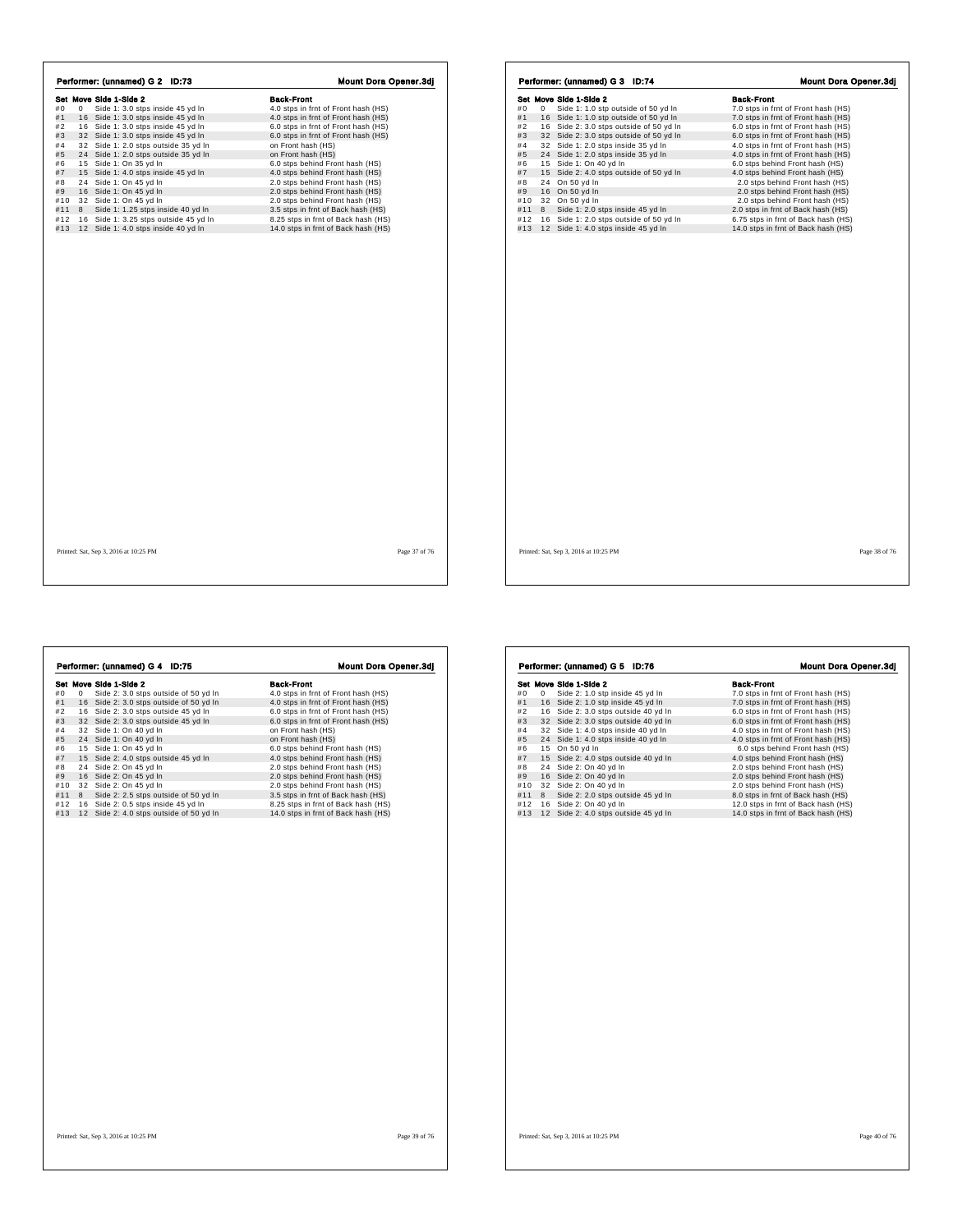| Performer: (unnamed) M 1 ID:44                                                                                                                                                                                                                                                                                                                                                                                                                                                                                                                 | <b>Mount Dora Opener.3dj</b>                                                                                                                                                                                                                                                                                                                                                                                                                                                                             | Performer: (unnamed) M 2 ID:78                                                                                                                                                                                                                                                                                                                                                                                                                                                                                                                                                                                                  | <b>Mount Dora Opener.3dj</b>                                                                                                                                                                                                                                                                                                                                                                                                                                                                                      |
|------------------------------------------------------------------------------------------------------------------------------------------------------------------------------------------------------------------------------------------------------------------------------------------------------------------------------------------------------------------------------------------------------------------------------------------------------------------------------------------------------------------------------------------------|----------------------------------------------------------------------------------------------------------------------------------------------------------------------------------------------------------------------------------------------------------------------------------------------------------------------------------------------------------------------------------------------------------------------------------------------------------------------------------------------------------|---------------------------------------------------------------------------------------------------------------------------------------------------------------------------------------------------------------------------------------------------------------------------------------------------------------------------------------------------------------------------------------------------------------------------------------------------------------------------------------------------------------------------------------------------------------------------------------------------------------------------------|-------------------------------------------------------------------------------------------------------------------------------------------------------------------------------------------------------------------------------------------------------------------------------------------------------------------------------------------------------------------------------------------------------------------------------------------------------------------------------------------------------------------|
| Set Move Side 1-Side 2<br>#0<br>0 Side 1: On 45 yd In<br>#1<br>16 Side 1: On 45 yd In<br>16 On 50 yd In<br>#2<br>#3<br>32 On 50 yd In<br>32 Side 2: 0.75 stps outside of 50 yd In<br>#4<br>24 Side 2: 0.75 stps outside of 50 yd In<br>#5<br>15 On 50 yd In<br>#6<br>15 On 50 yd In<br>#7<br>24 Side 1: 2.0 stps inside 40 yd In<br>#8<br>16 Side 1: 2.0 stps inside 40 yd In<br>#9<br>#10 32 Side 1: 2.0 stps inside 40 yd In<br>#11 8 On 50 yd In<br>#12 16 Side 2: 4.0 stps outside of 50 yd In<br>#13 12 Side 2: 2.0 stps outside 45 yd In | <b>Back-Front</b><br>on Front hash (HS)<br>on Front hash (HS)<br>on Front hash (HS)<br>on Front hash (HS)<br>7.75 stps in frnt of Front hash (HS)<br>7.75 stps in frnt of Front hash (HS)<br>5.0 stps in frnt of Front hash (HS)<br>8.0 stps behind Front side line<br>10.0 stps in frnt of Front hash (HS)<br>6.0 stps in frnt of Front hash (HS)<br>6.0 stps in frnt of Front hash (HS)<br>4.0 stps in frnt of Front hash (HS)<br>12.0 stps behind Front side line<br>14.0 stps behind Front side line | Set Move Side 1-Side 2<br>0 Side 1: 4.0 stps inside 45 yd In<br>#0<br>16 Side 1: 4.0 stps inside 45 yd In<br>#1<br>16 Side 2: 4.0 stps outside of 50 yd In<br>#2<br>#3<br>32 Side 2: 4.0 stps outside of 50 yd In<br>#4<br>32 Side 2: 1.25 stps inside 45 yd In<br>#5<br>24 Side 2: 1.25 stps inside 45 yd In<br>15 Side 2: On 45 yd In<br>#6<br>15 On 50 yd In<br>#7<br>24 Side 1: 2.0 stps outside 45 yd In<br>#8<br>16 Side 1: 2.0 stps outside 45 yd In<br>#9<br>32 Side 1: 2.0 stps outside 45 yd In<br>#10<br>8 On 50 yd In<br>#11<br>#12 16 Side 2: 4.0 stps outside 45 yd In<br>#13 12 Side 2: 2.0 stps inside 40 yd In | <b>Back-Front</b><br>on Front hash (HS)<br>on Front hash (HS)<br>on Front hash (HS)<br>on Front hash (HS)<br>5.0 stps in frnt of Front hash (HS)<br>5.0 stps in frnt of Front hash (HS)<br>5.0 stps in frnt of Front hash (HS)<br>12.0 stps in frnt of Front hash (HS)<br>6.0 stps in frnt of Front hash (HS)<br>10.0 stps in frnt of Front hash (HS)<br>10.0 stps in frnt of Front hash (HS)<br>12.0 stps in frnt of Front hash (HS)<br>12.0 stps behind Front side line<br>10.0 stps in frnt of Front hash (HS) |
| Printed: Sat, Sep 3, 2016 at 10:25 PM                                                                                                                                                                                                                                                                                                                                                                                                                                                                                                          | Page 41 of 76                                                                                                                                                                                                                                                                                                                                                                                                                                                                                            | Printed: Sat, Sep 3, 2016 at 10:25 PM                                                                                                                                                                                                                                                                                                                                                                                                                                                                                                                                                                                           | Page 42 of 76                                                                                                                                                                                                                                                                                                                                                                                                                                                                                                     |

 $\sqrt{ }$ 

Г

**Set Move Side 1-Side 2**<br>
#1 **6** Side 1: 2.0 stps inside 45 yd In 4.0 stps behind Front hash (HS)<br>
#1 **6** Side 1: 2.0 stps outside 40 yd In 8.0.0 stps behind Front hash (HS)<br>
#2 16 Side 1: 2.0 stps outside 40 yd In 8.0 st

Performer: (unnamed) Q 1 ID:64 Mount Dora Opener.3dj

#43 24 Side 1: 2.5 stps inside 30 yd In 5.75 stps behind Front hash (HS)<br>#5 24 Side 1: 2.5 stps inside 30 yd In 5.75 stps behind Front hash (HS)<br>#6 15 Side 1: 2.0 stps inside 35 yd In 12.0 stps behind Front hash (HS)<br>#7 1

|          | Set Move Side 1-Side 2               | <b>Back-Front</b>                |
|----------|--------------------------------------|----------------------------------|
| #0<br>0  | Side 1: 1.0 stp outside 45 yd In     | 4.0 stps behind Front hash (HS)  |
| #1       | 16 Side 1: 4.0 stps inside 45 yd In  | 10.0 stps behind Front hash (HS) |
| #2       | 16 Side 1: 2.0 stps inside 40 yd In  | 8.0 stps behind Front hash (HS)  |
| #3       | 32 Side 1: 2.0 stps inside 40 yd In  | 8.0 stps behind Front hash (HS)  |
| #4       | 32 Side 1: 2.0 stps inside 35 yd In  | 7.0 stps behind Front hash (HS)  |
| #5       | 24 Side 1: 2.0 stps inside 35 yd In  | 7.0 stps behind Front hash (HS)  |
| #6       | 15 Side 1: 3.0 stps outside 40 yd In | 12.0 stps behind Front hash (HS) |
| #7       | 15 Side 1: 3.0 stps inside 40 yd In  | 12.0 stps behind Front hash (HS) |
| #8       | 24 Side 1: 1.0 stp outside 40 yd In  | 10.0 stps behind Front hash (HS) |
| #9       | 16 Side 1: 1.0 stp outside 40 yd In  | 10.0 stps behind Front hash (HS) |
| #10      | 32 Side 1: 1.0 stp outside 40 yd In  | 10.0 stps behind Front hash (HS) |
| #11<br>8 | Side 1: On 40 yd In                  | 12.0 stps behind Front hash (HS) |
| #12      | 16 Side 1: 2.0 stps inside 40 yd In  | 8.0 stps behind Front hash (HS)  |
| #13      | 12 Side 1: 2.0 stps outside 40 yd In | 5.0 stps behind Front hash (HS)  |
|          |                                      |                                  |
|          |                                      |                                  |
|          |                                      |                                  |
|          |                                      |                                  |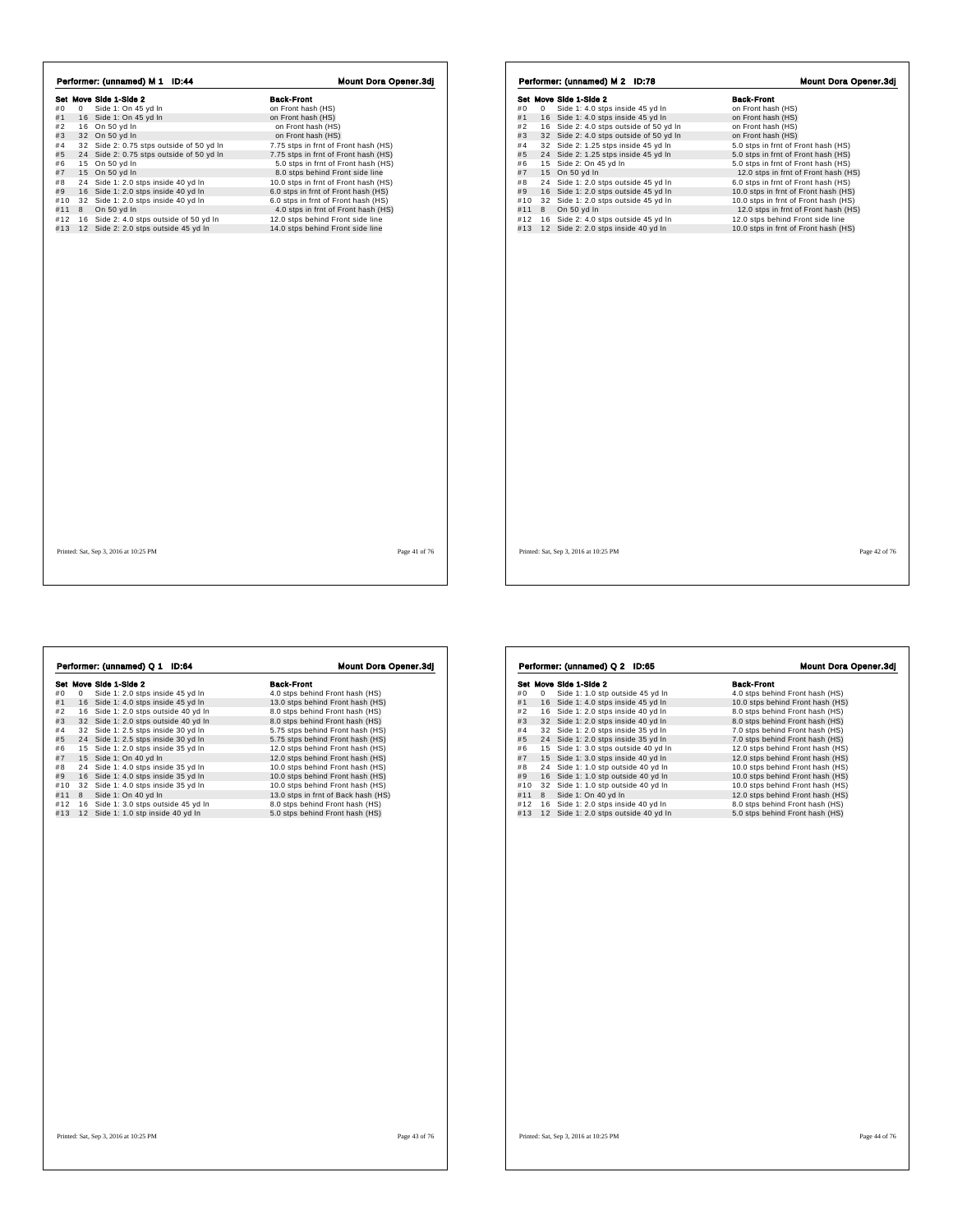|     |   | Performer: (unnamed) Q 3 ID:66        | Mount Dora Opener.3dj            |               |
|-----|---|---------------------------------------|----------------------------------|---------------|
|     |   | Set Move Side 1-Side 2                | <b>Back-Front</b>                |               |
| #0  | 0 | Side 1: 4.0 stps inside 40 yd In      | 4.0 stps behind Front hash (HS)  |               |
| #1  |   | 16 Side 1: 4.0 stps inside 45 yd In   | 7.0 stps behind Front hash (HS)  |               |
| #2  |   | 16 Side 1: 2.0 stps outside 45 yd In  | 8.0 stps behind Front hash (HS)  |               |
| #3  |   | 32 Side 1: 2.0 stps outside 45 yd In  | 8.0 stps behind Front hash (HS)  |               |
| #4  |   | 32 Side 1: 1.25 stps inside 40 yd In  | 5.75 stps behind Front hash (HS) |               |
| #5  |   | 24 Side 1: 1.25 stps inside 40 yd In  | 5.75 stps behind Front hash (HS) |               |
| #6  |   | 15 Side 1: On 40 yd In                | 12.0 stps behind Front hash (HS) |               |
| #7  |   | 15 Side 1: 2.0 stps outside 45 yd In  | 12.0 stps behind Front hash (HS) |               |
| #8  |   | 24 Side 1: 2.0 stps inside 40 yd In   | 10.0 stps behind Front hash (HS) |               |
| #9  |   | 16 Side 1: 2.0 stps inside 40 yd In   | 10.0 stps behind Front hash (HS) |               |
| #10 |   | 32 Side 1: 2.0 stps inside 40 vd In   | 10.0 stps behind Front hash (HS) |               |
| #11 | 8 | Side 1: On 40 yd In                   | 9.0 stps behind Front hash (HS)  |               |
| #12 |   | 16 Side 1: 1.0 stp outside 40 yd In   | 8.0 stps behind Front hash (HS)  |               |
| #13 |   | 12 Side 1: 3.0 stps inside 35 yd In   | 5.0 stps behind Front hash (HS)  |               |
|     |   |                                       |                                  |               |
|     |   | Printed: Sat, Sep 3, 2016 at 10:25 PM |                                  | Page 45 of 76 |

|     |   | Set Move Side 1-Side 2               | <b>Back-Front</b>                |
|-----|---|--------------------------------------|----------------------------------|
| #0  | 0 | Side 1: 1.0 stp inside 40 yd In      | 4.0 stps behind Front hash (HS)  |
| #1  |   | 16 Side 1: 4.0 stps inside 45 yd In  | 4.0 stps behind Front hash (HS)  |
| #2  |   | 16 Side 1: 2.0 stps inside 45 yd In  | 8.0 stps behind Front hash (HS)  |
| #3  |   | 32 Side 1: 2.0 stps inside 45 yd In  | 8.0 stps behind Front hash (HS)  |
| #4  |   | 32 Side 1: 2.0 stps outside 45 yd In | 4.0 stps behind Front hash (HS)  |
| #5  |   | 24 Side 1: 2.0 stps outside 45 yd In | 4.0 stps behind Front hash (HS)  |
| #6  |   | 15 Side 1: 3.0 stps inside 40 yd In  | 12.0 stps behind Front hash (HS) |
| #7  |   | 15 Side 1: 1.0 stp inside 45 yd In   | 12.0 stps behind Front hash (HS) |
| #8  |   | 24 Side 1: 3.0 stps outside 45 yd In | 10.0 stps behind Front hash (HS) |
| #9  |   | 16 Side 1: 3.0 stps outside 45 yd In | 10.0 stps behind Front hash (HS) |
| #10 |   | 32 Side 1: 3.0 stps outside 45 yd In | 10.0 stps behind Front hash (HS) |
| #11 | 8 | Side 1: On 40 vd In                  | 6.0 stps behind Front hash (HS)  |
| #12 |   | 16 Side 1: 4.0 stps inside 35 yd In  | 8.0 stps behind Front hash (HS)  |
| #13 |   | 12 Side 1: On 35 yd In               | 5.0 stps behind Front hash (HS)  |
|     |   |                                      |                                  |
|     |   |                                      |                                  |

 $\overline{1}$ 

**Set Move Side 1-Side 2**<br> **Set Move Side 1: 4.0** stps inside 45 yd In **Sack-Front** 12.0 stps in fmt of Front hash (HS)<br>
#1 16 Side 1: 3.0 stps outside of 50 yd In 12.0 stps in fmt of Front hash (HS)<br>
#3 32 Side 2: 1.0 stp **Performer: (unnamed) R 1 ID:45 Mount Dora Opener.3dj**<br> **Set Move Side 1:** 4.0 stps inside 45 yd ln 12.0 stps in fmt of Front hash (HS)<br>
#1 16 Side 1: 4.0 stps outside of 50 yd ln 12.0 stps in fmt of Front hash (HS)<br>
#2 1

| Set Move Side 1-Side 2<br>Side 1: 2.0 stps outside of 50 yd In<br>#0<br>0<br>12.0 stps in frnt of Front hash (HS)<br>#1<br>16 Side 1: 3.0 stps outside of 50 yd In<br>13.0 stps behind Front side line<br>#2<br>16 Side 1: 2.0 stps outside of 50 yd In<br>12.0 stps behind Front side line<br>#3<br>32 Side 1: 2.0 stps outside of 50 yd In<br>12.0 stps behind Front side line<br>#4<br>32 Side 2: 2.0 stps outside of 50 yd In<br>12.0 stps behind Front side line<br>#5<br>24 Side 2: 2.0 stps outside of 50 yd In<br>12.0 stps behind Front side line<br>#6<br>15 On 50 yd In<br>11.0 stps behind Front side line<br>#7<br>15 Side 2: On 40 yd In<br>8.0 stps behind Front side line<br>#8<br>24 Side 2: 2.0 stps outside 40 yd In<br>10.0 stps in frnt of Front hash (HS)<br>#9<br>16 Side 2: 2.0 stps outside 40 yd In<br>6.0 stps in frnt of Front hash (HS)<br>#10<br>32 Side 2: 2.0 stps outside 40 yd In<br>6.0 stps in frnt of Front hash (HS)<br>#11<br>Side 2: 4.0 stps outside 45 yd In<br>8.0 stps in frnt of Front hash (HS)<br>8<br>#12<br>16 Side 2: On 45 yd In<br>4.0 stps in frnt of Front hash (HS)<br>#13<br>12 Side 2: 2.0 stps inside 45 yd In<br>6.0 stps in frnt of Front hash (HS) |  |                   |
|-----------------------------------------------------------------------------------------------------------------------------------------------------------------------------------------------------------------------------------------------------------------------------------------------------------------------------------------------------------------------------------------------------------------------------------------------------------------------------------------------------------------------------------------------------------------------------------------------------------------------------------------------------------------------------------------------------------------------------------------------------------------------------------------------------------------------------------------------------------------------------------------------------------------------------------------------------------------------------------------------------------------------------------------------------------------------------------------------------------------------------------------------------------------------------------------------------------------|--|-------------------|
|                                                                                                                                                                                                                                                                                                                                                                                                                                                                                                                                                                                                                                                                                                                                                                                                                                                                                                                                                                                                                                                                                                                                                                                                                 |  | <b>Back-Front</b> |
|                                                                                                                                                                                                                                                                                                                                                                                                                                                                                                                                                                                                                                                                                                                                                                                                                                                                                                                                                                                                                                                                                                                                                                                                                 |  |                   |
|                                                                                                                                                                                                                                                                                                                                                                                                                                                                                                                                                                                                                                                                                                                                                                                                                                                                                                                                                                                                                                                                                                                                                                                                                 |  |                   |
|                                                                                                                                                                                                                                                                                                                                                                                                                                                                                                                                                                                                                                                                                                                                                                                                                                                                                                                                                                                                                                                                                                                                                                                                                 |  |                   |
|                                                                                                                                                                                                                                                                                                                                                                                                                                                                                                                                                                                                                                                                                                                                                                                                                                                                                                                                                                                                                                                                                                                                                                                                                 |  |                   |
|                                                                                                                                                                                                                                                                                                                                                                                                                                                                                                                                                                                                                                                                                                                                                                                                                                                                                                                                                                                                                                                                                                                                                                                                                 |  |                   |
|                                                                                                                                                                                                                                                                                                                                                                                                                                                                                                                                                                                                                                                                                                                                                                                                                                                                                                                                                                                                                                                                                                                                                                                                                 |  |                   |
|                                                                                                                                                                                                                                                                                                                                                                                                                                                                                                                                                                                                                                                                                                                                                                                                                                                                                                                                                                                                                                                                                                                                                                                                                 |  |                   |
|                                                                                                                                                                                                                                                                                                                                                                                                                                                                                                                                                                                                                                                                                                                                                                                                                                                                                                                                                                                                                                                                                                                                                                                                                 |  |                   |
|                                                                                                                                                                                                                                                                                                                                                                                                                                                                                                                                                                                                                                                                                                                                                                                                                                                                                                                                                                                                                                                                                                                                                                                                                 |  |                   |
|                                                                                                                                                                                                                                                                                                                                                                                                                                                                                                                                                                                                                                                                                                                                                                                                                                                                                                                                                                                                                                                                                                                                                                                                                 |  |                   |
|                                                                                                                                                                                                                                                                                                                                                                                                                                                                                                                                                                                                                                                                                                                                                                                                                                                                                                                                                                                                                                                                                                                                                                                                                 |  |                   |
|                                                                                                                                                                                                                                                                                                                                                                                                                                                                                                                                                                                                                                                                                                                                                                                                                                                                                                                                                                                                                                                                                                                                                                                                                 |  |                   |
|                                                                                                                                                                                                                                                                                                                                                                                                                                                                                                                                                                                                                                                                                                                                                                                                                                                                                                                                                                                                                                                                                                                                                                                                                 |  |                   |
|                                                                                                                                                                                                                                                                                                                                                                                                                                                                                                                                                                                                                                                                                                                                                                                                                                                                                                                                                                                                                                                                                                                                                                                                                 |  |                   |
|                                                                                                                                                                                                                                                                                                                                                                                                                                                                                                                                                                                                                                                                                                                                                                                                                                                                                                                                                                                                                                                                                                                                                                                                                 |  |                   |
|                                                                                                                                                                                                                                                                                                                                                                                                                                                                                                                                                                                                                                                                                                                                                                                                                                                                                                                                                                                                                                                                                                                                                                                                                 |  |                   |
|                                                                                                                                                                                                                                                                                                                                                                                                                                                                                                                                                                                                                                                                                                                                                                                                                                                                                                                                                                                                                                                                                                                                                                                                                 |  |                   |
|                                                                                                                                                                                                                                                                                                                                                                                                                                                                                                                                                                                                                                                                                                                                                                                                                                                                                                                                                                                                                                                                                                                                                                                                                 |  |                   |
|                                                                                                                                                                                                                                                                                                                                                                                                                                                                                                                                                                                                                                                                                                                                                                                                                                                                                                                                                                                                                                                                                                                                                                                                                 |  |                   |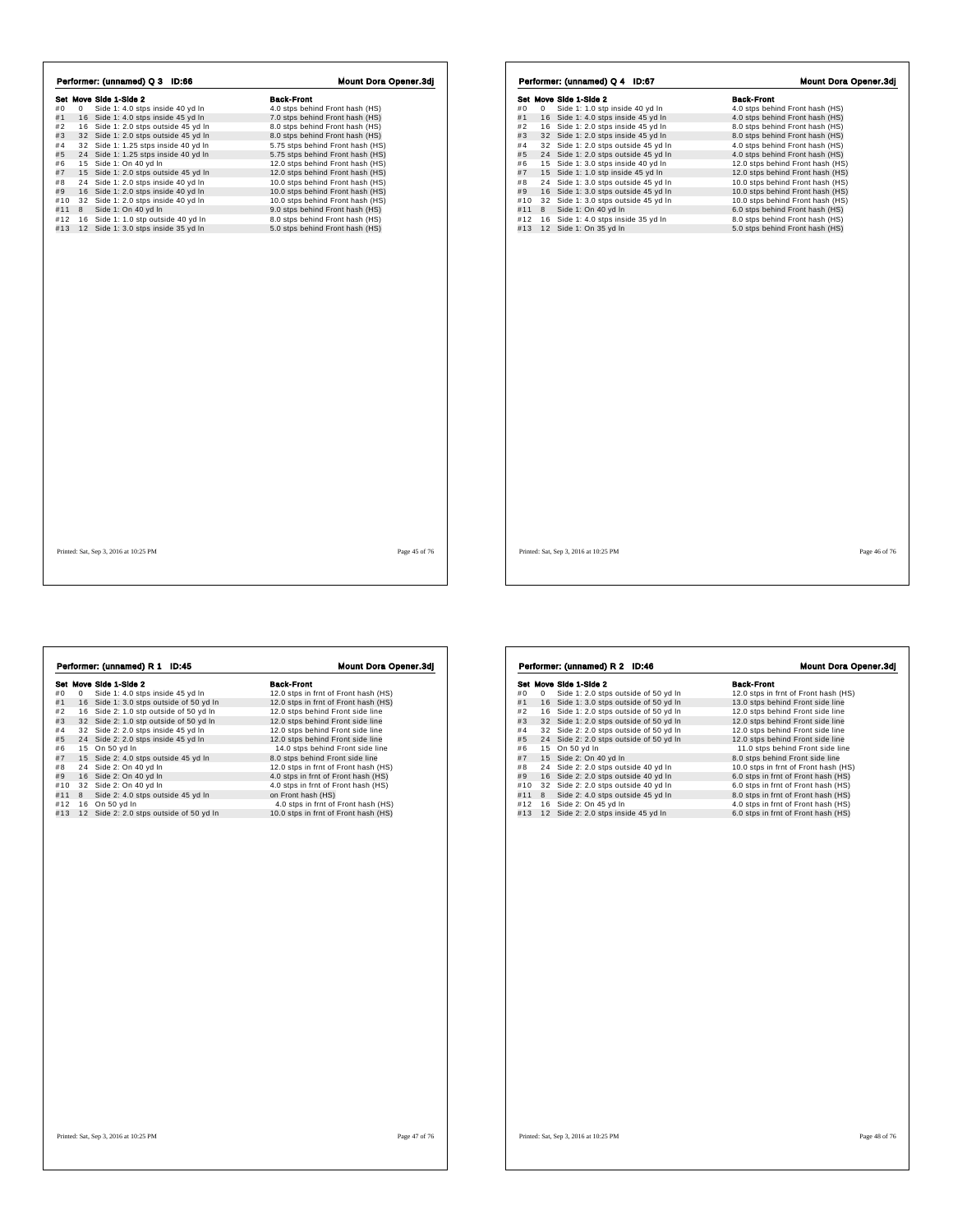|     |              | Performer: (unnamed) R 3 ID:47          | Mount Dora Opener.3dj                |
|-----|--------------|-----------------------------------------|--------------------------------------|
|     |              | Set Move Side 1-Side 2                  | <b>Back-Front</b>                    |
| #0  | $\mathbf{0}$ | On 50 yd In                             | 12.0 stps in frnt of Front hash (HS) |
| #1  |              | 16 Side 1: 3.0 stps outside of 50 yd In | 10.0 stps behind Front side line     |
| #2  |              | 16 Side 1: 3.0 stps inside 45 yd In     | 12.0 stps behind Front side line     |
| #3  |              | 32 Side 1: 3.0 stps inside 45 yd In     | 12.0 stps behind Front side line     |
| #4  |              | 32 Side 1: 2.0 stps outside of 50 yd In | 12.0 stps behind Front side line     |
| #5  |              | 24 Side 1: 2.0 stps outside of 50 yd In | 12.0 stps behind Front side line     |
| #6  |              | 15 On 50 yd In                          | 8.0 stps behind Front side line      |
| #7  |              | 15 Side 2: 4.0 stps outside 40 yd In    | 8.0 stps behind Front side line      |
| #8  |              | 24 Side 2: On 30 yd In                  | 12.0 stps in frnt of Front hash (HS) |
| #9  |              | 16 Side 2: On 30 yd In                  | 4.0 stps in frnt of Front hash (HS)  |
| #10 |              | 32 Side 2: On 30 yd In                  | 4.0 stps in frnt of Front hash (HS)  |
| #11 | 8            | Side 2: On 40 yd In                     | on Front hash (HS)                   |
| #12 |              | 16 On 50 yd In                          | on Front hash (HS)                   |
| #13 |              | 12 On 50 yd In                          | 8.0 stps in frnt of Front hash (HS)  |
|     |              |                                         |                                      |
|     |              | Printed: Sat, Sep 3, 2016 at 10:25 PM   | Page 49 of 76                        |

|     |   | Set Move Side 1-Side 2                  | <b>Back-Front</b>                    |
|-----|---|-----------------------------------------|--------------------------------------|
|     |   |                                         |                                      |
| #0  | 0 | Side 2: 2.0 stps outside of 50 yd In    | 12.0 stps in frnt of Front hash (HS) |
| #1  |   | 16 Side 2: 1.0 stp inside 45 yd In      | 12.0 stps in frnt of Front hash (HS) |
| #2  |   | 16 Side 2: 2.0 stps outside 45 yd In    | 12.0 stps behind Front side line     |
| #3  |   | 32 Side 2: 2.0 stps outside 45 yd In    | 12.0 stps behind Front side line     |
| #4  |   | 32 Side 2: 2.0 stps outside 40 yd In    | 12.0 stps behind Front side line     |
| #5  |   | 24 Side 2: 2.0 stps outside 40 yd In    | 12.0 stps behind Front side line     |
| #6  |   | 15 Side 2: 4.0 stps outside of 50 yd In | 14.0 stps behind Front side line     |
| #7  |   | 15 Side 2: 4.0 stps outside 45 yd In    | 12.0 stps behind Front side line     |
| #8  |   | 24 Side 2: 2.0 stps inside 40 yd In     | 10.0 stps in frnt of Front hash (HS) |
| #9  |   | 16 Side 2: 2.0 stps inside 40 yd In     | 6.0 stps in frnt of Front hash (HS)  |
| #10 |   | 32 Side 2: 2.0 stps inside 40 yd In     | 6.0 stps in frnt of Front hash (HS)  |
| #11 | 8 | Side 2: 4.0 stps outside 45 yd In       | 4.0 stps in frnt of Front hash (HS)  |
| #12 |   | 16 Side 2: 4.0 stps outside of 50 yd In | 4.0 stps in frnt of Front hash (HS)  |
| #13 |   | 12 Side 2: 4.0 stps outside of 50 yd In | 8.0 stps in frnt of Front hash (HS)  |
|     |   |                                         |                                      |
|     |   |                                         |                                      |

 $\sqrt{ }$ 

 $\lceil$ 

**Set Move Side 1-Side 2**<br> **Set Move Side 2: 4.0** stps outside of 50 yd In 13.0 stps in fmt of Front hash (HS)<br>
#1 16 Side 2: 1.0 stp inside 45 yd In 12.0 stps behind Front side line<br>
#3 32 Side 2: 1.0 stp inside 45 yd In **Performer: (unnamed) R 5 ID:49** Mount Dora Opener.3d]<br> **Set Move Side 1-Side 2**<br>
#1 1 6 Side 2: 4.0 stps inside 45 yd In 1 2.0 stps in frt of Front hash (HS)<br>
#1 1 6 Side 2: 1.0 stp inside 45 yd In 1 2.0 stps behind Fron

| #0<br>#1<br>#2<br>#3<br>#4<br>#5<br>#6<br>#7<br>#8<br>#9<br>#10<br>#11<br>#12<br>#13 | 0<br>16<br>24<br>24<br>16<br>8 | Set Move Side 1-Side 2<br>Side 2: 2.0 stps inside 45 yd In<br>16 Side 2: 1.0 stp inside 45 yd In<br>Side 2: 4.0 stps outside of 50 yd In<br>32 Side 2: 4.0 stps outside of 50 yd In<br>32 Side 2: 2.0 stps outside 45 yd In<br>Side 2: 2.0 stps outside 45 yd In<br>15 Side 2: 4.0 stps outside of 50 yd In<br>15 Side 2: 4.0 stps outside 40 yd In<br>Side 2: 2.0 stps inside 30 yd In<br>Side 2: 2.0 stps inside 30 yd In<br>32 Side 2: 2.0 stps inside 30 yd In<br>Side 2: On 40 yd In<br>16 Side 2: 4.0 stps outside of 50 yd In<br>12 Side 2: 2.0 stps outside of 50 yd In | <b>Back-Front</b><br>12.0 stps in frnt of Front hash (HS)<br>10.0 stps behind Front side line<br>12.0 stps behind Front side line<br>12.0 stps behind Front side line<br>12.0 stps behind Front side line<br>12.0 stps behind Front side line<br>8.0 stps behind Front side line<br>12.0 stps behind Front side line<br>10.0 stps in frnt of Front hash (HS)<br>6.0 stps in frnt of Front hash (HS)<br>6.0 stps in frnt of Front hash (HS)<br>4.0 stps in frnt of Front hash (HS)<br>on Front hash (HS)<br>6.0 stps in frnt of Front hash (HS) |
|--------------------------------------------------------------------------------------|--------------------------------|---------------------------------------------------------------------------------------------------------------------------------------------------------------------------------------------------------------------------------------------------------------------------------------------------------------------------------------------------------------------------------------------------------------------------------------------------------------------------------------------------------------------------------------------------------------------------------|------------------------------------------------------------------------------------------------------------------------------------------------------------------------------------------------------------------------------------------------------------------------------------------------------------------------------------------------------------------------------------------------------------------------------------------------------------------------------------------------------------------------------------------------|
|                                                                                      |                                |                                                                                                                                                                                                                                                                                                                                                                                                                                                                                                                                                                                 |                                                                                                                                                                                                                                                                                                                                                                                                                                                                                                                                                |
|                                                                                      |                                |                                                                                                                                                                                                                                                                                                                                                                                                                                                                                                                                                                                 |                                                                                                                                                                                                                                                                                                                                                                                                                                                                                                                                                |
|                                                                                      |                                |                                                                                                                                                                                                                                                                                                                                                                                                                                                                                                                                                                                 |                                                                                                                                                                                                                                                                                                                                                                                                                                                                                                                                                |
|                                                                                      |                                |                                                                                                                                                                                                                                                                                                                                                                                                                                                                                                                                                                                 |                                                                                                                                                                                                                                                                                                                                                                                                                                                                                                                                                |
|                                                                                      |                                |                                                                                                                                                                                                                                                                                                                                                                                                                                                                                                                                                                                 |                                                                                                                                                                                                                                                                                                                                                                                                                                                                                                                                                |
|                                                                                      |                                |                                                                                                                                                                                                                                                                                                                                                                                                                                                                                                                                                                                 |                                                                                                                                                                                                                                                                                                                                                                                                                                                                                                                                                |
|                                                                                      |                                |                                                                                                                                                                                                                                                                                                                                                                                                                                                                                                                                                                                 |                                                                                                                                                                                                                                                                                                                                                                                                                                                                                                                                                |
|                                                                                      |                                |                                                                                                                                                                                                                                                                                                                                                                                                                                                                                                                                                                                 |                                                                                                                                                                                                                                                                                                                                                                                                                                                                                                                                                |
|                                                                                      |                                |                                                                                                                                                                                                                                                                                                                                                                                                                                                                                                                                                                                 |                                                                                                                                                                                                                                                                                                                                                                                                                                                                                                                                                |
|                                                                                      |                                |                                                                                                                                                                                                                                                                                                                                                                                                                                                                                                                                                                                 |                                                                                                                                                                                                                                                                                                                                                                                                                                                                                                                                                |
|                                                                                      |                                |                                                                                                                                                                                                                                                                                                                                                                                                                                                                                                                                                                                 |                                                                                                                                                                                                                                                                                                                                                                                                                                                                                                                                                |
|                                                                                      |                                |                                                                                                                                                                                                                                                                                                                                                                                                                                                                                                                                                                                 |                                                                                                                                                                                                                                                                                                                                                                                                                                                                                                                                                |
|                                                                                      |                                |                                                                                                                                                                                                                                                                                                                                                                                                                                                                                                                                                                                 |                                                                                                                                                                                                                                                                                                                                                                                                                                                                                                                                                |
|                                                                                      |                                |                                                                                                                                                                                                                                                                                                                                                                                                                                                                                                                                                                                 |                                                                                                                                                                                                                                                                                                                                                                                                                                                                                                                                                |
|                                                                                      |                                |                                                                                                                                                                                                                                                                                                                                                                                                                                                                                                                                                                                 |                                                                                                                                                                                                                                                                                                                                                                                                                                                                                                                                                |
|                                                                                      |                                |                                                                                                                                                                                                                                                                                                                                                                                                                                                                                                                                                                                 | Page 52 of 76                                                                                                                                                                                                                                                                                                                                                                                                                                                                                                                                  |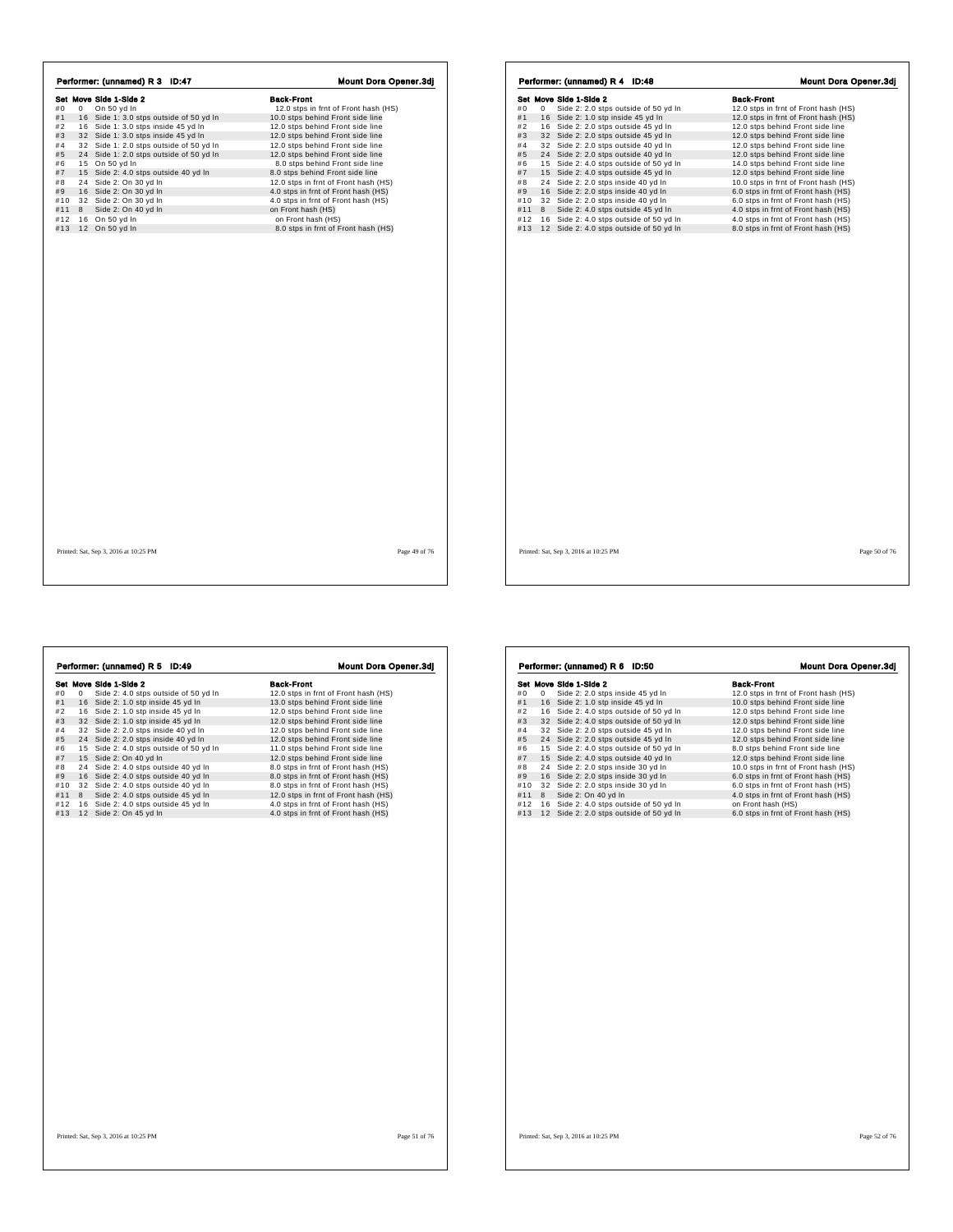|     |   | Performer: (unnamed) S 1 ID:58       | <b>Mount Dora Opener.3dj</b>        |
|-----|---|--------------------------------------|-------------------------------------|
|     |   | Set Move Side 1-Side 2               | <b>Back-Front</b>                   |
| #0  | 0 | Side 1: 2.0 stps outside 35 yd In    | on Front hash (HS)                  |
| #1  |   | 16 Side 1: 4.0 stps inside 35 yd In  | 4.0 stps behind Front hash (HS)     |
| #2  |   | 16 Side 1: 2.0 stps inside 40 yd In  | 4.0 stps behind Front hash (HS)     |
| #3  |   | 32 Side 1: 2.0 stps inside 40 yd In  | 4.0 stps behind Front hash (HS)     |
| #4  |   | 32 Side 1: 2.0 stps outside 30 yd In | 4.0 stps behind Front hash (HS)     |
| #5  |   | 24 Side 1: 2.0 stps outside 30 yd In | 4.0 stps behind Front hash (HS)     |
| #6  |   | 15 Side 1: On 35 yd In               | 12.0 stps in frnt of Back hash (HS) |
| #7  |   | 15 Side 1: 4.0 stps inside 45 yd In  | 12.0 stps behind Front hash (HS)    |
| #8  |   | 24 Side 1: On 45 yd In               | 10.0 stps behind Front hash (HS)    |
| #9  |   | 16 Side 1: On 45 yd In               | 10.0 stps behind Front hash (HS)    |
| #10 |   | 32 Side 1: On 45 yd In               | 10.0 stps behind Front hash (HS)    |
| #11 | 8 | Side 1: On 45 yd In                  | 12.0 stps behind Front hash (HS)    |
| #12 |   | 16 Side 1: On 45 yd In               | 8.0 stps behind Front hash (HS)     |
| #13 |   | 12 Side 1: 4.0 stps inside 40 yd In  | 5.0 stps behind Front hash (HS)     |
|     |   |                                      |                                     |
|     |   |                                      |                                     |

| Performer: (unnamed) S 2 ID:59 |   |                                         |  |                                     | <b>Mount Dora Opener.3dj</b> |  |
|--------------------------------|---|-----------------------------------------|--|-------------------------------------|------------------------------|--|
|                                |   | Set Move Side 1-Side 2                  |  | <b>Back-Front</b>                   |                              |  |
| #0                             | 0 | Side 1: 0.25 stps inside 35 yd In       |  | on Front hash (HS)                  |                              |  |
| #1                             |   | 16 Side 1: 2.0 stps outside 40 yd In    |  | 4.0 stps behind Front hash (HS)     |                              |  |
| #2                             |   | 16 Side 1: 3.5 stps outside 45 yd In    |  | 4.0 stps behind Front hash (HS)     |                              |  |
| #3                             |   | 32 Side 1: 3.5 stps outside 45 yd In    |  | 4.0 stps behind Front hash (HS)     |                              |  |
| #4                             |   | 32 Side 1: 0.25 stps inside 30 yd In    |  | 5.0 stps behind Front hash (HS)     |                              |  |
| #5                             |   | 24 Side 1: 0.25 stps inside 30 vd In    |  | 5.0 stps behind Front hash (HS)     |                              |  |
| #6                             |   | 15 Side 1: 2.0 stps inside 35 yd In     |  | 12.0 stps in frnt of Back hash (HS) |                              |  |
| #7                             |   | 15 Side 1: 2.0 stps outside of 50 yd In |  | 12.0 stps behind Front hash (HS)    |                              |  |
| #8                             |   | 24 Side 1: 2.0 stps inside 45 yd In     |  | 10.0 stps behind Front hash (HS)    |                              |  |
| #9                             |   | 16 Side 1: 2.0 stps inside 45 yd In     |  | 10.0 stps behind Front hash (HS)    |                              |  |
| #10                            |   | 32 Side 1: 2.0 stps inside 45 yd In     |  | 10.0 stps behind Front hash (HS)    |                              |  |
| #11                            | 8 | Side 1: On 45 yd In                     |  | 9.0 stps behind Front hash (HS)     |                              |  |
| #12                            |   | 16 Side 1: 2.0 stps inside 45 yd In     |  | 8.0 stps behind Front hash (HS)     |                              |  |
| #13                            |   | 12 Side 1: 2.0 stps outside 45 yd In    |  | 5.0 stps behind Front hash (HS)     |                              |  |
|                                |   |                                         |  |                                     |                              |  |
|                                |   |                                         |  |                                     |                              |  |

 $\sqrt{2}$ 

 $\sqrt{ }$ 

|     |   | Performer: (unnamed) S 3 ID:60        | <b>Mount Dora Opener.3dj</b>        |
|-----|---|---------------------------------------|-------------------------------------|
|     |   | Set Move Side 1-Side 2                | <b>Back-Front</b>                   |
| #0  | 0 | Side 1: 2.75 stps inside 35 yd In     | on Front hash (HS)                  |
| #1  |   | 16 Side 1: On 40 yd In                | 4.0 stps behind Front hash (HS)     |
| #2  |   | 16 Side 1: 1.0 stp outside 45 yd In   | 4.0 stps behind Front hash (HS)     |
| #3  |   | 32 Side 1: 1.0 stp outside 45 vd In   | 4.0 stps behind Front hash (HS)     |
| #4  |   | 32 Side 1: 2.75 stps outside 35 yd In | 6.5 stps behind Front hash (HS)     |
| #5  |   | 24 Side 1: 2.75 stps outside 35 yd In | 6.5 stps behind Front hash (HS)     |
| #6  |   | 15 Side 1: 4.0 stps inside 35 yd In   | 12.0 stps in frnt of Back hash (HS) |
| #7  |   | 15 On 50 yd In                        | 12.0 stps behind Front hash (HS)    |
| #8  |   | 24 Side 1: 4.0 stps inside 45 yd In   | 10.0 stps behind Front hash (HS)    |
| #9  |   | 16 Side 1: 4.0 stps inside 45 yd In   | 10.0 stps behind Front hash (HS)    |
| #10 |   | 32 Side 1: 4.0 stps inside 45 yd In   | 10.0 stps behind Front hash (HS)    |
| #11 | 8 | Side 1: On 45 yd In                   | 6.0 stps behind Front hash (HS)     |
| #12 |   | 16 Side 1: 4.0 stps inside 45 yd In   | 8.0 stps behind Front hash (HS)     |
| #13 |   | 12 Side 1: On 45 yd In                | 5.0 stps behind Front hash (HS)     |
|     |   |                                       |                                     |
|     |   |                                       |                                     |

| Set Move Side 1-Side 2<br>Side 1: 2.75 stps outside 40 yd In<br>16 Side 1: 2.0 stps inside 40 yd In | <b>Back-Front</b><br>on Front hash (HS)                                                                                                                                                                                                                                                                                                                            |
|-----------------------------------------------------------------------------------------------------|--------------------------------------------------------------------------------------------------------------------------------------------------------------------------------------------------------------------------------------------------------------------------------------------------------------------------------------------------------------------|
|                                                                                                     |                                                                                                                                                                                                                                                                                                                                                                    |
|                                                                                                     | 4.0 stps behind Front hash (HS)                                                                                                                                                                                                                                                                                                                                    |
| 16 Side 1: 1.0 stp inside 45 yd In                                                                  | 4.0 stps behind Front hash (HS)                                                                                                                                                                                                                                                                                                                                    |
| 32 Side 1: 1.0 stp inside 45 yd In                                                                  | 4.0 stps behind Front hash (HS)                                                                                                                                                                                                                                                                                                                                    |
| 32<br>Side 1: 0.5 stps outside 35 yd In                                                             | 6.75 stps behind Front hash (HS)                                                                                                                                                                                                                                                                                                                                   |
|                                                                                                     | 6.75 stps behind Front hash (HS)                                                                                                                                                                                                                                                                                                                                   |
|                                                                                                     | 12.0 stps in frnt of Back hash (HS)                                                                                                                                                                                                                                                                                                                                |
|                                                                                                     | 12.0 stps behind Front hash (HS)                                                                                                                                                                                                                                                                                                                                   |
|                                                                                                     | 10.0 stps behind Front hash (HS)                                                                                                                                                                                                                                                                                                                                   |
|                                                                                                     | 10.0 stps behind Front hash (HS)                                                                                                                                                                                                                                                                                                                                   |
|                                                                                                     | 10.0 stps behind Front hash (HS)                                                                                                                                                                                                                                                                                                                                   |
|                                                                                                     | 13.0 stps in frnt of Back hash (HS)                                                                                                                                                                                                                                                                                                                                |
|                                                                                                     | 8.0 stps behind Front hash (HS)                                                                                                                                                                                                                                                                                                                                    |
|                                                                                                     | 5.0 stps behind Front hash (HS)                                                                                                                                                                                                                                                                                                                                    |
|                                                                                                     |                                                                                                                                                                                                                                                                                                                                                                    |
|                                                                                                     |                                                                                                                                                                                                                                                                                                                                                                    |
|                                                                                                     | 24 Side 1: 0.5 stps outside 35 yd In<br>Side 1: 2.0 stps outside 40 yd In<br>15<br>15 Side 2: 2.0 stps outside of 50 yd In<br>Side 1: 2.0 stps outside of 50 yd In<br>24<br>16 Side 1: 2.0 stps outside of 50 yd In<br>32 Side 1: 2.0 stps outside of 50 yd In<br>On 50 yd In<br>Side 1: 2.0 stps outside of 50 yd In<br>16<br>12 Side 1: 2.0 stps inside 45 yd In |

Printed: Sat, Sep 3, 2016 at 10:25 PM Page 56 of 76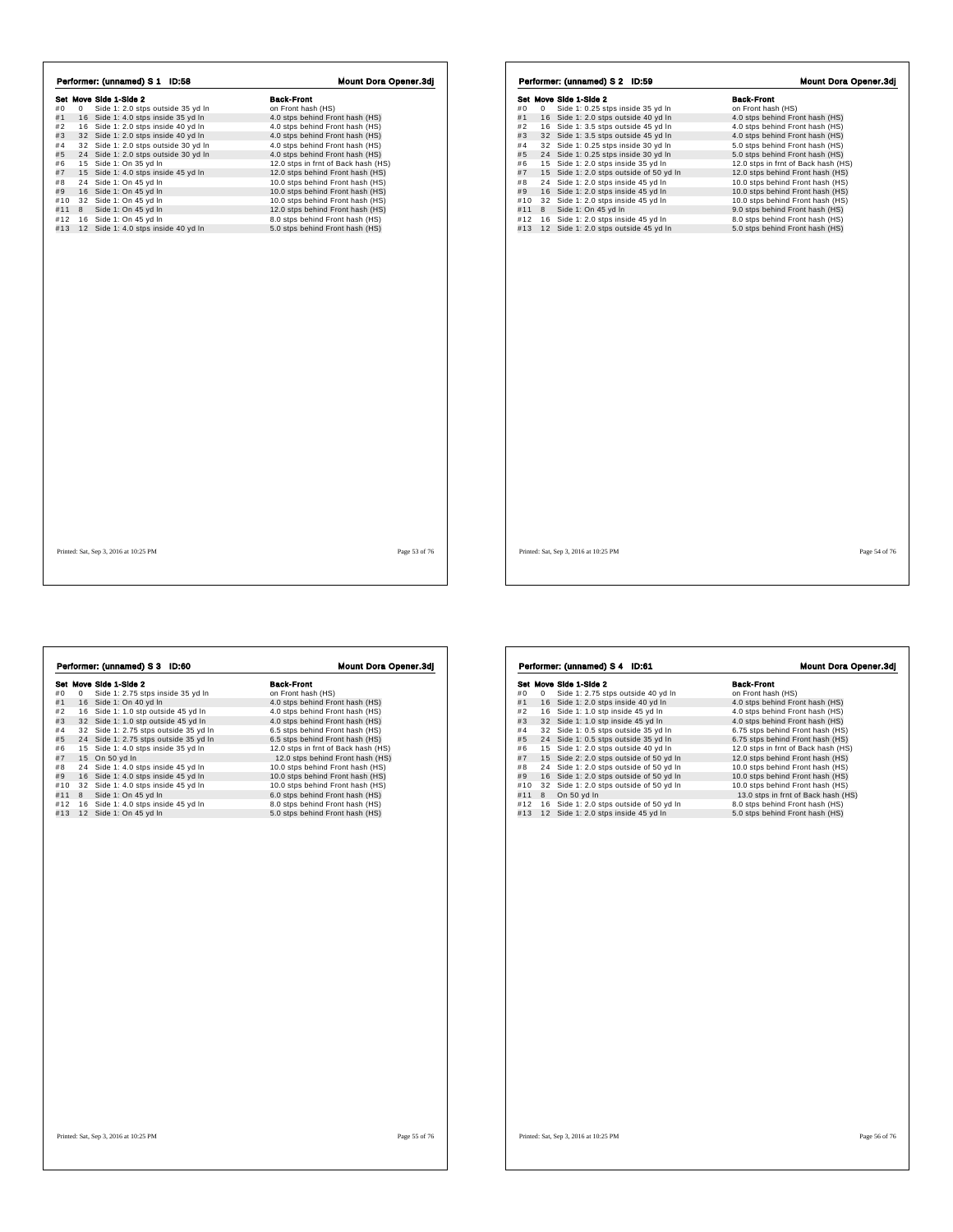| Performer: (unnamed) S 5 ID:62                | <b>Mount Dora Opener.3di</b>        | Performer: (unnamed) S 6 ID:63                 | <b>Mount Dora Opener.3di</b>        |
|-----------------------------------------------|-------------------------------------|------------------------------------------------|-------------------------------------|
| Set Move Side 1-Side 2                        | <b>Back-Front</b>                   | Set Move Side 1-Side 2                         | <b>Back-Front</b>                   |
| 0 Side 1: 0.25 stps outside 40 yd In<br>#0    | on Front hash (HS)                  | 0 Side 1: 2.0 stps inside 40 yd In<br>#0       | on Front hash (HS)                  |
| 16 Side 1: 4.0 stps inside 40 yd In<br>#1     | 4.0 stps behind Front hash (HS)     | 16 Side 1: 2.0 stps outside 45 yd In<br>#1     | 4.0 stps behind Front hash (HS)     |
| 16 Side 1: 3.5 stps inside 45 yd In<br>#2     | 4.0 stps behind Front hash (HS)     | 16 Side 1: 2.0 stps outside of 50 yd In<br>#2  | 4.0 stps behind Front hash (HS)     |
| #3<br>32 Side 1: 3.5 stps inside 45 yd In     | 4.0 stps behind Front hash (HS)     | #3<br>32 Side 1: 2.0 stps outside of 50 yd In  | 4.0 stps behind Front hash (HS)     |
| 32 Side 1: 3.5 stps outside 40 yd In<br>#4    | 6.75 stps behind Front hash (HS)    | 32 Side 1: 1.0 stp outside 40 yd In<br>#4      | 6.5 stps behind Front hash (HS)     |
| 24 Side 1: 3.5 stps outside 40 yd In<br>#5    | 6.75 stps behind Front hash (HS)    | #5<br>24 Side 1: 1.0 stp outside 40 yd In      | 6.5 stps behind Front hash (HS)     |
| #6 15 Side 1: On 40 yd In                     | 12.0 stps in frnt of Back hash (HS) | 15 Side 1: 2.0 stps inside 40 yd In<br>#6      | 12.0 stps in frnt of Back hash (HS) |
| #7<br>15 Side 2: 4.0 stps outside of 50 yd In | 12.0 stps behind Front hash (HS)    | #7<br>15 Side 2: 2.0 stps inside 45 yd In      | 12.0 stps behind Front hash (HS)    |
| 24 On 50 yd In<br>#8                          | 10.0 stps behind Front hash (HS)    | 24 Side 2: 2.0 stps outside of 50 yd In<br>#8  | 10.0 stps behind Front hash (HS)    |
| #9 16 Side 1: On 50 yd In                     | 10.0 stps behind Front hash (HS)    | 16 Side 2: 1.75 stps outside of 50 yd In<br>#9 | 10.0 stps behind Front hash (HS)    |
| 32 On 50 yd In<br>#10                         | 10.0 stps behind Front hash (HS)    | 32 Side 2: 2.0 stps outside of 50 yd In<br>#10 | 10.0 stps behind Front hash (HS)    |
| #11 8 On 50 yd In                             | 12.0 stps behind Front hash (HS)    | 8 On 50 yd In<br>#11                           | 9.0 stps behind Front hash (HS)     |
| #12 16 On 50 yd In                            | 8.0 stps behind Front hash (HS)     | #12 16 Side 2: 2.0 stps outside of 50 yd In    | 8.0 stps behind Front hash (HS)     |
| #13 12 Side 1: 4.0 stps inside 45 yd In       | 5.0 stps behind Front hash (HS)     | #13 12 Side 1: 2.0 stps outside of 50 yd In    | 5.0 stps behind Front hash (HS)     |
|                                               |                                     |                                                |                                     |
| Printed: Sat, Sep 3, 2016 at 10:25 PM         | Page 57 of 76                       | Printed: Sat, Sep 3, 2016 at 10:25 PM          | Page 58 of 76                       |

**Set Move Side 1-Side 2**<br> **Side 1:** 4.0 stps inside 40 yd In this more from thash (HS)<br>
#1 16 Side 1: 0. n 45 yd In 4.0 stps behind From thash (HS)<br>
#3 32 On 50 yd In 4.0 stps behind From thash (HS)<br>
#3 32 On 50 yd In 4.0

Performer: (unnamed) S 7 ID:79 Mount Dora Opener.3dj

| #0<br>Side 1: 2.0 stps inside 45 yd In<br>12.0 stps behind Front side line<br>0<br>16 Side 1: On 45 yd In<br>#1<br>16 Side 2: 1.0 stp outside of 50 yd In<br>#2<br>#3<br>32 Side 2: 1.0 stp outside of 50 yd In<br>#4<br>32 Side 2: 3.5 stps outside of 50 yd In<br>6.0 stps in frnt of Front hash (HS)<br>#5<br>24 Side 2: 3.5 stps outside of 50 yd In<br>6.0 stps in frnt of Front hash (HS)<br>15 Side 2: 4.0 stps outside of 50 yd In<br>#6<br>5.0 stps in frnt of Front hash (HS)<br>#7<br>15 On 50 yd In<br>12.0 stps behind Front side line<br>24 Side 1: 4.0 stps inside 40 yd In<br>#8<br>8.0 stps in frnt of Front hash (HS)<br>16 Side 1: 4.0 stps inside 40 yd In<br>#9<br>8.0 stps in frnt of Front hash (HS)<br>#10<br>32 Side 1: 4.0 stps inside 40 yd In<br>8.0 stps in frnt of Front hash (HS)<br>#11<br>8<br>On 50 yd In<br>8.0 stps in frnt of Front hash (HS)<br>#12<br>16 Side 2: On 45 yd In<br>12.0 stps behind Front side line<br>12 Side 2: 4.0 stps outside 45 yd In<br>#13<br>12.0 stps in frnt of Front hash (HS) | Set Move Side 1-Side 2 | <b>Back-Front</b>                    |
|------------------------------------------------------------------------------------------------------------------------------------------------------------------------------------------------------------------------------------------------------------------------------------------------------------------------------------------------------------------------------------------------------------------------------------------------------------------------------------------------------------------------------------------------------------------------------------------------------------------------------------------------------------------------------------------------------------------------------------------------------------------------------------------------------------------------------------------------------------------------------------------------------------------------------------------------------------------------------------------------------------------------------------------------|------------------------|--------------------------------------|
|                                                                                                                                                                                                                                                                                                                                                                                                                                                                                                                                                                                                                                                                                                                                                                                                                                                                                                                                                                                                                                                |                        |                                      |
|                                                                                                                                                                                                                                                                                                                                                                                                                                                                                                                                                                                                                                                                                                                                                                                                                                                                                                                                                                                                                                                |                        | 9.0 stps in frnt of Front hash (HS)  |
|                                                                                                                                                                                                                                                                                                                                                                                                                                                                                                                                                                                                                                                                                                                                                                                                                                                                                                                                                                                                                                                |                        | 12.0 stps in frnt of Front hash (HS) |
|                                                                                                                                                                                                                                                                                                                                                                                                                                                                                                                                                                                                                                                                                                                                                                                                                                                                                                                                                                                                                                                |                        | 12.0 stps in frnt of Front hash (HS) |
|                                                                                                                                                                                                                                                                                                                                                                                                                                                                                                                                                                                                                                                                                                                                                                                                                                                                                                                                                                                                                                                |                        |                                      |
|                                                                                                                                                                                                                                                                                                                                                                                                                                                                                                                                                                                                                                                                                                                                                                                                                                                                                                                                                                                                                                                |                        |                                      |
|                                                                                                                                                                                                                                                                                                                                                                                                                                                                                                                                                                                                                                                                                                                                                                                                                                                                                                                                                                                                                                                |                        |                                      |
|                                                                                                                                                                                                                                                                                                                                                                                                                                                                                                                                                                                                                                                                                                                                                                                                                                                                                                                                                                                                                                                |                        |                                      |
|                                                                                                                                                                                                                                                                                                                                                                                                                                                                                                                                                                                                                                                                                                                                                                                                                                                                                                                                                                                                                                                |                        |                                      |
|                                                                                                                                                                                                                                                                                                                                                                                                                                                                                                                                                                                                                                                                                                                                                                                                                                                                                                                                                                                                                                                |                        |                                      |
|                                                                                                                                                                                                                                                                                                                                                                                                                                                                                                                                                                                                                                                                                                                                                                                                                                                                                                                                                                                                                                                |                        |                                      |
|                                                                                                                                                                                                                                                                                                                                                                                                                                                                                                                                                                                                                                                                                                                                                                                                                                                                                                                                                                                                                                                |                        |                                      |
|                                                                                                                                                                                                                                                                                                                                                                                                                                                                                                                                                                                                                                                                                                                                                                                                                                                                                                                                                                                                                                                |                        |                                      |
|                                                                                                                                                                                                                                                                                                                                                                                                                                                                                                                                                                                                                                                                                                                                                                                                                                                                                                                                                                                                                                                |                        |                                      |
|                                                                                                                                                                                                                                                                                                                                                                                                                                                                                                                                                                                                                                                                                                                                                                                                                                                                                                                                                                                                                                                |                        |                                      |
|                                                                                                                                                                                                                                                                                                                                                                                                                                                                                                                                                                                                                                                                                                                                                                                                                                                                                                                                                                                                                                                |                        |                                      |
|                                                                                                                                                                                                                                                                                                                                                                                                                                                                                                                                                                                                                                                                                                                                                                                                                                                                                                                                                                                                                                                |                        |                                      |

 $\lceil$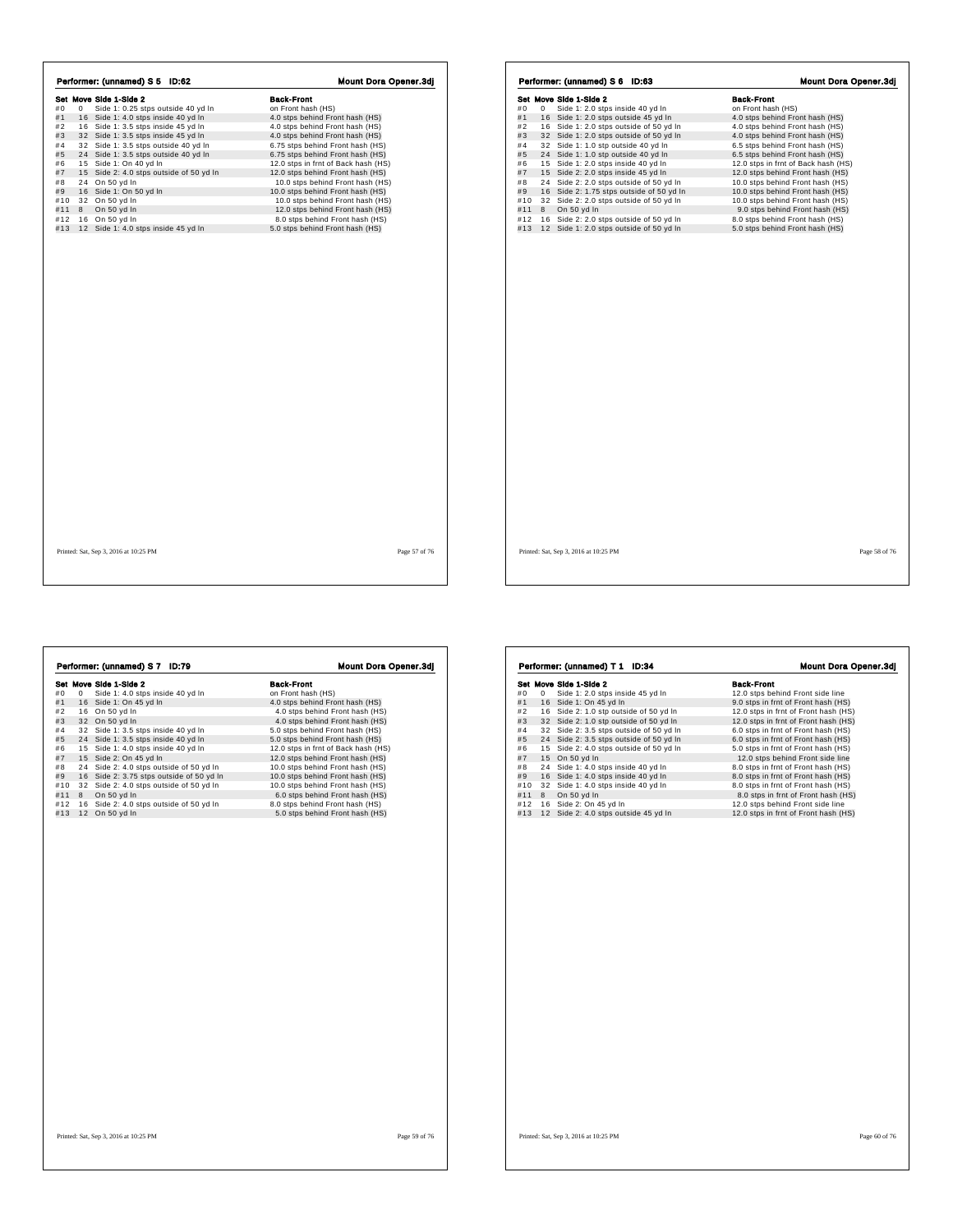|     |   | Performer: (unnamed) T 2 ID:35           | Mount Dora Opener.3dj                |
|-----|---|------------------------------------------|--------------------------------------|
|     |   | Set Move Side 1-Side 2                   | <b>Back-Front</b>                    |
| #0  | 0 | Side 1: 4.0 stps inside 45 yd In         | 12.0 stps behind Front side line     |
| #1  |   | 16 Side 1: On 45 yd In                   | 12.0 stps in frnt of Front hash (HS) |
| #2  |   | 16 Side 1: 2.0 stps outside of 50 yd In  | 12.0 stps in frnt of Front hash (HS) |
| #3  |   | 32 Side 1: 2.0 stps outside of 50 yd In  | 12.0 stps in frnt of Front hash (HS) |
| #4  |   | 32 Side 1: 1.75 stps outside of 50 yd In | 9.5 stps in frnt of Front hash (HS)  |
| #5  |   | 24 Side 1: 1.75 stps outside of 50 yd In | 9.5 stps in frnt of Front hash (HS)  |
| #6  |   | 15 Side 1: 2.75 stps outside of 50 yd In | 6.0 stps in frnt of Front hash (HS)  |
| #7  |   | 15 Side 1: 4.0 stps inside 45 yd In      | 8.0 stps behind Front side line      |
| #8  |   | 24 Side 1: On 40 yd In                   | 12.0 stps in frnt of Front hash (HS) |
| #9  |   | 16 Side 1: On 40 yd In                   | 4.0 stps in frnt of Front hash (HS)  |
| #10 |   | 32 Side 1: On 40 yd In                   | 4.0 stps in frnt of Front hash (HS)  |
| #11 | 8 | On 50 vd In                              | on Front hash (HS)                   |
| #12 |   | 16 On 50 yd In                           | 12.0 stps behind Front side line     |
| #13 |   | 12 Side 2: On 45 yd In                   | 12.0 stps behind Front side line     |
|     |   |                                          |                                      |
|     |   |                                          |                                      |

|     |   | Set Move Side 1-Side 2                  | <b>Back-Front</b>                     |
|-----|---|-----------------------------------------|---------------------------------------|
| #0  | 0 | Side 1: 2.0 stps outside of 50 yd In    | 12.0 stps behind Front side line      |
| #1  |   | 16 Side 1: On 45 yd In                  | 13.0 stps behind Front side line      |
| #2  |   | 16 Side 1: 3.0 stps inside 45 yd In     | 12.0 stps in frnt of Front hash (HS)  |
| #3  |   | 32 Side 1: 3.0 stps inside 45 yd In     | 12.0 stps in frnt of Front hash (HS)  |
| #4  |   | 32 Side 1: 3.75 stps inside 45 yd In    | 11.75 stps in frnt of Front hash (HS) |
| #5  |   | 24 Side 1: 3.75 stps inside 45 yd In    | 11.75 stps in frnt of Front hash (HS) |
| #6  |   | 15 On 50 yd In                          | 8.0 stps in frnt of Front hash (HS)   |
| #7  |   | 15 Side 2: 4.0 stps outside of 50 yd In | 8.0 stps behind Front side line       |
| #8  |   | 24 On 50 yd In                          | 12.0 stps in frnt of Front hash (HS)  |
| #9  |   | 16 On 50 yd In                          | 4.0 stps in frnt of Front hash (HS)   |
| #10 |   | 32 On 50 yd In                          | 4.0 stps in frnt of Front hash (HS)   |
| #11 | 8 | Side 2: 4.0 stps outside of 50 yd In    | on Front hash (HS)                    |
| #12 |   | 16 On 50 yd In                          | 12.0 stps in frnt of Front hash (HS)  |
| #13 |   | 12 Side 2: 2.0 stps inside 45 yd In     | 14.0 stps behind Front side line      |
|     |   |                                         |                                       |
|     |   |                                         |                                       |
|     |   |                                         |                                       |
|     |   |                                         |                                       |

**Set Move Side 1-Slote 1-8 between the set of the Side 1-Slote 1-Slote 1-Slote 1: 0. 45 yd html**  $\neq 10$  **or**  $\frac{1}{2}$  **or**  $\frac{1}{2}$  **or**  $\frac{1}{2}$  **or**  $\frac{1}{2}$  **or**  $\frac{1}{2}$  **or**  $\frac{1}{2}$  **or**  $\frac{1}{2}$  **or**  $\frac{1}{2}$  **or**  $\frac{1}{2}$ **Performer: (unnamed) T 4 ID:37 Mount Dora Opener.3dj**<br> **Set Move Side 1-Side 2**<br>
#1 16 Side 1: On 45 yd In 12.0 stps behind Front side line<br>
#2 16 Side 1: On 45 yd In 12.0 stps him to I Front hash (HS)<br>
#3 2 Side 1: 2.0

|     |   | Set Move Side 1-Side 2                  | <b>Back-Front</b>                    |
|-----|---|-----------------------------------------|--------------------------------------|
| #0  | 0 | Side 2: 2.0 stps outside of 50 yd In    | 12.0 stps behind Front side line     |
| #1  |   | 16 Side 2: 2.0 stps outside of 50 yd In | 12.0 stps in frnt of Front hash (HS) |
| #2  |   | 16 Side 2: 2.0 stps outside 45 yd In    | 12.0 stps in frnt of Front hash (HS) |
| #3  |   | 32 Side 2: 2.0 stps outside 45 yd In    | 12.0 stps in frnt of Front hash (HS) |
| #4  |   | 32 Side 2: 1.75 stps inside 35 yd In    | 5.5 stps in frnt of Front hash (HS)  |
| #5  |   | 24 Side 2: 1.75 stps inside 35 yd In    | 5.5 stps in frnt of Front hash (HS)  |
| #6  |   | 15 Side 2: On 45 yd In                  | 8.0 stps in frnt of Front hash (HS)  |
| #7  |   | 15 Side 2: 4.0 stps outside of 50 yd In | 12.0 stps in frnt of Front hash (HS) |
| #8  |   | 24 Side 1: 4.0 stps inside 45 yd In     | 8.0 stps in frnt of Front hash (HS)  |
| #9  |   | 16 Side 1: 4.0 stps inside 45 vd In     | 8.0 stps in frnt of Front hash (HS)  |
| #10 |   | 32 Side 1: 4.0 stps inside 45 yd In     | 8.0 stps in frnt of Front hash (HS)  |
| #11 | 8 | Side 2: 4.0 stps outside of 50 yd In    | 12.0 stps in frnt of Front hash (HS) |
| #12 |   | 16 Side 2: 4.0 stps outside 45 yd In    | 12.0 stps in frnt of Front hash (HS) |
| #13 |   | 12 Side 2: 4.0 stps outside 45 yd In    | 8.0 stps in frnt of Front hash (HS)  |
|     |   |                                         |                                      |
|     |   |                                         |                                      |
|     |   |                                         |                                      |

 $\overline{\phantom{a}}$ 

Performer: (unnamed) T 5 ID:38 Mount Dora Opener.3dj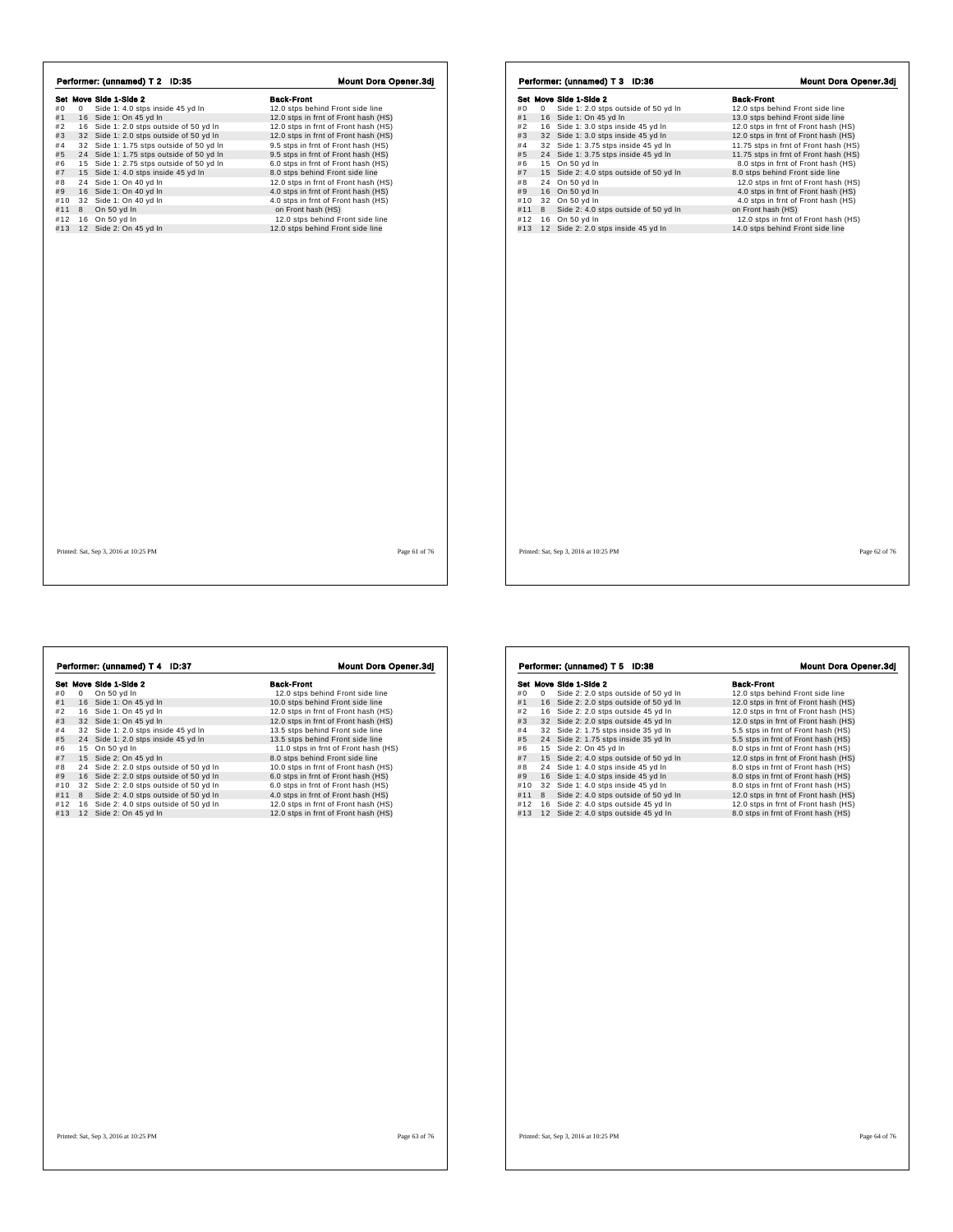|     |   |                                         | <b>Mount Dora Opener.3dj</b>         |
|-----|---|-----------------------------------------|--------------------------------------|
|     |   | Set Move Side 1-Side 2                  | <b>Back-Front</b>                    |
| #0  | 0 | Side 2: 4.0 stps outside of 50 yd In    | 12.0 stps behind Front side line     |
| #1  |   | 16 Side 2: 2.0 stps outside of 50 yd In | 13.0 stps behind Front side line     |
| #2  |   | 16 Side 2: 1.0 stp inside 45 yd In      | 12.0 stps in frnt of Front hash (HS) |
| #3  |   | 32 Side 2: 1.0 stp inside 45 yd In      | 12.0 stps in frnt of Front hash (HS) |
| #4  |   | 32 Side 2: On 40 yd In                  | 4.0 stps in frnt of Front hash (HS)  |
| #5  |   | 24 Side 2: On 40 yd In                  | 4.0 stps in frnt of Front hash (HS)  |
| #6  |   | 15 Side 2: 4.0 stps outside of 50 yd In | 8.0 stps in frnt of Front hash (HS)  |
| #7  |   | 15 Side 2: 4.0 stps outside of 50 yd In | 12.0 stps behind Front side line     |
| #8  |   | 24 Side 1: 2.0 stps outside of 50 yd In | 10.0 stps in frnt of Front hash (HS) |
| #9  |   | 16 Side 1: 2.0 stps outside of 50 yd In | 6.0 stps in frnt of Front hash (HS)  |
| #10 |   | 32 Side 1: 2.0 stps outside of 50 yd In | 6.0 stps in frnt of Front hash (HS)  |
| #11 | 8 | Side 2: 4.0 stps outside of 50 yd In    | 8.0 stps in frnt of Front hash (HS)  |
| #12 |   | 16 Side 2: On 45 yd In                  | 12.0 stps in frnt of Front hash (HS) |
| #13 |   | 12 Side 2: 2.0 stps outside 45 yd In    | 10.0 stps in frnt of Front hash (HS) |
|     |   |                                         |                                      |
|     |   |                                         |                                      |

| Performer: (unnamed) T 7 ID:40 |    |                                         |                                      |
|--------------------------------|----|-----------------------------------------|--------------------------------------|
|                                |    | Set Move Side 1-Side 2                  | <b>Back-Front</b>                    |
| #0                             | 0  | Side 2: 2.0 stps inside 45 yd In        | 12.0 stps behind Front side line     |
| #1                             |    | 16 Side 2: 2.0 stps outside of 50 yd In | 10.0 stps behind Front side line     |
| #2                             |    | 16 Side 2: 4.0 stps outside of 50 yd In | 12.0 stps in frnt of Front hash (HS) |
| #3                             |    | 32 Side 2: 4.0 stps outside of 50 yd In | 12.0 stps in frnt of Front hash (HS) |
| #4                             |    | 32 Side 2: 1.5 stps outside 45 yd In    | 4.25 stps in frnt of Front hash (HS) |
| #5                             |    | 24 Side 2: 1.5 stps outside 45 yd In    | 4.25 stps in frnt of Front hash (HS) |
| #6                             |    | 15 Side 2: 4.0 stps outside 45 yd In    | 5.0 stps in frnt of Front hash (HS)  |
| #7                             |    | 15 On 50 yd In                          | 8.0 stps in frnt of Front hash (HS)  |
| #8                             | 24 | Side 1: On 45 yd In                     | 4.0 stps in frnt of Front hash (HS)  |
| #9                             |    | 16 Side 1: On 45 yd In                  | 12.0 stps in frnt of Front hash (HS) |
| #10                            |    | 32 Side 1: On 45 yd In                  | 12.0 stps in frnt of Front hash (HS) |
| #11                            | 8  | On 50 yd In                             | 12.0 stps behind Front side line     |
| #12                            |    | 16 Side 2: On 40 yd In                  | 12.0 stps behind Front side line     |
| #13                            |    | 12 Side 2: On 40 yd In                  | 8.0 stps in frnt of Front hash (HS)  |
|                                |    |                                         |                                      |
|                                |    |                                         |                                      |

| <b>Back-Front</b><br>Set Move Side 1-Side 2<br>12.0 stps behind Front side line<br>Side 2: On 45 yd In<br>0<br>16 Side 2: 4.0 stps outside 45 yd In<br>9.0 stps in frnt of Front hash (HS)<br>16 Side 2: 2.0 stps inside 35 yd In<br>12.0 stps in frnt of Front hash (HS)<br>32 Side 2: 2.0 stps inside 35 yd In<br>12.0 stps in frnt of Front hash (HS)<br>12.0 stps behind Front side line<br>32 Side 2: 2.0 stps outside 30 yd In<br>24 Side 2: 2.0 stps outside 30 yd In<br>12.0 stps behind Front side line<br>15 Side 2: 4.0 stps outside 45 yd In<br>8.0 stps behind Front side line<br>15 Side 2: 4.0 stps outside 40 yd In<br>8.0 stps in frnt of Front hash (HS)<br>Side 2: 2.0 stps outside 35 yd In<br>6.0 stps in frnt of Front hash (HS)<br>24<br>16 Side 2: 2.0 stps outside 35 vd In<br>10.0 stps in frnt of Front hash (HS)<br>32 Side 2: 2.0 stps outside 35 yd In<br>10.0 stps in frnt of Front hash (HS)<br>8<br>Side 2: On 40 yd In<br>12.0 stps in frnt of Front hash (HS)<br>16 Side 2: 4.0 stps outside 45 yd In<br>on Front hash (HS)<br>2.0 stps in frnt of Front hash (HS)<br>12 Side 2: 2.0 stps inside 45 yd In |  |  | Performer: (unnamed) T 8 ID:41 | <b>Mount Dora Opener.3dj</b> |
|----------------------------------------------------------------------------------------------------------------------------------------------------------------------------------------------------------------------------------------------------------------------------------------------------------------------------------------------------------------------------------------------------------------------------------------------------------------------------------------------------------------------------------------------------------------------------------------------------------------------------------------------------------------------------------------------------------------------------------------------------------------------------------------------------------------------------------------------------------------------------------------------------------------------------------------------------------------------------------------------------------------------------------------------------------------------------------------------------------------------------------------------|--|--|--------------------------------|------------------------------|
| #0                                                                                                                                                                                                                                                                                                                                                                                                                                                                                                                                                                                                                                                                                                                                                                                                                                                                                                                                                                                                                                                                                                                                           |  |  |                                |                              |
| #1<br>#2<br>#3<br>#4<br>#5<br>#6<br>#7<br>#8<br>#9<br>#10<br>#11<br>#12<br>#13                                                                                                                                                                                                                                                                                                                                                                                                                                                                                                                                                                                                                                                                                                                                                                                                                                                                                                                                                                                                                                                               |  |  |                                |                              |
|                                                                                                                                                                                                                                                                                                                                                                                                                                                                                                                                                                                                                                                                                                                                                                                                                                                                                                                                                                                                                                                                                                                                              |  |  |                                |                              |
|                                                                                                                                                                                                                                                                                                                                                                                                                                                                                                                                                                                                                                                                                                                                                                                                                                                                                                                                                                                                                                                                                                                                              |  |  |                                |                              |
|                                                                                                                                                                                                                                                                                                                                                                                                                                                                                                                                                                                                                                                                                                                                                                                                                                                                                                                                                                                                                                                                                                                                              |  |  |                                |                              |
|                                                                                                                                                                                                                                                                                                                                                                                                                                                                                                                                                                                                                                                                                                                                                                                                                                                                                                                                                                                                                                                                                                                                              |  |  |                                |                              |
|                                                                                                                                                                                                                                                                                                                                                                                                                                                                                                                                                                                                                                                                                                                                                                                                                                                                                                                                                                                                                                                                                                                                              |  |  |                                |                              |
|                                                                                                                                                                                                                                                                                                                                                                                                                                                                                                                                                                                                                                                                                                                                                                                                                                                                                                                                                                                                                                                                                                                                              |  |  |                                |                              |
|                                                                                                                                                                                                                                                                                                                                                                                                                                                                                                                                                                                                                                                                                                                                                                                                                                                                                                                                                                                                                                                                                                                                              |  |  |                                |                              |
|                                                                                                                                                                                                                                                                                                                                                                                                                                                                                                                                                                                                                                                                                                                                                                                                                                                                                                                                                                                                                                                                                                                                              |  |  |                                |                              |
|                                                                                                                                                                                                                                                                                                                                                                                                                                                                                                                                                                                                                                                                                                                                                                                                                                                                                                                                                                                                                                                                                                                                              |  |  |                                |                              |
|                                                                                                                                                                                                                                                                                                                                                                                                                                                                                                                                                                                                                                                                                                                                                                                                                                                                                                                                                                                                                                                                                                                                              |  |  |                                |                              |
|                                                                                                                                                                                                                                                                                                                                                                                                                                                                                                                                                                                                                                                                                                                                                                                                                                                                                                                                                                                                                                                                                                                                              |  |  |                                |                              |
|                                                                                                                                                                                                                                                                                                                                                                                                                                                                                                                                                                                                                                                                                                                                                                                                                                                                                                                                                                                                                                                                                                                                              |  |  |                                |                              |
|                                                                                                                                                                                                                                                                                                                                                                                                                                                                                                                                                                                                                                                                                                                                                                                                                                                                                                                                                                                                                                                                                                                                              |  |  |                                |                              |
|                                                                                                                                                                                                                                                                                                                                                                                                                                                                                                                                                                                                                                                                                                                                                                                                                                                                                                                                                                                                                                                                                                                                              |  |  |                                |                              |

|     |   | Set Move Side 1-Side 2                | <b>Back-Front</b>                     |
|-----|---|---------------------------------------|---------------------------------------|
| #0  | 0 | Side 2: 2.0 stps outside 45 yd In     | 12.0 stps behind Front side line      |
| #1  |   | 16 Side 2: 4.0 stps outside 45 yd In  | 12.0 stps in frnt of Front hash (HS)  |
| #2  |   | 16 Side 2: 3.0 stps outside 40 yd In  | 12.0 stps in frnt of Front hash (HS)  |
| #3  |   | 32 Side 2: 3.0 stps outside 40 yd In  | 12.0 stps in frnt of Front hash (HS)  |
| #4  |   | 32 Side 2: 0.25 stps outside 30 yd In | 13.25 stps in frnt of Front hash (HS) |
| #5  |   | 24 Side 2: 0.25 stps outside 30 yd In | 13.25 stps in frnt of Front hash (HS) |
| #6  |   | 15 Side 2: 4.0 stps outside 45 yd In  | 11.0 stps behind Front side line      |
| #7  |   | 15 Side 2: On 40 yd In                | 8.0 stps in frnt of Front hash (HS)   |
| #8  |   | 24 Side 2: On 35 yd In                | 4.0 stps in frnt of Front hash (HS)   |
| #9  |   | 16 Side 2: On 35 vd In                | 12.0 stps in frnt of Front hash (HS)  |
| #10 |   | 32 Side 2: On 35 yd In                | 12.0 stps in frnt of Front hash (HS)  |
| #11 | 8 | Side 2: On 40 yd In                   | 12.0 stps behind Front side line      |
| #12 |   | 16 Side 2: On 40 yd In                | on Front hash (HS)                    |
| #13 |   | 12 Side 2: On 45 yd In                | on Front hash (HS)                    |
|     |   |                                       |                                       |
|     |   |                                       |                                       |
|     |   |                                       |                                       |
|     |   |                                       |                                       |
|     |   |                                       |                                       |
|     |   |                                       |                                       |

h,

 $\Gamma$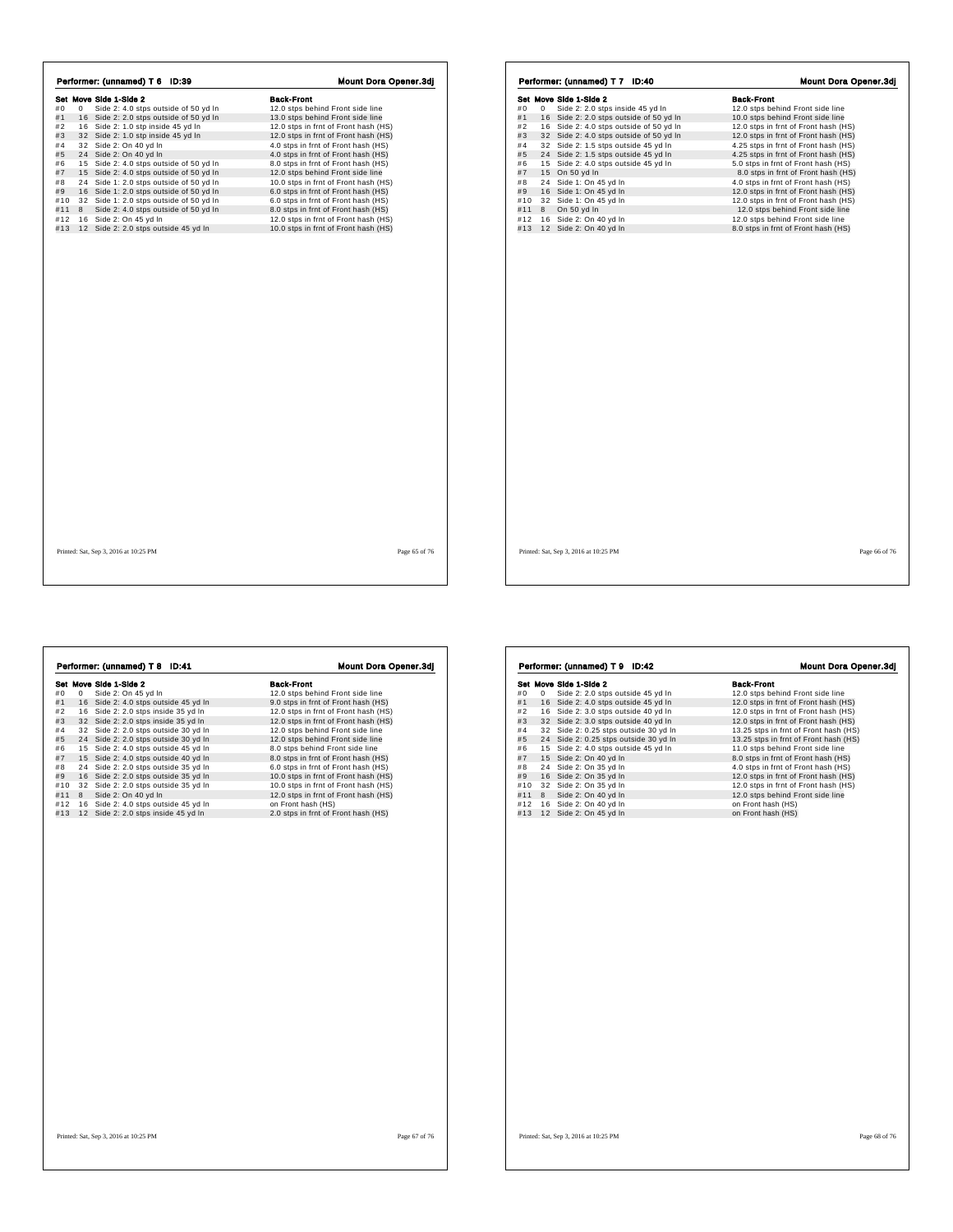| Performer: (unnamed) T 10 ID:43 |   |                                      |                                       |
|---------------------------------|---|--------------------------------------|---------------------------------------|
|                                 |   | Set Move Side 1-Side 2               | <b>Back-Front</b>                     |
| #0                              | 0 | Side 2: 4.0 stps outside 45 yd In    | 12.0 stps behind Front side line      |
| #1                              |   | 16 Side 2: 4.0 stps outside 45 yd In | 13.0 stps behind Front side line      |
| #2                              |   | 16 Side 2: On 40 yd In               | 12.0 stps in frnt of Front hash (HS)  |
| #3                              |   | 32 Side 2: On 40 yd In               | 12.0 stps in frnt of Front hash (HS)  |
| #4                              |   | 32 Side 2: 1.75 stps inside 30 vd In | 10.75 stps in frnt of Front hash (HS) |
| #5                              |   | 24 Side 2: 1.75 stps inside 30 yd In | 10.75 stps in frnt of Front hash (HS) |
| #6                              |   | 15 Side 2: 4.0 stps outside 45 yd In | 14.0 stps behind Front side line      |
| #7                              |   | 15 Side 2: 4.0 stps outside 45 yd In | 8.0 stps in frnt of Front hash (HS)   |
| #8                              |   | 24 Side 2: 2.0 stps outside 45 yd In | 6.0 stps in frnt of Front hash (HS)   |
| #9                              |   | 16 Side 2: 2.0 stps outside 45 yd In | 10.0 stps in frnt of Front hash (HS)  |
| #10                             |   | 32 Side 2: 2.0 stps outside 45 yd In | 10.0 stps in frnt of Front hash (HS)  |
| #11                             | 8 | Side 2: On 45 yd In                  | 12.0 stps in frnt of Front hash (HS)  |
| #12                             |   | 16 Side 2: 4.0 stps outside 45 yd In | 8.0 stps in frnt of Front hash (HS)   |
| #13                             |   | 12 Side 2: 2.0 stps outside 45 yd In | 6.0 stps in frnt of Front hash (HS)   |
|                                 |   |                                      |                                       |
|                                 |   |                                      |                                       |

|     |   |                        | Performer: (unnamed) T 11 ID:77     |                                         |                   |                                      | Mount Dora Opener.3dj |  |
|-----|---|------------------------|-------------------------------------|-----------------------------------------|-------------------|--------------------------------------|-----------------------|--|
|     |   | Set Move Side 1-Side 2 |                                     |                                         | <b>Back-Front</b> |                                      |                       |  |
| #0  | 0 |                        | Side 2: 2.0 stps inside 40 yd In    |                                         |                   | 12.0 stps behind Front side line     |                       |  |
| #1  |   |                        |                                     | 16 Side 2: 4.0 stps outside 45 yd In    |                   | 10.0 stps behind Front side line     |                       |  |
| #2  |   |                        | 16 Side 2: 3.0 stps inside 40 yd In |                                         |                   | 12.0 stps in frnt of Front hash (HS) |                       |  |
| #3  |   |                        | 32 Side 2: 3.0 stps inside 40 yd In |                                         |                   | 12.0 stps in frnt of Front hash (HS) |                       |  |
| #4  |   |                        |                                     | 32 Side 2: 3.75 stps outside 35 yd In   |                   | 8.75 stps in frnt of Front hash (HS) |                       |  |
| #5  |   |                        |                                     | 24 Side 2: 3.75 stps outside 35 yd In   |                   | 8.75 stps in frnt of Front hash (HS) |                       |  |
| #6  |   |                        |                                     | 15 Side 2: 4.0 stps outside 45 yd In    |                   | 8.0 stps in frnt of Front hash (HS)  |                       |  |
| #7  |   |                        |                                     | 15 Side 2: 4.0 stps outside of 50 yd In |                   | 8.0 stps in frnt of Front hash (HS)  |                       |  |
| #8  |   |                        | 24 Side 1: 2.0 stps inside 45 yd In |                                         |                   | 6.0 stps in frnt of Front hash (HS)  |                       |  |
| #9  |   |                        | 16 Side 1: 2.0 stps inside 45 yd In |                                         |                   | 10.0 stps in frnt of Front hash (HS) |                       |  |
| #10 |   |                        | 32 Side 1: 2.0 stps inside 45 yd In |                                         |                   | 10.0 stps in frnt of Front hash (HS) |                       |  |
| #11 | 8 |                        |                                     | Side 2: 4.0 stps outside of 50 yd In    |                   | 12.0 stps behind Front side line     |                       |  |
| #12 |   |                        | 16 Side 2: On 40 yd In              |                                         |                   | 12.0 stps in frnt of Front hash (HS) |                       |  |
| #13 |   |                        | 12 Side 2: 2.0 stps inside 40 yd In |                                         |                   | 6.0 stps in frnt of Front hash (HS)  |                       |  |
|     |   |                        |                                     |                                         |                   |                                      |                       |  |
|     |   |                        |                                     |                                         |                   |                                      |                       |  |
|     |   |                        |                                     |                                         |                   |                                      |                       |  |

 $\Gamma$ 

 $\sqrt{ }$ 

**Set Move Side 1-Side 2**<br> **Side 2:** On 45 yd in<br>
#1 16 Side 2: On 45 yd in<br>
#3 32 Side 2: On 40 yd in<br>
#3 32 Side 2: On 40 yd in<br>
#3 32 Side 2: 1.0 stp outside 35 yd in<br>
#3 4 Side 2: 1.0 stp outside 35 yd in<br>
#5 24 Side 2: Performer: (unnamed) U 1 ID:54 Mount Dora Opener.3dj Printed: Sat, Sep 3, 2016 at 10:25 PM Page 71 of 76

|                | Set Move Side 1-Side 2                  | <b>Back-Front</b>                    |
|----------------|-----------------------------------------|--------------------------------------|
| #0<br>$\Omega$ | Side 2: 4.0 stps outside of 50 yd In    | on Front hash (HS)                   |
| #1             | 16 Side 2: 4.0 stps outside of 50 yd In | on Front hash (HS)                   |
| #2             | 16 Side 2: 4.0 stps outside 45 yd In    | on Front hash (HS)                   |
| #3             | 32 Side 2: 4.0 stps outside 45 vd In    | on Front hash (HS)                   |
| #4             | 32 Side 2: 3.0 stps outside 40 yd In    | 4.5 stps in frnt of Front hash (HS)  |
| #5             | 24 Side 2: 3.0 stps outside 40 yd In    | 4.5 stps in frnt of Front hash (HS)  |
| #6             | 15 Side 2: On 45 yd In                  | 11.0 stps in frnt of Front hash (HS) |
| #7             | 15 Side 2: On 45 yd In                  | 12.0 stps in frnt of Front hash (HS) |
| #8             | 24 Side 2: 2.0 stps inside 45 yd In     | 6.0 stps in frnt of Front hash (HS)  |
| #9             | 16 Side 2: 2.0 stps inside 45 yd In     | 10.0 stps in frnt of Front hash (HS) |
| #10            | 32 Side 2: 2.0 stps inside 45 yd In     | 10.0 stps in frnt of Front hash (HS) |
| #11<br>8       | Side 2: On 45 yd In                     | 8.0 stps in frnt of Front hash (HS)  |
| #12            | 16 Side 2: On 45 yd In                  | 8.0 stps in frnt of Front hash (HS)  |
| #13            | 12 Side 2: On 45 yd In                  | 8.0 stps in frnt of Front hash (HS)  |
|                |                                         |                                      |
|                |                                         |                                      |